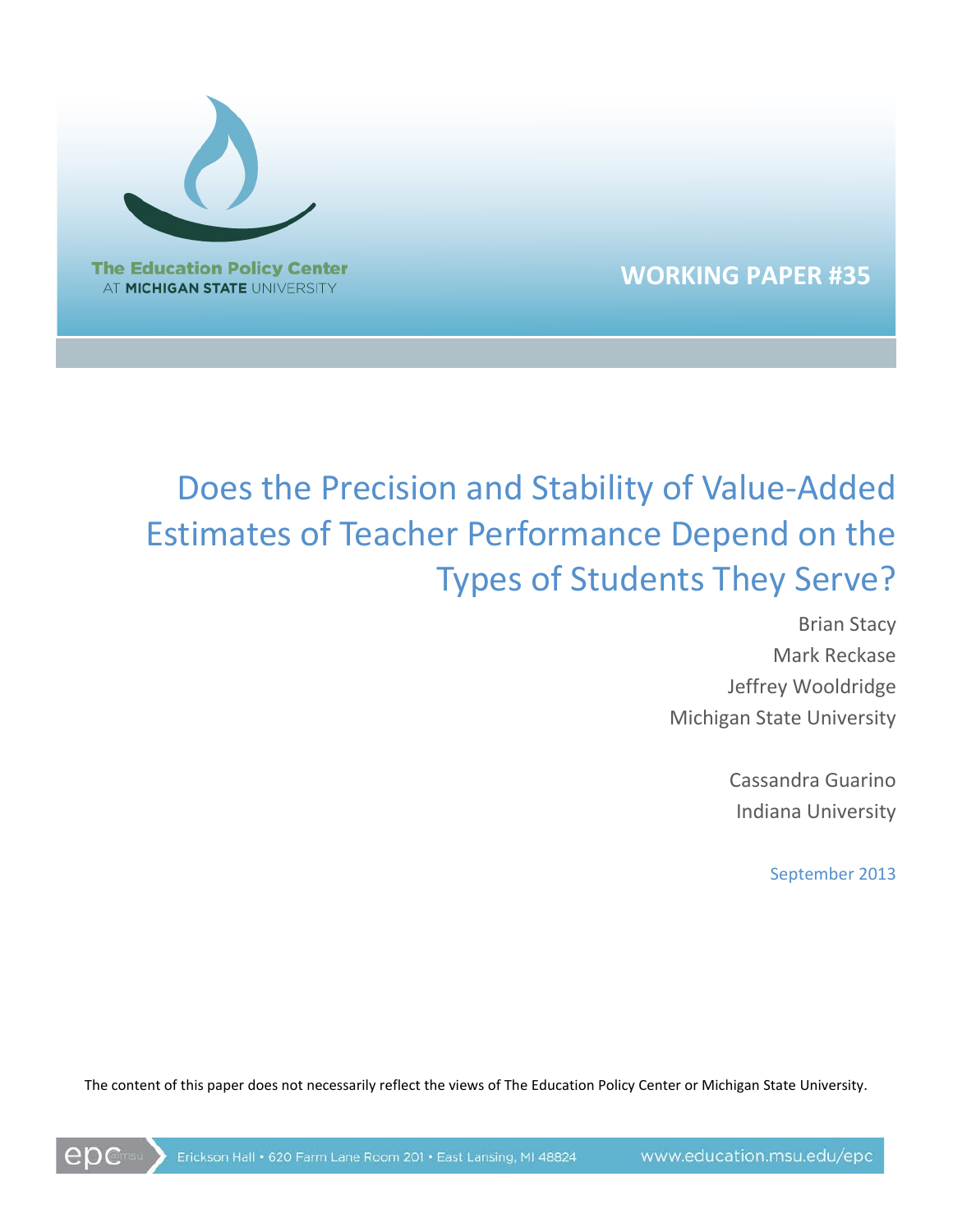Does the Precision and Stability of Value-Added Estimates of Teacher Performance Depend on the Types of Students They Serve?

#### Author Information

@msu

Brian Stacy Mark Reckase Jeffrey Wooldridge Michigan State University

Cassandra Guarino Indiana University

The research reported here was supported by the Institute of Education Sciences, U.S. Department of Education, through Grants, R305D100028 and R305B090011 to Michigan State University. The opinions expressed are those of the authors and do not represent views of the Institute or the U.S. Department of Education.

#### Abstract

This paper investigates how the precision and stability of a teacher's value-added estimate relates to the characteristics of the teacher's students. Using a large administrative data set and a variety of teacher value-added estimators, it finds that the stability over time of teacher value-added estimates can depend on the previous achievement level of a teacher's students. The differences are large in magnitude and statistically significant. The year-to-year stability level of teacher value-added estimates are typically 25% to more than 50% larger for teachers serving initially higher performing students compared to teachers with initially lower performing students. In addition, some differences are detected even when the number of student observations is artificially set to the same level and the data are pooled across two years to compute teacher value-added. Finally, the paper offers a policy simulation which demonstrates that teachers who face students with certain characteristics may be differentially likely to be the recipient of sanctions in a high stakes policy based on value-added estimates and more likely to see their estimates vary from yearto-year due to low stability.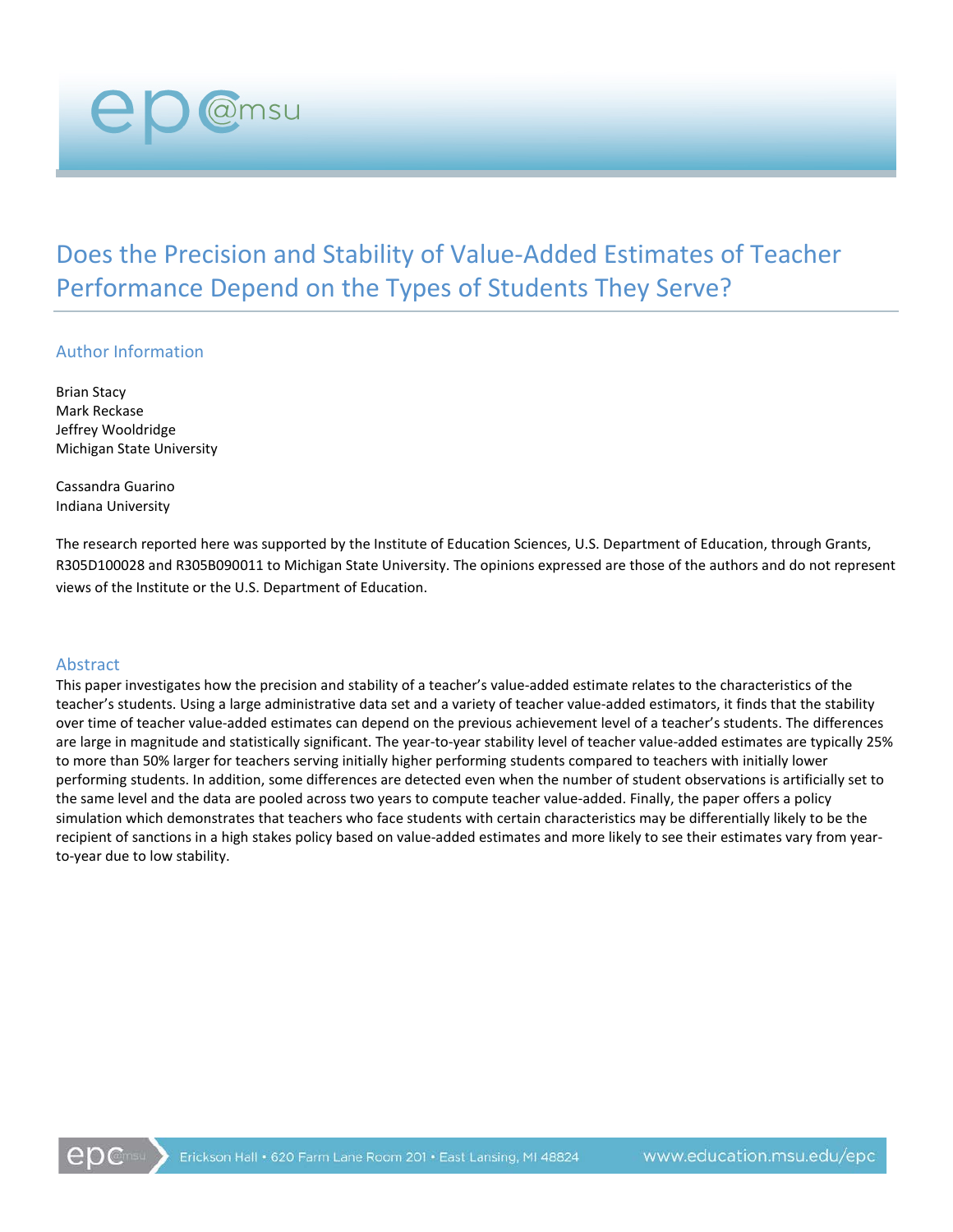# Does the Precision and Stability of Value-Added Estimates of Teacher Performance Depend on the Types of Students They Serve?

# Brian Stacy

*Michigan State University*

# Cassandra Guarino

*Indiana University*

## Mark Reckase

*Michigan State University*

# Jeffrey Wooldridge

*Michigan State University*

September 17, 2013

The research reported here was supported by the Institute of Education Sciences, U.S. Department of Education, through Grants, R305D100028 and R305B090011 to Michigan State University.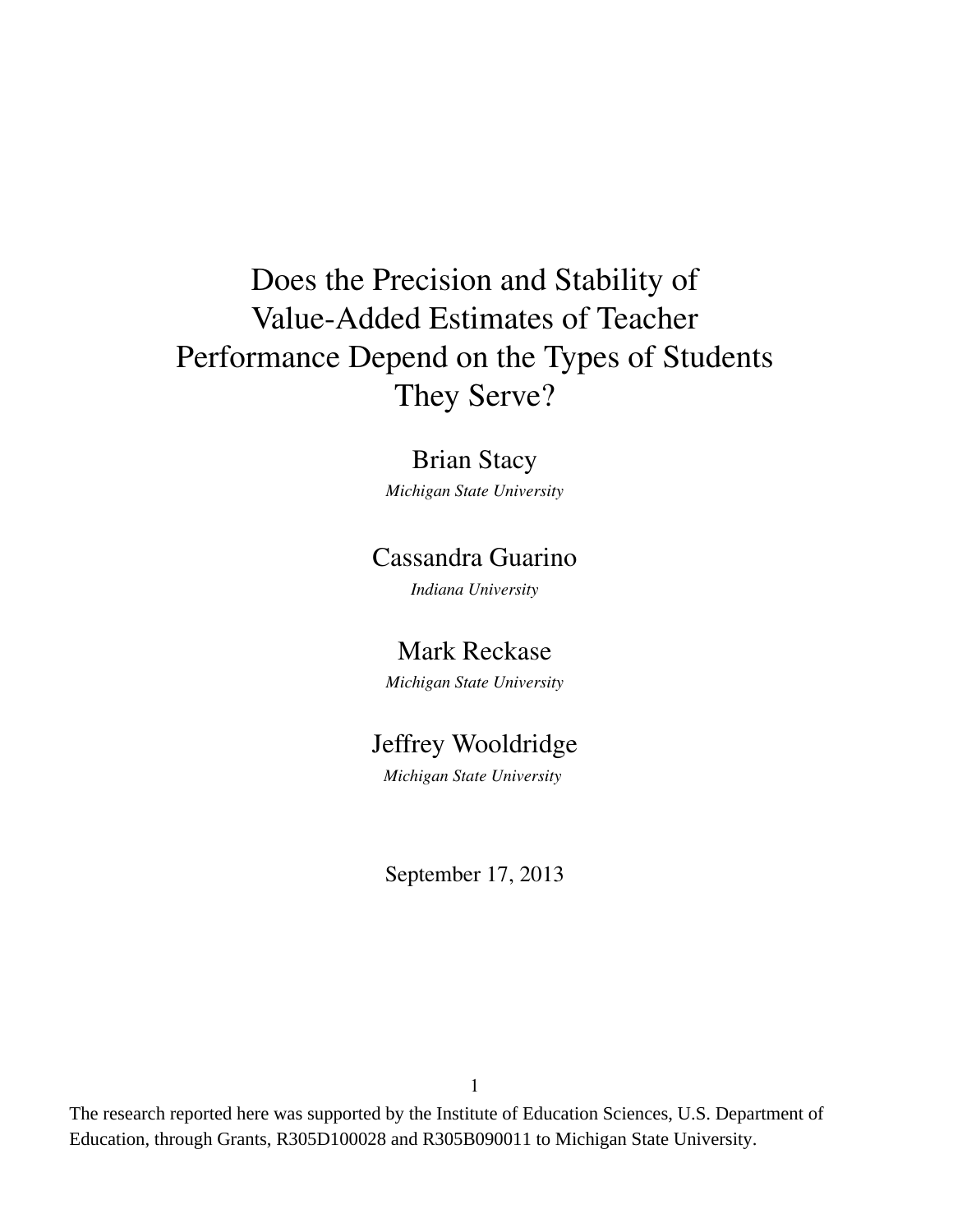## Abstract

This paper investigates how the precision and stability of a teacher's value-added estimate relates to the characteristics of the teacher's students. Using a large administrative data set and a variety of teacher value-added estimators, it finds that the stability over time of teacher value-added estimates can depend on the previous achievement level of a teacher's students. The differences are large in magnitude and statistically significant. The yearto-year stability level of teacher value-added estimates are typically 25% to more than 50% larger for teachers serving intially higher performing students compared to teachers with initially lower performing students. In addition, some differences are detected even when the number of student observations is artificially set to the same level and the data are pooled across two years to compute teacher value-added. Finally, the paper offers a policy simulation which demonstrates that teachers who face students with certain characteristics may be differentially likely to be the recipient of sanctions in a high stakes policy based on value-added estimates and more likely to see their estimates vary from year-to-year due to low stability.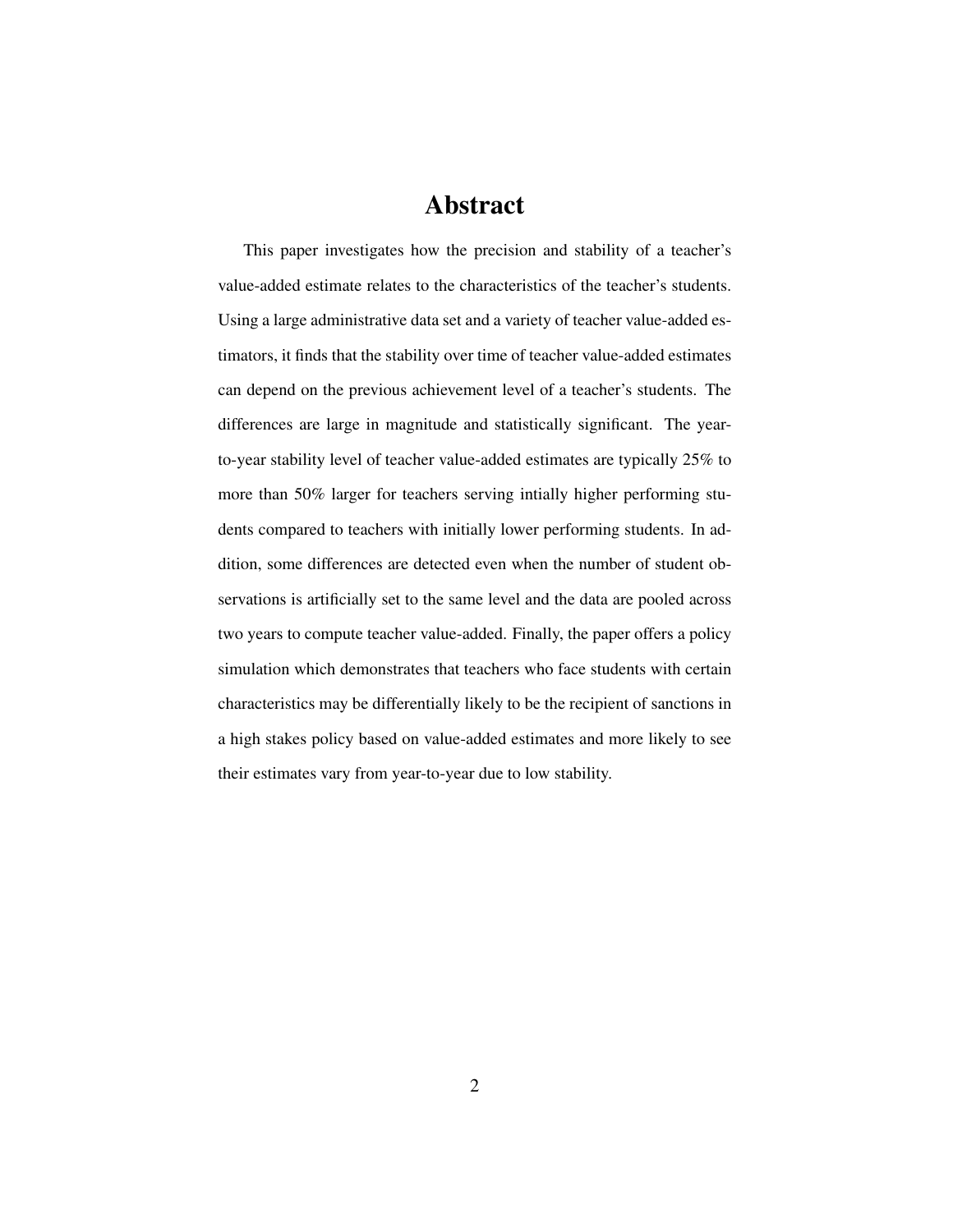## 1 Introduction

Teacher value-added estimates are increasingly being used in high stakes decisions. Many districts are implementing merit pay programs or moving toward making tenure decisions based at least partly on these measures. It is important to understand the chances that a teacher will be misclassified in a way that may lead to undeserved sanctions.

Misclassification rates depend on the precision of teacher effect estimates, which is related to a number of factors. The first is the number of students a teachers is paired with in the data. Teachers that can be matched with more student observations will tend to have more precise teacher effect estimates.

Another factor that can affect the precision of a teacher effect estimate is the error variance associated with students in the teacher's classroom. If the error variance is large, perhaps because the model poorly explains the variation in achievement or because the achievement measures themselves poorly estimate the true ability level of a student, then the precision of a teacher effect estimate will be low.

A question that seems to have lacked much attention is whether the precision varies by the characteristics of the students a teacher faces. Tracking of students into classrooms and sorting of students across schools means that different teachers may face classrooms that are quite different from one another. If it is found that teachers serving certain groups of students have less reliable estimates of value-added than other teachers serving other students, then all else the same,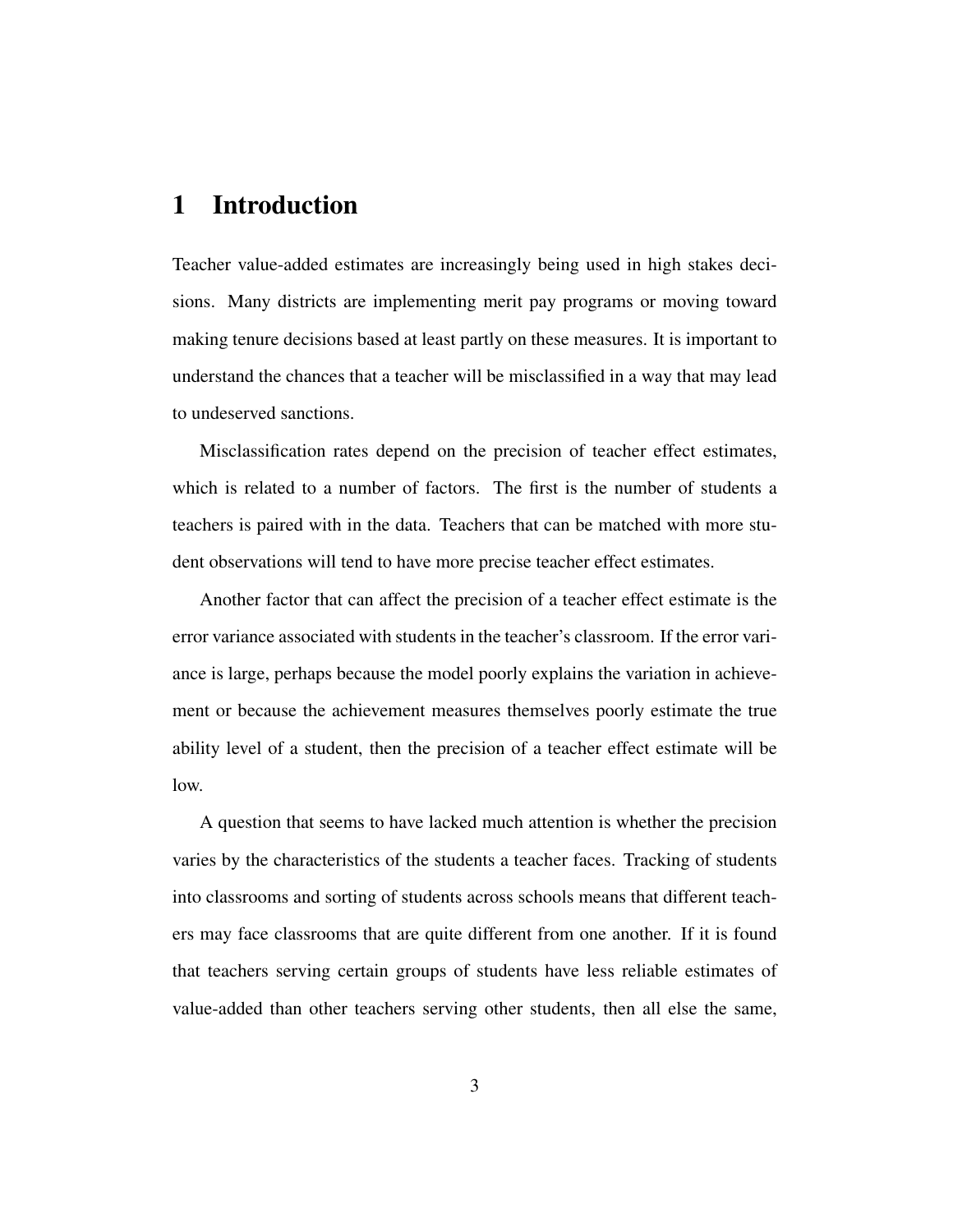the probability that a teacher is rated above or below a certain threshold will be larger for teachers serving these groups. High stakes policies that reward or penalize teachers above or below a certain threshold will then, again all else the same, impose sanctions or rewards on teachers serving these groups with a higher likelihood.

There are some reasons for suspecting that the characteristics of students in a classroom relates to the precision of teacher effect estimate. First, there could be a relationship between the characteristics of a classroom and the number of students linked to a teacher. This could be true because of a relationship between class size and student characteristics, because of poor data management for schools serving certain groups, or because of low experience levels for teachers serving certain groups, which limit the number of years that can be used to estimate the teacher's value-added.

Also, heteroskedastic student level error can imply that teachers paired with those students with large error variances may have less reliable teacher effect estimates. There is strong theoretical reason for supposing that the student level error is heteroskedastic. Item response theory suggests that because test items are typically targeted towards students in the center of the achievement distribution, achievement tends to be measured less precisely for students in the tails. The heteroskedasticity is also quite substantial, and suggests that teachers paired with particularly high achieving or low achieving students may have less reliable teacher effect estimates. In addition to heteroskedasticity caused by poor measurement, it is also conceivable that the error variance for true achievement is different for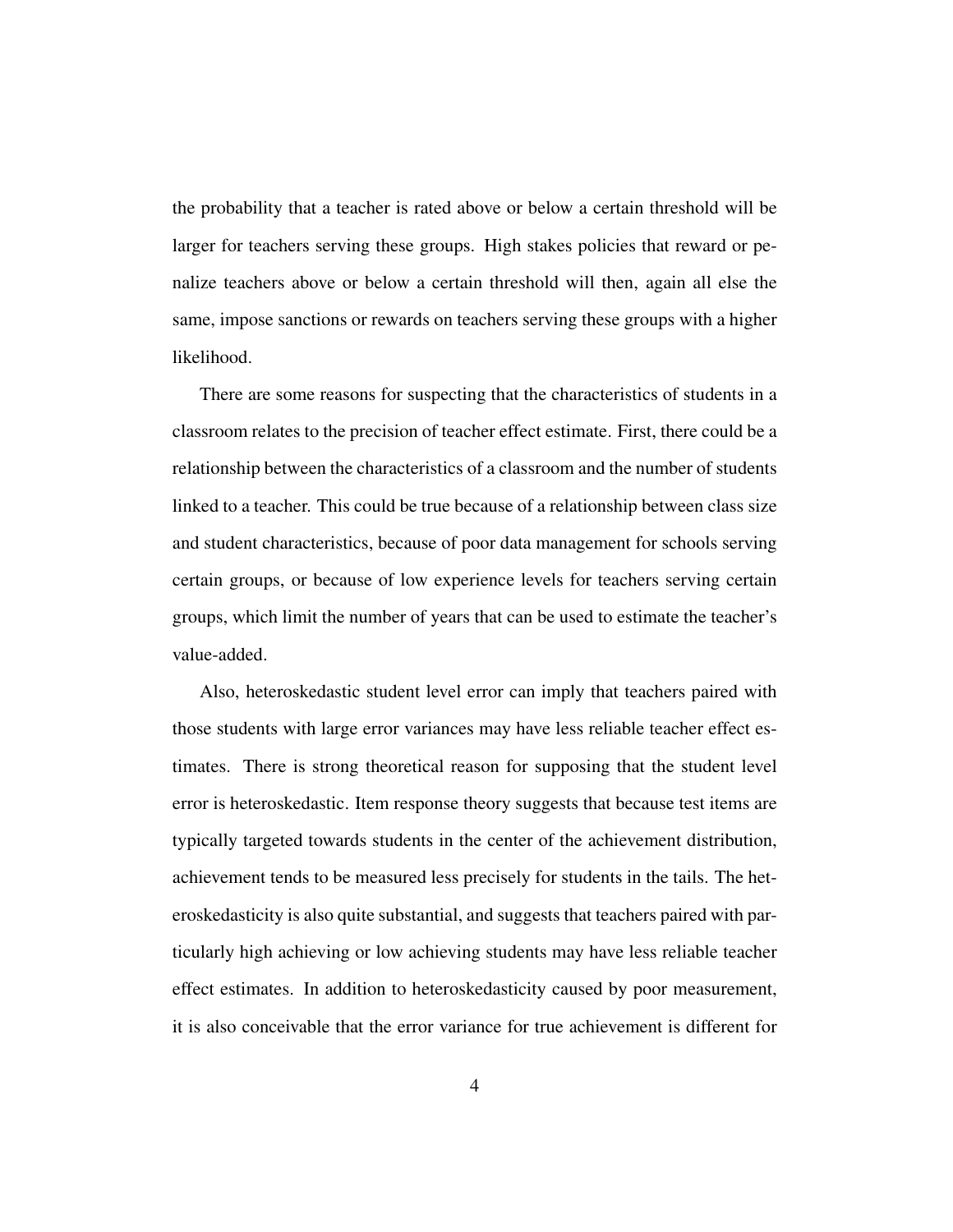different students.

In the remainder of the paper, we test for heteroskedasticity in the student level error term. In addition, year-to-year stability coefficients, which are very similar to year-to-year correlations, using a variety of commonly used value added estimators are computed for teachers serving different groups of students. Year to year stability coefficients for teachers with students in the bottom quartile, top quartile, and middle two quartiles in classroom level prior achievement are compared to one another.

A test of the homoskedasticity assumption easily rejects. Also, large and statistically significant differences in the stability coefficients among sub groups of teachers are detected, and the differences persist even after the number of student observations for all teachers is artificially created to be the same and when two years of data are used to compute value added. In many cases, the year-to-year stability coefficients are 25 to more than 50% larger in size for teachers serving initially higher achieving students compared to teachers serving lesser achieving and disadvantaged students.

This finding has several implications. For practitioners implementing high stakes accountability policies, teachers serving certain groups of students may be unfairly targeted for positive or negative sanctions simply because of the composition of their classroom and the variability this creates for their estimates. In this paper, we produce simulation evidence that bears this out. In addition, the heteroskedasticity makes it important for researchers and practitioners to make standard errors heteroskedasticity robust. Also, heteroskedasticity is a potential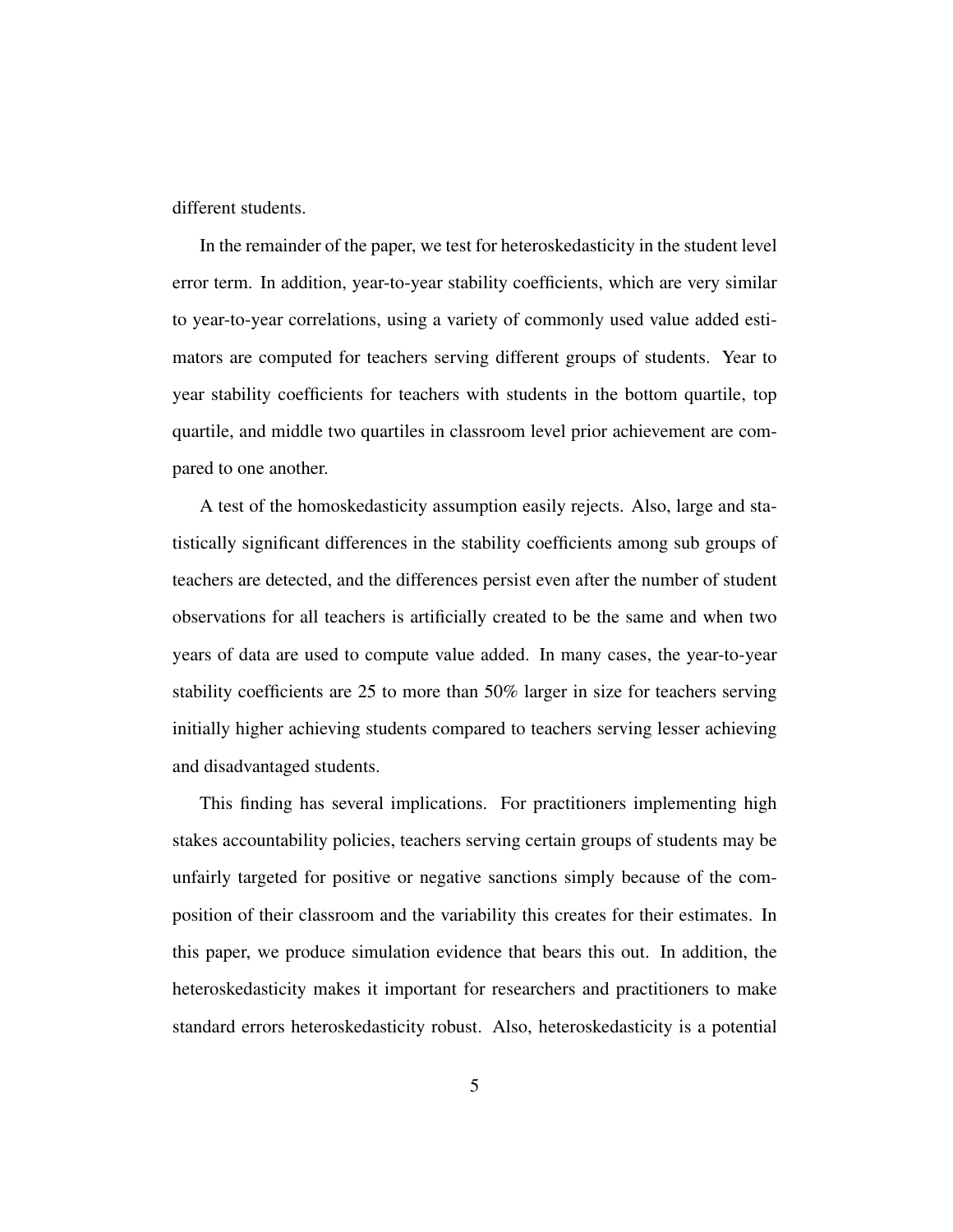source of bias for those using empirical Bayes value-added estimates, which assume homoskedasticity.

## 2 Previous Literature

A few studies have examined the stability and precision of teacher effect estimates. Aaronson et al. (2007) examined the stability of teacher effect estimates using three years of data from the Chicago public school system. They find that there is considerable inter-year movement of teachers into different quintiles of the estimated teacher quality distribution, suggesting that teacher effect estimates are somewhat unstable over time. They also find that teachers associated with smaller number of student observations are more likely to be found in the extremes of the estimated teacher quality distribution.

Koedel and Betts (2007) perform a similar analysis as Aaronson et al. (2007) using two years of data from the San Diego public school system and also find that there is considerable movement of teachers across quintiles.

McCaffrey et al. (2009) found year-to-year correlations in teacher value added to be .2 to .5 for elementary school teachers and .3 to .7 for middle school teachers using data from 5 county level school districts from the state of Florida from the years 2000-2005. They find that averaging teacher effect estimates over multiple years of data improves the year-to-year stability of the value-added measures.

This paper adds to the previous literature by specifically looking at whether the stability of teacher effect estimates is related to the characteristics of the students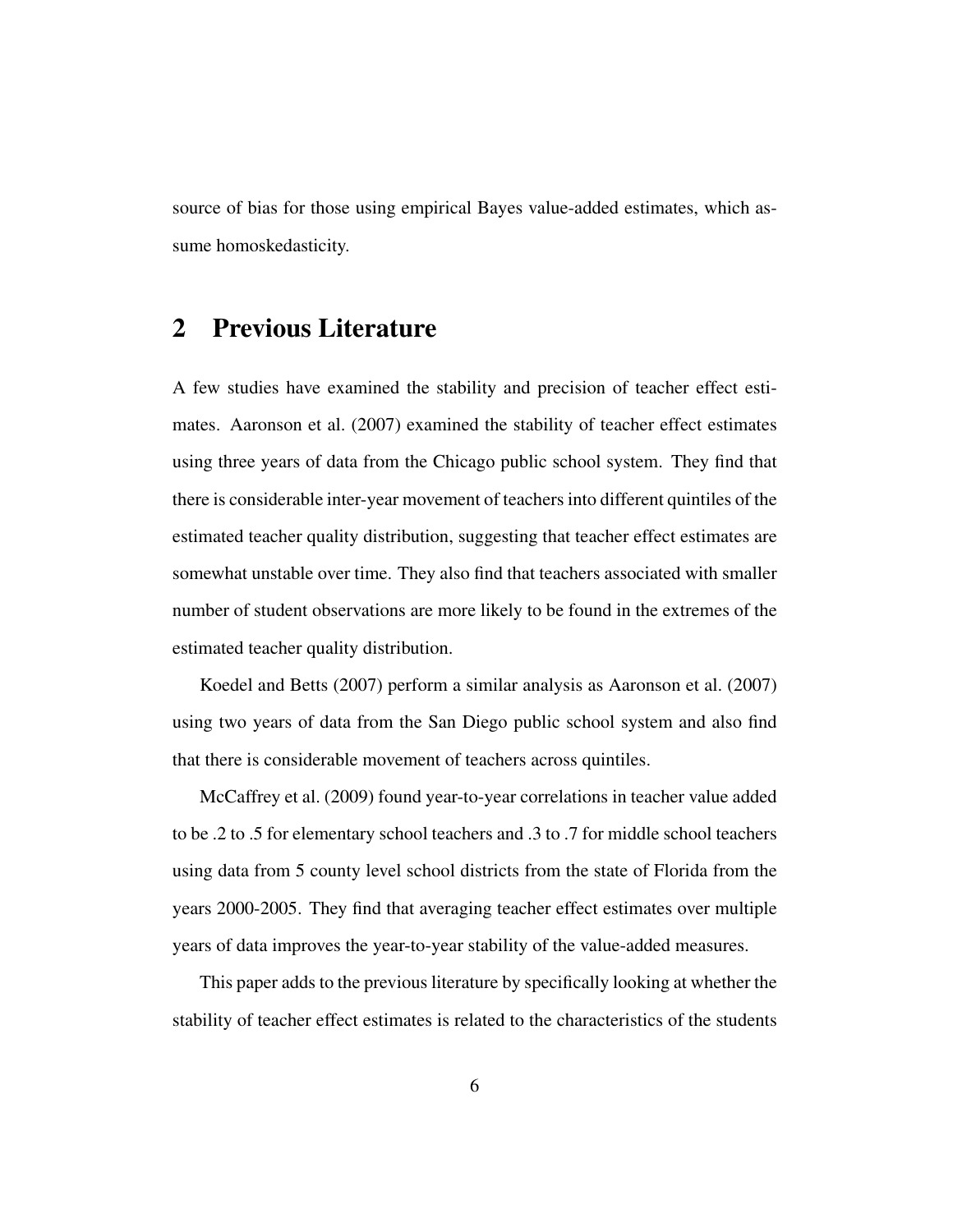assigned to the teacher.

## 3 Data

The data come from an administrative data set in large and diverse anonymous state. It consists of 2,985,208 student year observations from years 2001-2007 and grades 4-6. Student-teacher links are available for value-added estimation. Also, basic student information, such as demographic, socio-economic, and special education status, are available. Teacher information on experience is also available. The data include vertically scaled achievement scores in reading and math on a state criterion referenced test. The analysis will focus on value-added for mathematics teachers.

We imposed some restrictions on the data in order to accurately identify the parameters of interest. Students who cannot be linked with a teacher are dropped, as are students linked to more than one teacher in a school year in the same subject. Students in schools with fewer than 20 students are dropped, and students in classrooms with fewer than 12 students are dropped. Districts with fewer than 1000 students are dropped to avoid the inclusion of charter schools in the analysis, which may employ a set of teachers who are somewhat different from those typically found in public schools. Characteristics of the final data set are reported in Table  $1<sup>1</sup>$ .

The analysis presented later is done separately for 4th grade and 6th grade.

<sup>&</sup>lt;sup>1</sup>These restrictions eliminated about 31.2% of observations in 4th grade and 19% in 6th grade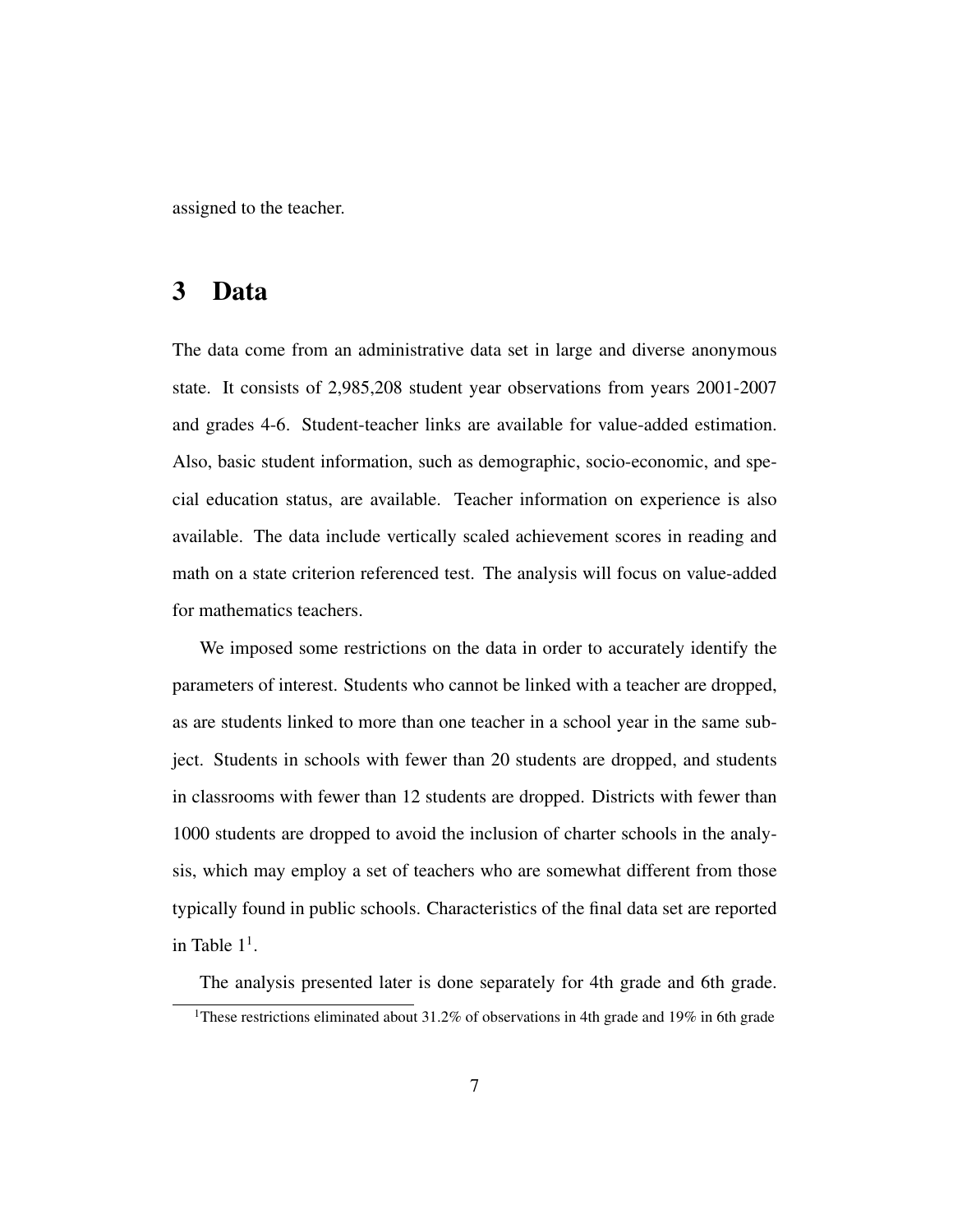This is done because the degree of tracking may be different in 6th grade from 4th grade, which may cause differences in the year-to-year stability of value-added estimates.

## 4 Model

The model of student achievement will be based on the education production function<sup>2</sup>, which is laid out in, Todd and Wolpin (2003), Harris et al. (2011), and Guarino et al. (2012), among other places. Student achievement is a function of past achievement, current student and class inputs, along with a teacher effect.

$$
A_{igt} = \tau_t + \lambda_1 A_{ig-1t} + \lambda_2 A_{ig-1t}^{alt} + X_{igt} \gamma_1
$$

$$
+ \bar{X}_{igt} \gamma_2 + T_{igt} \beta + v_{igt}
$$
(1)

with

$$
v_{igt} = c_i + \epsilon_{igt} + e_{igt} - \lambda_1 e_{ig-1t} - \lambda_2 e_{ig-1t}^{alt}
$$

where  $A_{igt}$  is student i's test score in grade g and year t.  $\tau_t$  is a year specific intercept.  $A_{ig-1t}^{alt}$  is the test score in the alternate subject, which in the analysis presented below is the reading score.  $X_{igt}$  is a vector of student level covari-

 $2$ The model shown includes a lagged score of the alternate subject, which isn't necessary under the assumptions typically made in deriving the regression model based on the education production function. However, including this variable is common in practice, so we chose to include it as well.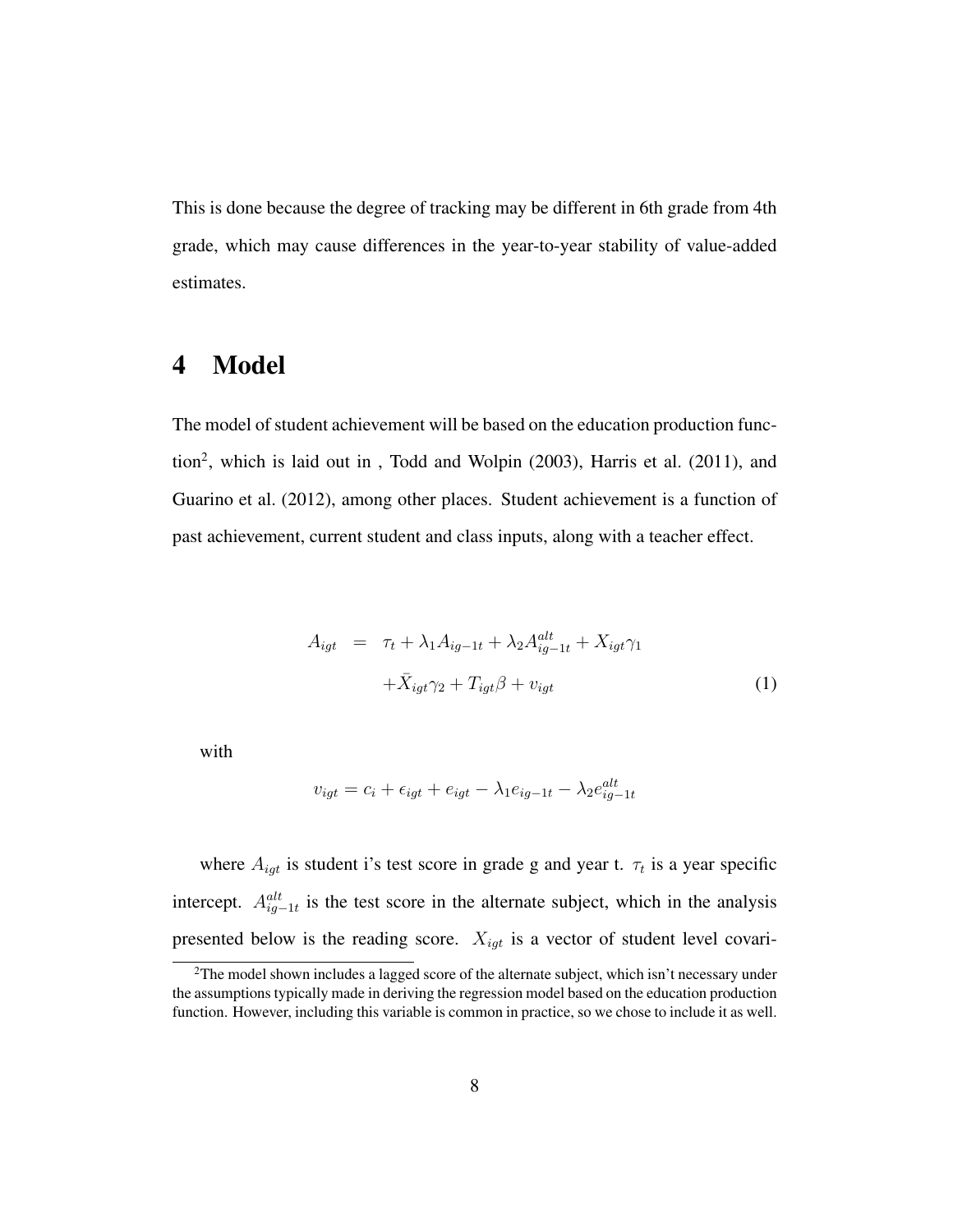|                                         | <b>4th Grade</b> |           |                  |          |
|-----------------------------------------|------------------|-----------|------------------|----------|
| <b>Variable</b>                         | <b>Mean</b>      | Std. Dev. | Min.             | Max.     |
| <b>Math Scale Score</b>                 | 1543.377         | 240.699   | 581              | 2330     |
| <b>Reading Scale Score</b>              | 1591.033         | 291.045   | 295              | 2638     |
| <b>Math Standardized Scale Score</b>    | 0.103            | 0.947     | $-3.957$         | 3.409    |
| <b>Reading Standardized Scale Score</b> | 0.105            | 0.928     | $-4.578$         | 3.753    |
| <b>Black</b>                            | 0.208            | 0.406     | $\boldsymbol{0}$ | 1        |
| Hispanic                                | 0.224            | 0.417     | $\theta$         | 1        |
| Free and Reduced Price Lunch            | 0.486            | 0.5       | $\theta$         | 1        |
| Limited English Proficiency             | 0.173            | 0.378     | $\boldsymbol{0}$ | 1        |
| Avg. Lag Math Score                     | 1413.075         | 142.139   | 686.75           | 2066.737 |
| Prop. FRL                               | 0.496            | 0.28      | $\boldsymbol{0}$ | 1        |
| Prop. LEP                               | 0.17             | 0.213     | $\theta$         | 1        |
| Prop. Hispanic                          | 0.218            | 0.245     | $\overline{0}$   | 1        |
| Prop. Black                             | 0.216            | 0.248     | $\theta$         | 1        |
| Students/Teacher                        | 49.008           | 38.534    | 12               | 412      |
| Teacher Years of Experience             | 8.902            | 8.887     | $\mathbf{0}$     | 47       |
| # of Teachers                           | 14,820           |           |                  |          |
| # of Schools                            | 1,768            |           |                  |          |
| N                                       |                  | 726,299   |                  |          |
|                                         | <b>6th Grade</b> |           |                  |          |
| <b>Variable</b>                         | <b>Mean</b>      | Std. Dev. | Min.             | Max.     |
| <b>Math Scale Score</b>                 | 1701.841         | 232.71    | 569              | 2492     |
| <b>Reading Scale Score</b>              | 1704.809         | 294.454   | 539              | 2758     |
| <b>Math Standardized Scale Score</b>    | 0.092            | 0.913     | $-4.163$         | 3.354    |
| <b>Reading Standardized Scale Score</b> | 0.071            | 0.928     | $-4.049$         | 3.526    |
| <b>Black</b>                            | 0.224            | 0.417     | $\boldsymbol{0}$ | 1        |
| Hispanic                                | 0.223            | 0.416     | $\boldsymbol{0}$ | 1        |
| Free and Reduced Price Lunch            | 0.476            | 0.499     | $\boldsymbol{0}$ |          |
| <b>Limited English Proficiency</b>      | 0.174            | 0.379     | $\overline{0}$   |          |
| Avg. Lag Math Score                     | 1647.707         | 131.958   | 866              | 2097     |
|                                         |                  |           |                  |          |
| Prop. FRL                               | 0.496            | 0.259     | $\boldsymbol{0}$ |          |
|                                         | 0.172            | 0.205     | $\boldsymbol{0}$ |          |
| Prop. LEP                               |                  |           | $\boldsymbol{0}$ | 1        |
| Prop. Hispanic                          | 0.214            | 0.234     | $\boldsymbol{0}$ |          |
| Prop. Black                             | 0.24             | 0.245     |                  |          |
| Students/Teacher                        | 145.378          | 165.685   | 12               | 1036     |
| Teacher Years of Experience             | 9.571            | 9.362     | $\boldsymbol{0}$ | 40       |
| # of Teachers<br># of Schools           | 95,323<br>796    |           |                  |          |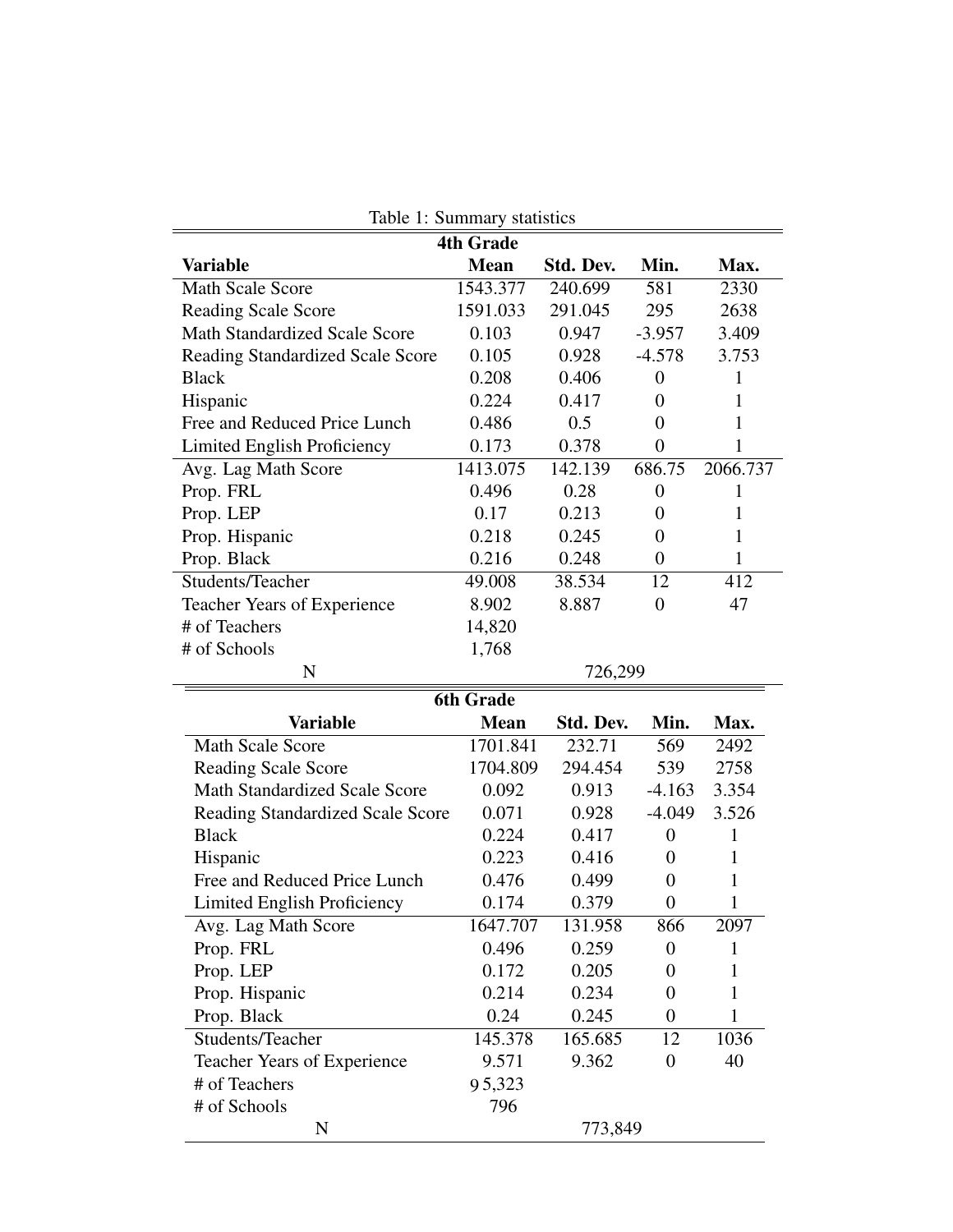ates including free and reduced price lunch and limited English proficiency status, gender, and race.  $\bar{X}_{igt}$  consists of class level covariates, including lagged achievement scores, class size, and demographic composition.  $T_{igt}$  is a vector of teacher indicators. The teacher effects are represented in the  $\beta$  vector.  $c_i$  represents a student fixed effect.  $\epsilon_{iqt}$  represents an idiosyncratic error term affecting achievement.  $e_{igt}$  is measurement error in the test scores with  $e_{igt}^{alt}$  representing the measurement error in the alternate subject score.

### 4.1 Estimation Methods

Teacher effects were estimated using two commonly used value-added estimators.<sup>3</sup>

The first is a dynamic OLS estimator (DOLS)<sup>4</sup>, which includes teacher indicators in an OLS regression based on equation (1). The estimator is refered to as dynamic because prior year achievement is controled for on the right hand side. The coefficients on the teacher indicator variables are interpreted as the teacher effects. We run our models using one year of data and again using two years of data. Because the effects of class average covariates are not properly identified in a teacher fixed effects regression with only one year of data, these variables are dropped from the DOLS regressions<sup>5</sup>. Additionally, when one year of data is used

<sup>&</sup>lt;sup>3</sup>We have studied two more estimators based on a gain score equation. One estimator based on teacher fixed effects, and another based on empirical Bayes. The patterns for these two other estimators are similar to those reported for DOLS and EB Lag.

<sup>&</sup>lt;sup>4</sup>This estimator was found to be the most robust of all the estimators evaluated in Guarino et al. (2012)

<sup>&</sup>lt;sup>5</sup>We have tried a two step method that can identify the effect of class average covariates in a teacher fixed effects regression as a sensitivity check, and the results are similar. First, using the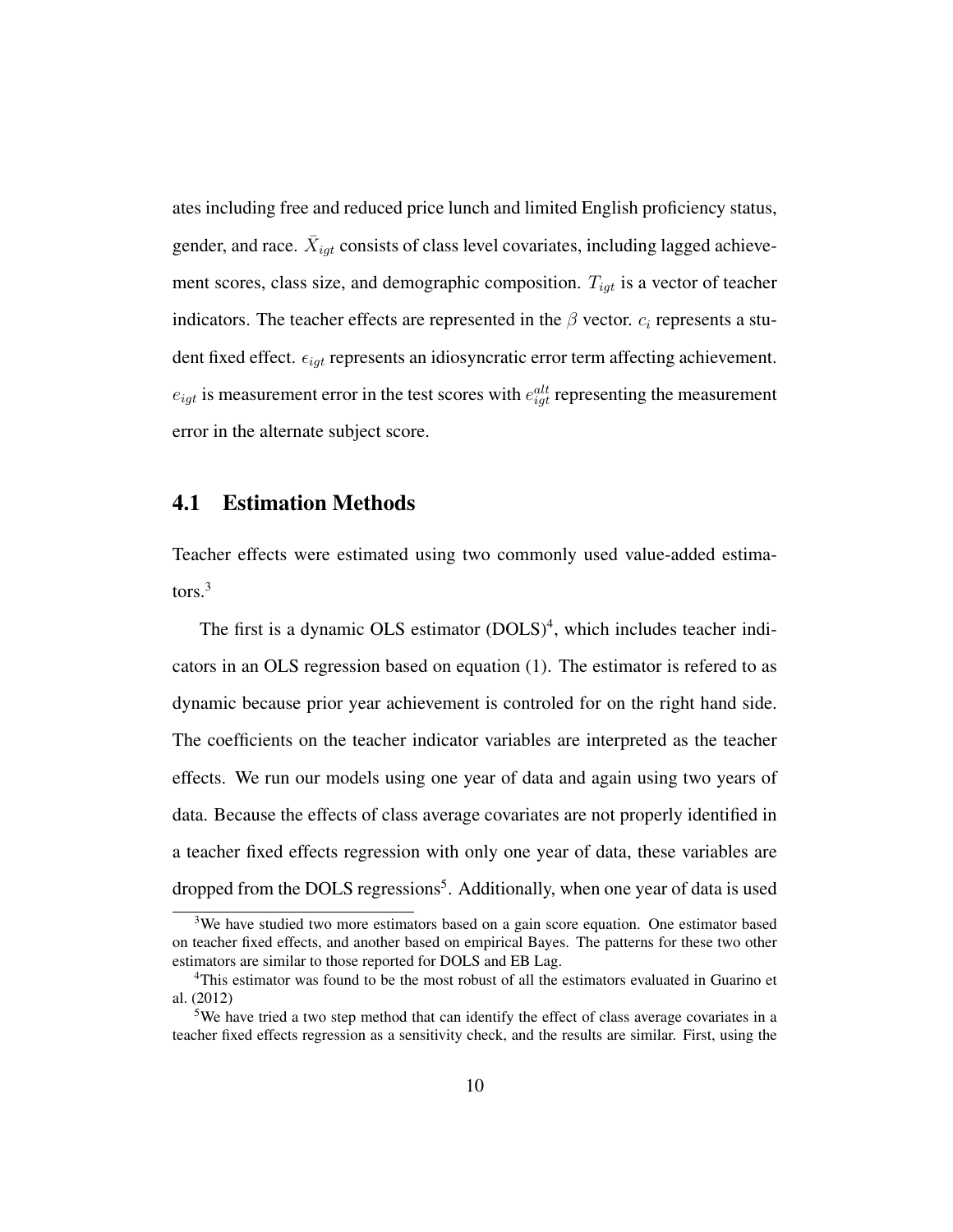to estimate value-added, the year specific intercepts are dropped.

The second is an empirical Bayes estimator (EB Lag) which treats teacher effects as random. The estimator follows closely the approach laid out in Kane and Staiger (2008). The parameters of the control variables are estimated in a first stage using OLS, then unshrunken teacher effect estimates are formed by averaging the residuals from the first stage among the students within a teacher's class. The shrinkage term is the ratio of the variance of persistent teacher effects to the sum of the variances of persistent teacher effects, idiosyncratic classroom shocks, and average of the individual student shocks<sup>6</sup>. Teacher effects are interpreted as the shrunken averaged residuals for each teacher.

## 5 Heteroskedastic Error

There is good reason to suspect that the error in the student achievement model is heteroskedastic. We will present some basic theory suggesting that measurement error in test scores is heteroskedastic. Also, we will offer some possible reasons pooled data with multiple years, equation (1) is estimated using OLS with teacher fixed effects included. Then, a residual is formed.

$$
w_{igt} = A_{igt} - \hat{\tau}_t - \hat{\lambda}_1 A_{ig-1t} - \hat{\lambda}_2 A_{ig-1t}^{alt} - X_{igt}\hat{\gamma}_1 - \bar{X}_{igt}\hat{\gamma}_2 - \hat{f}(exper_{igt})
$$
  
= 
$$
T_{igt}\beta + \hat{v}_{igt}
$$

which is then used in a second stage regression to form teacher effects using a sample based on 1 year of data.

<sup>&</sup>lt;sup>6</sup>It is common to treat the variance of the individual student shocks as uniform across the population of students. In an effort to evaluate commonly used estimators, we also computed the shrinkage term by using the same variance term for the student level shocks for all teachers. Under heteroskedasticity, this shrinkage term would not be the shrinkage term used by the BLUP.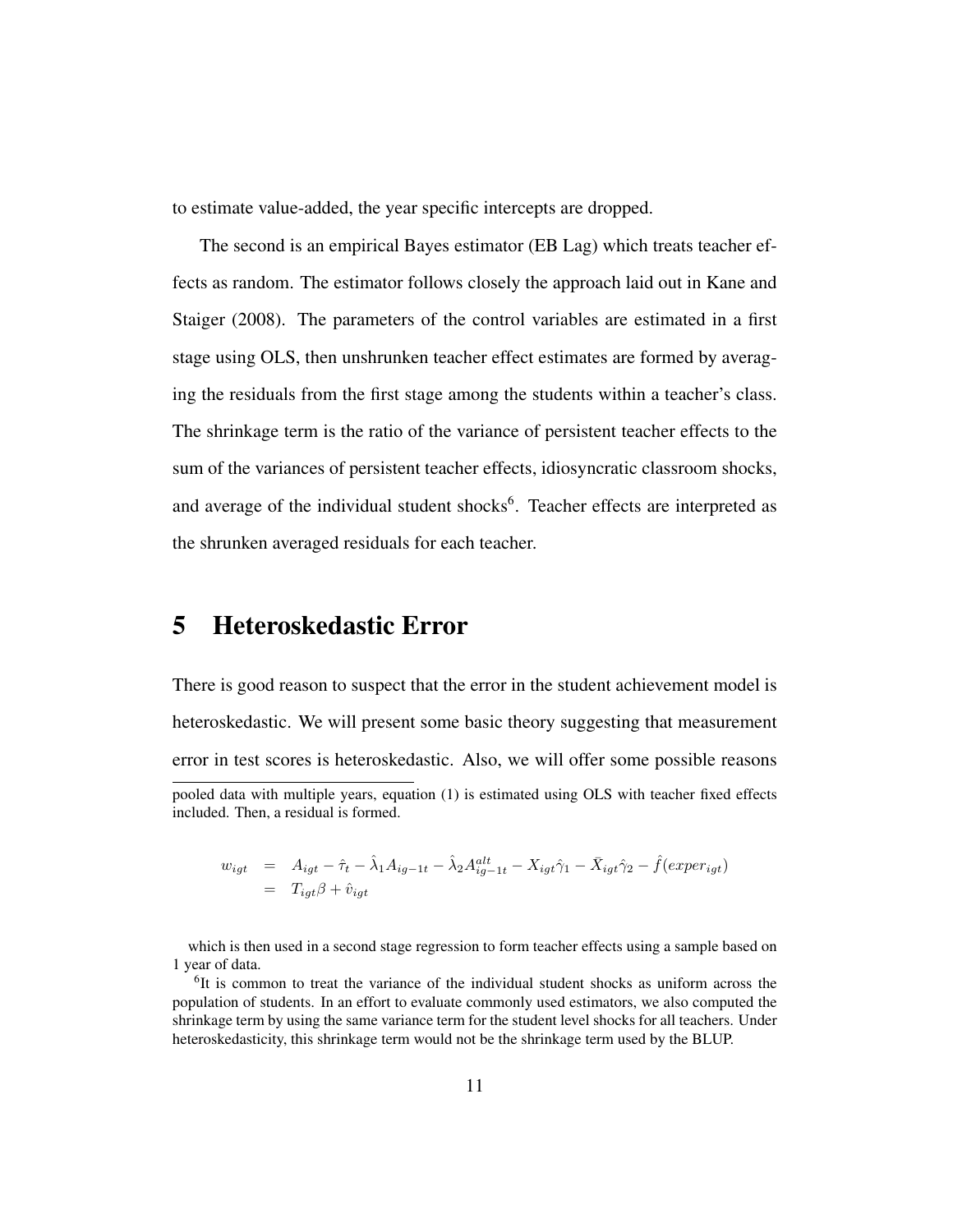why the error variance of actual achievement may be heteroskedastic.

### 5.1 Heteroskedastic Measurement Error

Item response theory is typically the foundation for estimating student achievement. A state achievement test is typically composed of 40-50 multiple choice questions, or items. Each student can either answer a question correctly or incorrectly, and the probability of answering any individual question is assumed to be a function of the item characteristics and the achievement level of the student. The typical model of a correct response to an item assumes (See Reckase (2009) for more details):

$$
Prob(u_{ij} = 1 | a_i, b_i, c_i, \theta_j) = c_i + (1 - c_i)G(a_i(\theta_j - b_i))
$$

where  $u_{ij}$  represents an incorrect or correct response to item i by student j.  $a_i$  is a discrimination parameter,  $b_i$  is a difficulty parameter, and  $c_i$  is a guessing parameter for item i.  $\theta_j$  is the achievement level of student j. Often, a logit functional form is assumed for  $G(\cdot)$ , although the probit functional form is also used. In the case of the logit form we have:

$$
Prob(u_{ij} = 1 | a_i, b_i, c_i, \theta_j) = c_i + (1 - c_i) \frac{e^{(a_i(\theta_j - b_i))}}{1 + e^{(a_i(\theta_j - b_i))}}
$$

Parameters can then be estimated using maximum likelihood or alternatively using a Bayesian estimation approach. To illustrate why heteroskedasticity ex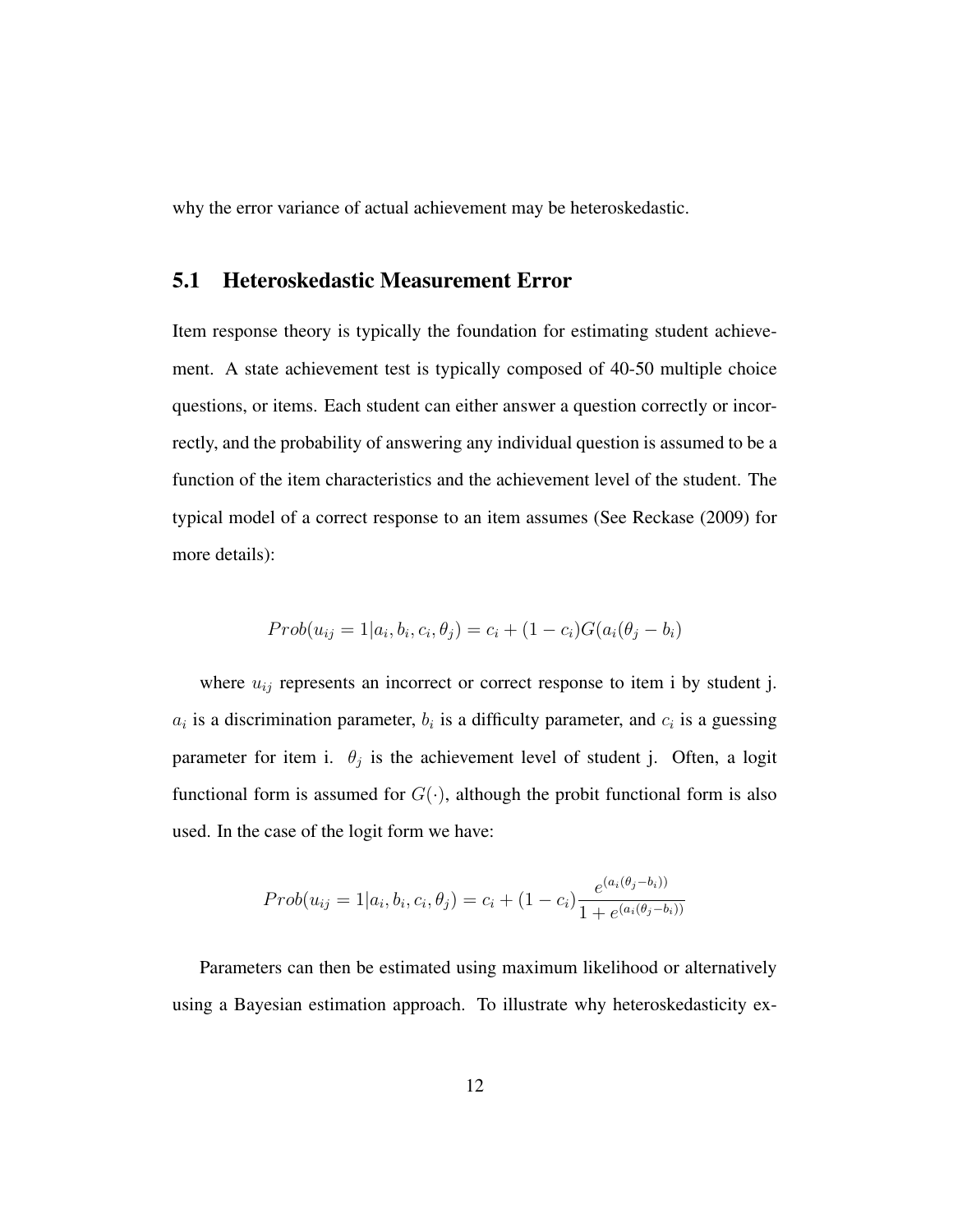ists, we will focus on maximum likelihood estimation. Lord (1980), under the assumption that the answer to each test item by each respondent is independent conditional on  $\theta$ , showed that the maximum likelihood estimate of  $\theta$  has a variance of:

$$
\sigma^{2}(\hat{\theta}|\theta) = \left(\sum_{i=1}^{n} (c_{i}a_{i})^{2} \frac{e^{(a_{i}(\theta_{j}-b_{i}))}}{(1+e^{(a_{i}(\theta_{j}-b_{i}))})^{2}}\right)^{-1}
$$

where n is the number of items. As can be seen, the variance would be minimized with respect to  $\theta$  if  $\theta_j - b_i = 0$  for all items, and as  $\theta_j - b_i$  approaches  $\pm \infty$ , the variance grows large.

Since test items are often targeted toward students near the proficient level, in the sense that  $\theta_j - b_i$  is near 0 for these students, students in the lower and upper tail often have noisy estimates of their ability. The intuition is that the test is aimed at distinguishing between students near the proficiency cutoff, and so the test offers little information for students near the top or bottom of the distribution.

Plots of the estimated standard deviation of the measurement error (SEM) on the student's test score level are shown below in Figure 1. The SEMs are on the vertical axis and the student's test score are on the horizontal axis for grades 3 through 6 for mathematics. The plots are from the 2006 State X Technical Report on Test Characteristics. The measurement error variance is a function of the test score level. Students in the extreme ranges of the test score distribution have a measurement error variance that is substantially larger than in the center.

Also, it may be the case that some groups of students may be less likely to answer all questions on the exam. As described in State X technical reports, test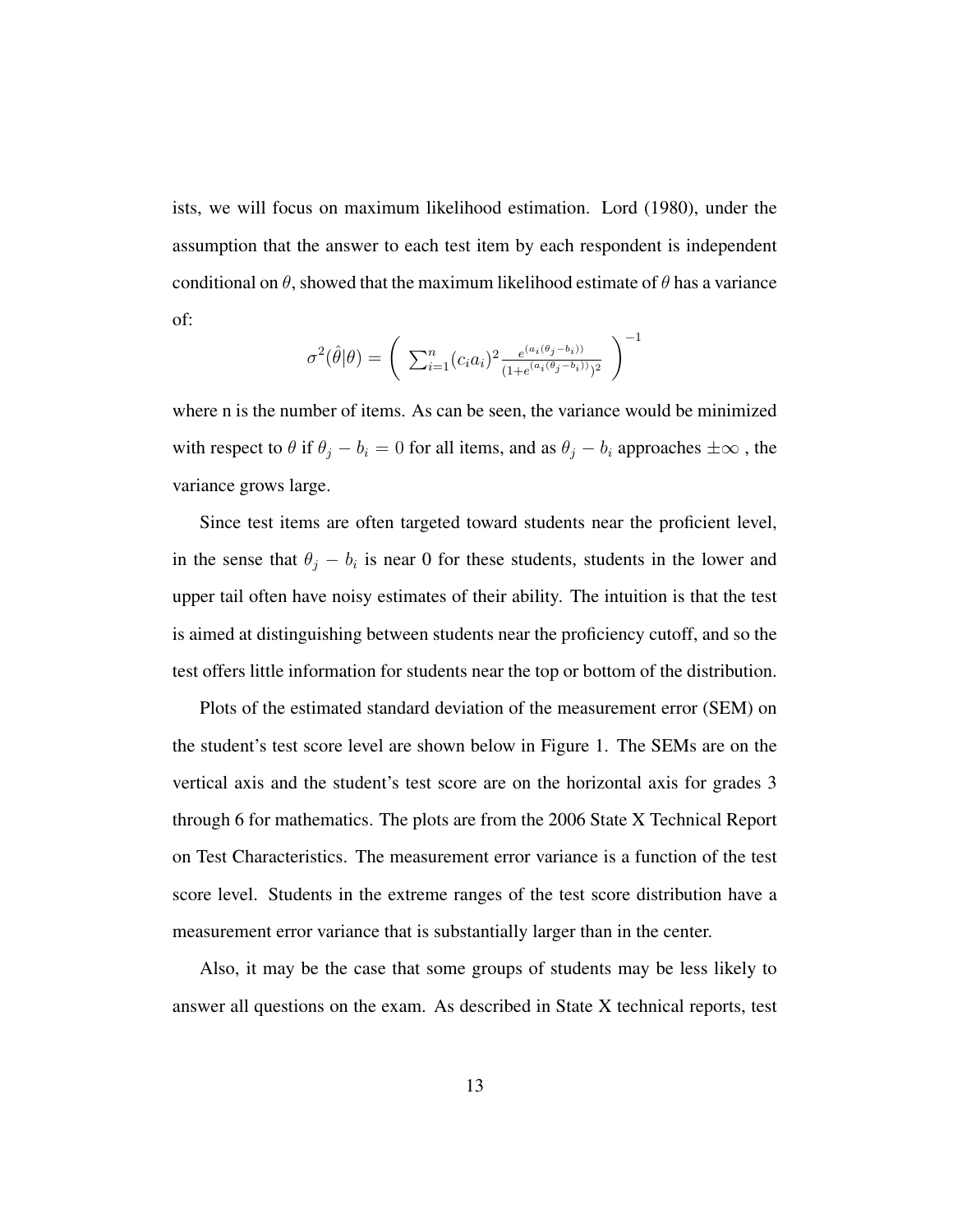

Figure 1: Standard Error of Measure Plots for Mathematics Grades 3- 6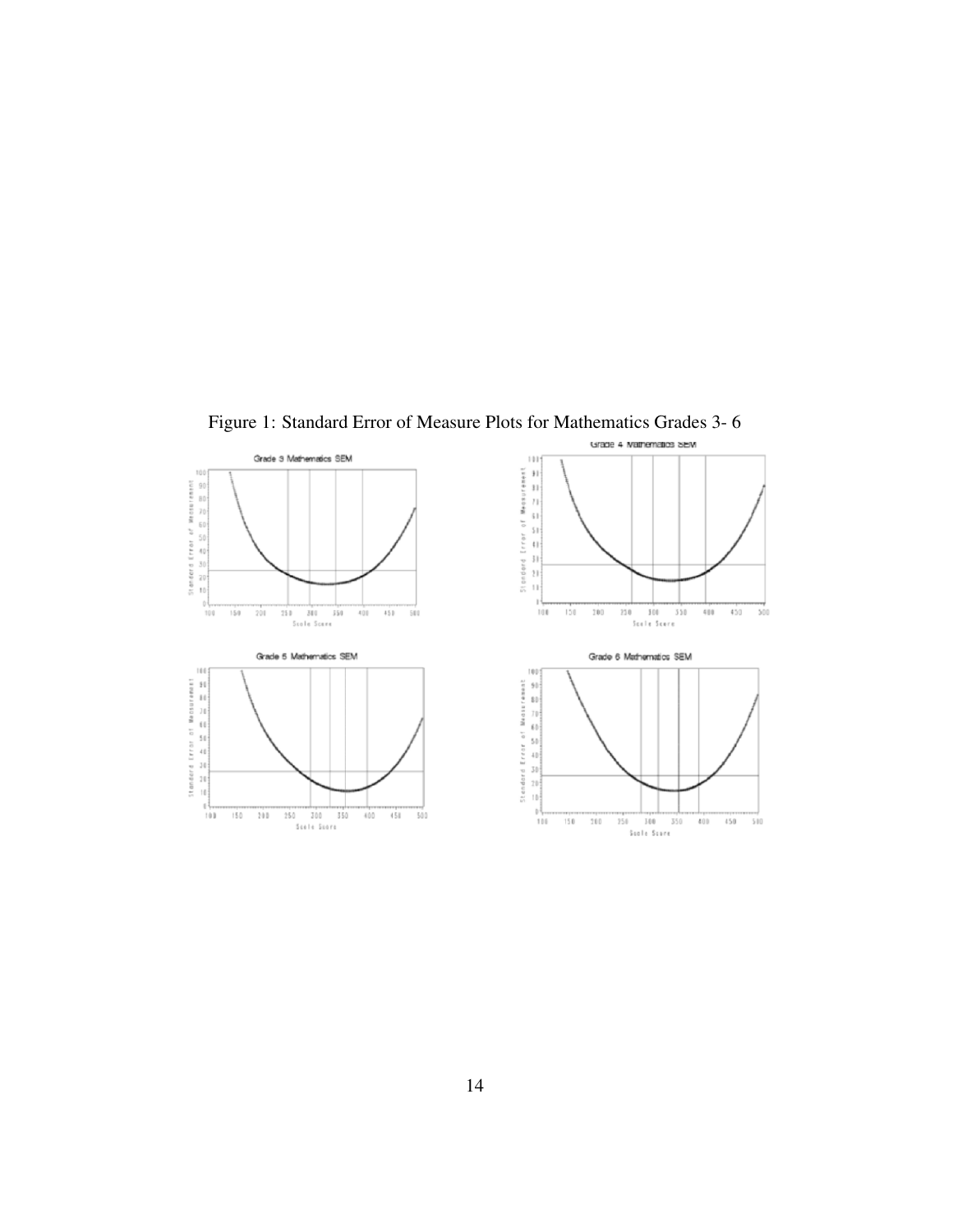scores are computed for all students who answer at least 6 questions in each of 2 sessions. Students who answer only a fraction of the total number of questions on the exam will tend to have less precisely estimated test scores.

A prediction of the theory presented above is that the error variance will be related to all variables that predict current achievement. This is because the variance of the measurement error is directly related to the current achievement of the student, so all variables that influence the current achievement level of the student should also be related to the measurement error variance. In the test of heteroskedasticity that follow, this is the pattern that emerges.

# 5.2 Other Possible Causes of Heteroskedastic Student Level Error

In addition to heteroskedasticity generated from measurement, it is possible that other sources of heteroskedasticity exist. Little literature exists on this topic, but there are many potential causes, and we can only speculate on what they may be. Some groups of students, such as those with low prior year achievement, may have more variation in unobserved factors such as motivation, classroom disruptions, neighborhood effects, family effects, or learning disabilities. In addition, students who perform pooly on tests may tend to leave many questions blank or guess at answers, and thus their scores from test to test may be more variable.

In the following sections, we test for heteroskedasticity empirically, and look for possible differences in the error variance among groups. This serves to demon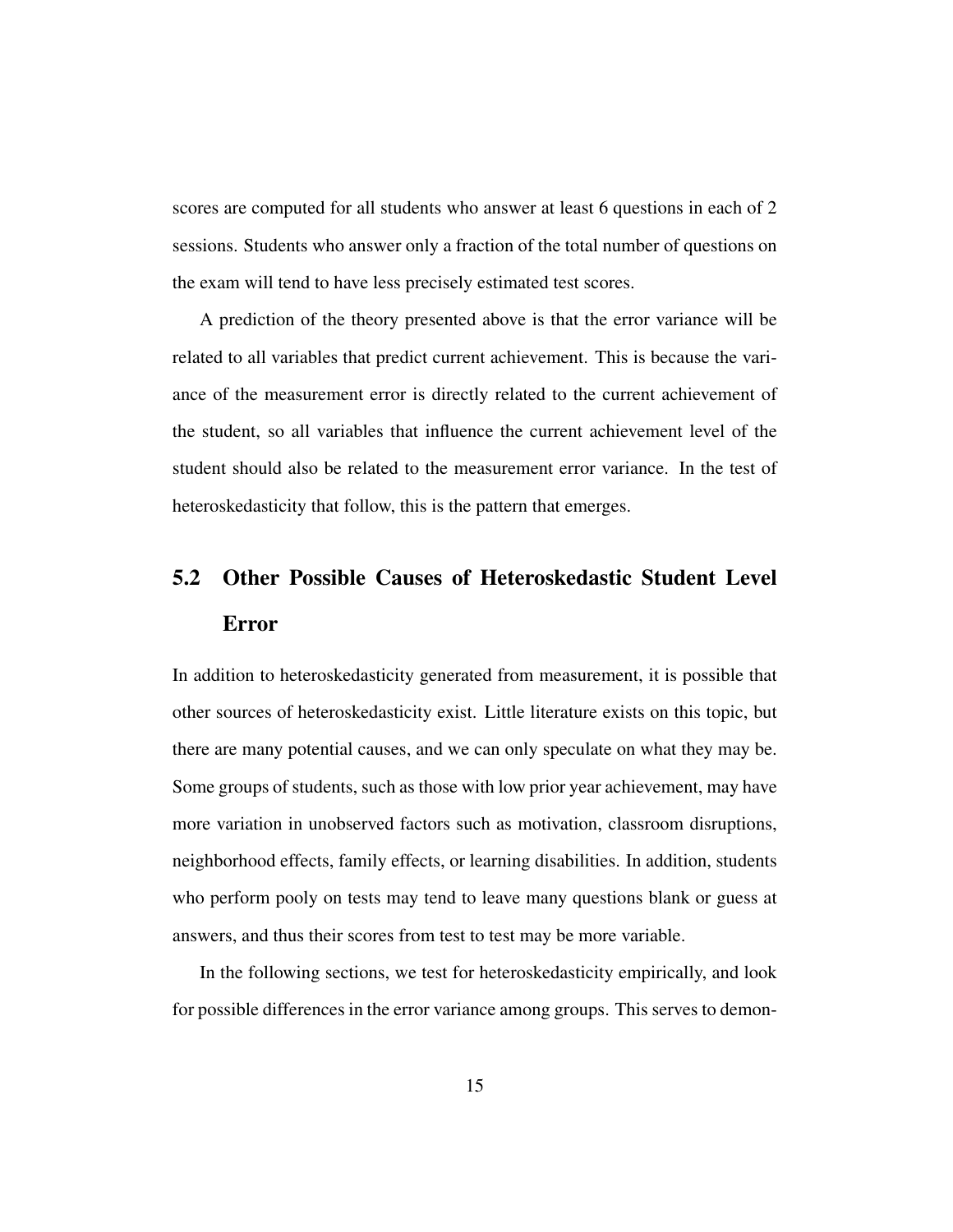strate that the theoretical worries are justified and can motivate some predictions about how the precision of teacher effect estimates may depend on certain characteristics of the their students.

## 6 Testing for Heteroskedasticity

Under homoskedasticity:

$$
E(v_{ig}^2|Z_{ig}) = \sigma_v^2
$$

where  $Z_{ig}$  are the covariates in the regression model. We implemented a simple test of the homoskedasticity assumption examining whether squared residuals are related to student characteristics.

The first test simply grouped students into three groups: those with prior year test scores in the bottom 25%, the middle 50%, and the top 25%. We then calculated the average squared residuals for each group of students. We used the residuals from the DOLS regressions, which made use of teacher indicators. Results are included in Table 2. One thing to note is that the average squared residuals for the group of students in the bottom 25% in terms of prior year achievement are much larger than those for the group of students in the top 25%. The average squared residuals are around 45% larger for the bottom 25% compared with the top 25% for 4th grade and more than twice as large for 6th grade, even though under homoskedasticity, we would expect them to be similar. This is suggestive that more unexplained variation exists for the group of students in the bottom 25%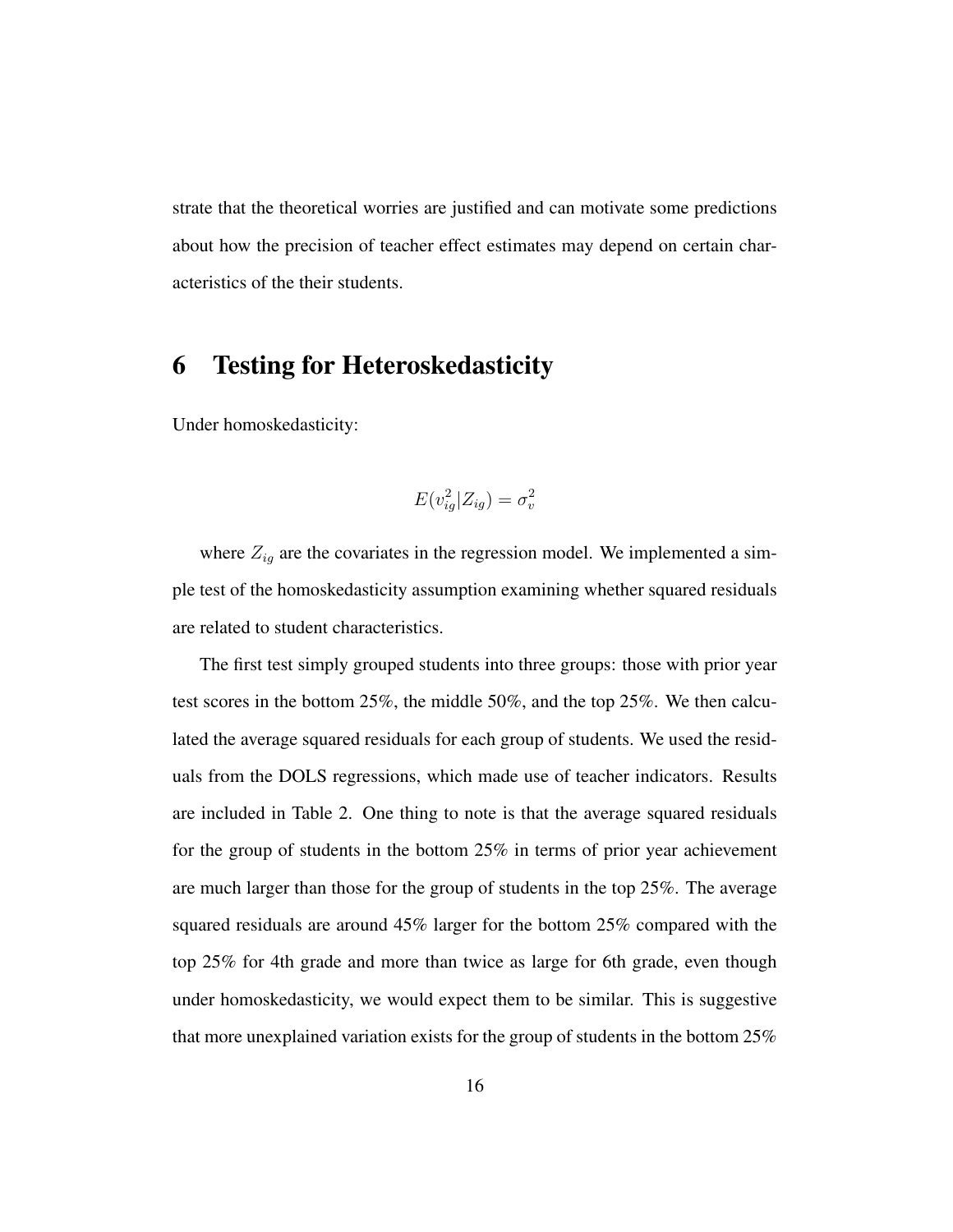of the prior year achievement score.

| Grade     | Overall   | Bottom $25\%$ | Middle 50% | Top $25\%$ |
|-----------|-----------|---------------|------------|------------|
| 4th Grade | 18644.722 | 28091.514     | 13665.164  | 19352.092  |
| N         | 709302    | 174780        | 356821     | 177701     |
| 6th Grade | 16395.069 | 29825.119     | 11574.907  | 12670.438  |
| N         | 723292    | 179894        | 357843     | 185555     |

Table 2: Average Squared Residuals for DOLS based on Subgroups of Prior Year Class Average Achievement

Next we regressed the squared residuals on the covariates as well as on their squares and cubes. Results for grades 4 and 6 are reported in Table 3. We found that several of the variables including the lagged test scores, as well as the indicators for the student being African-American, free and reduced priced lunch, and limited English proficiency status were statistically significant predictors at the 10% level.

Since the precision and stability of a teacher's value-added measure depends in part on how much unexplained variation there is in the student's test scores, as will be explained below, this suggests that teachers paired with large numbers of disadvantaged or low achieving students may have less precise teacher value-added estimates. In the following sections, we will present evidence of this. Specifically, we will show that teachers of these types of students tend to have less stable teacher effect estimates over time.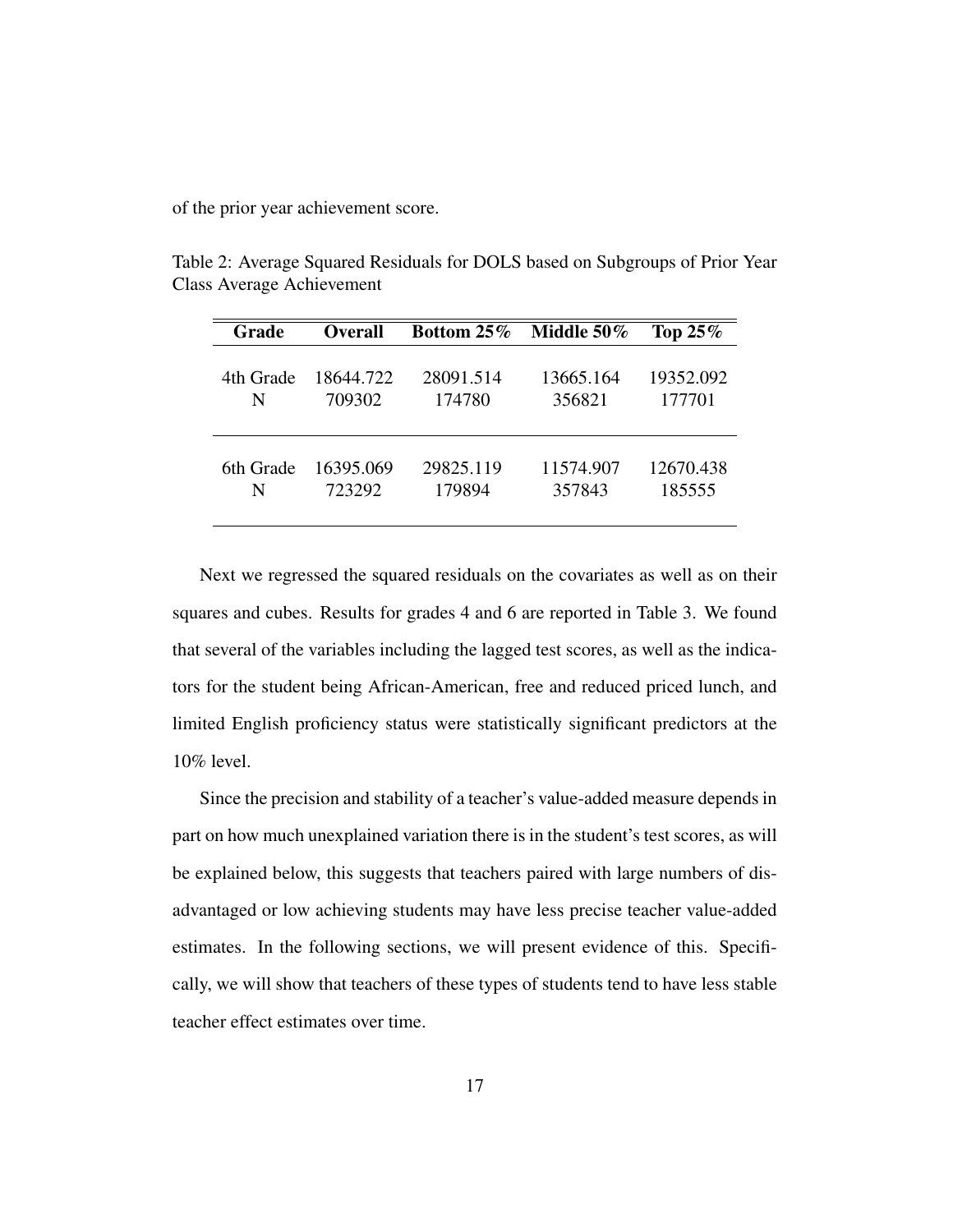|                            | Grade 4                                                  | Grade 6                       |
|----------------------------|----------------------------------------------------------|-------------------------------|
| VARIABLES                  | <b>DOLS</b> Squared Residuals                            | <b>DOLS Squared Residuals</b> |
|                            |                                                          |                               |
| Math Lag Score             | $-91.60***$                                              | $-176.5***$                   |
|                            | (5.357)                                                  | (15.28)                       |
| Math Lag Score Squared     | $0.00705*$                                               | 0.00709                       |
|                            | (0.00396)                                                | (0.00939)                     |
| Math Lag Score Cubed       | 1.05e-05***                                              | $1.57e-05***$                 |
|                            | $(9.45e-07)$                                             | $(1.90e-06)$                  |
| Reading Lag Score          | $-45.76***$                                              | $-55.68***$                   |
|                            | (2.772)                                                  | (5.663)                       |
| Reading Lag Score Squared  | $0.0161***$                                              | $0.0173***$                   |
|                            | (0.00195)                                                | (0.00341)                     |
| Reading Lag Score Cubed    | $0.79e-07$                                               | $-8.73e-07$                   |
|                            | $(4.43e-07)$                                             | $(6.65e-07)$                  |
| <b>Black</b>               | 293.8*                                                   | 473.6**                       |
|                            | (177.3)                                                  | (205.2)                       |
| Hispanic                   | $-265.9*$                                                | $-272.0*$                     |
|                            | (154.7)                                                  | (159.8)                       |
| <b>FRL</b>                 | 540.6***                                                 | $1,104***$                    |
|                            | (114.9)                                                  | (120.3)                       |
| <b>LEP</b>                 | 1,249***                                                 | 711.8***                      |
|                            | (190.7)                                                  | (183.3)                       |
| Female                     | $-1,436***$                                              | $-2,609***$                   |
|                            | (97.34)                                                  | (114.0)                       |
| Class Size                 | $-54.90$                                                 | 41.06**                       |
|                            | (35.78)                                                  | (19.59)                       |
| Class Size Squared         | 1.124                                                    | $-0.720***$                   |
|                            | (0.724)                                                  | (0.266)                       |
| Class Size Cubed           | $-0.00426$                                               | $0.00300***$                  |
|                            | (0.00307)                                                | (0.000923)                    |
| Teacher Experience         | 63.93                                                    | $-210.4*$                     |
|                            | (86.67)                                                  | (107.4)                       |
| Teacher Experience Squared | $-0.758$                                                 | 23.46                         |
|                            | (15.24)                                                  | (18.33)                       |
| Teacher Experience Cubed   | $-0.228$                                                 | $-1.205$                      |
|                            | (.975)                                                   | (1.168)                       |
| Constant                   | 134,184***                                               | 262,361***                    |
|                            | (2, 472)                                                 | (8, 485)                      |
|                            |                                                          |                               |
| Observations               | 709,302                                                  | 723,292                       |
| $R^2$                      | 0.050                                                    | 0.079                         |
| Joint Test                 | 886.6                                                    | 862.4                         |
| p-value                    | $\mathbf{0}$                                             | $\boldsymbol{0}$              |
|                            | Standard errors clustered at school level in parentheses |                               |

# Table 3: Tests for Heteroskedasticity

\*\*\* p<0.01, \*\* p<0.05, \* p<0.1

Joint Test refers to  ${\rm F}$  test statistic that all coefficients equal to  $0$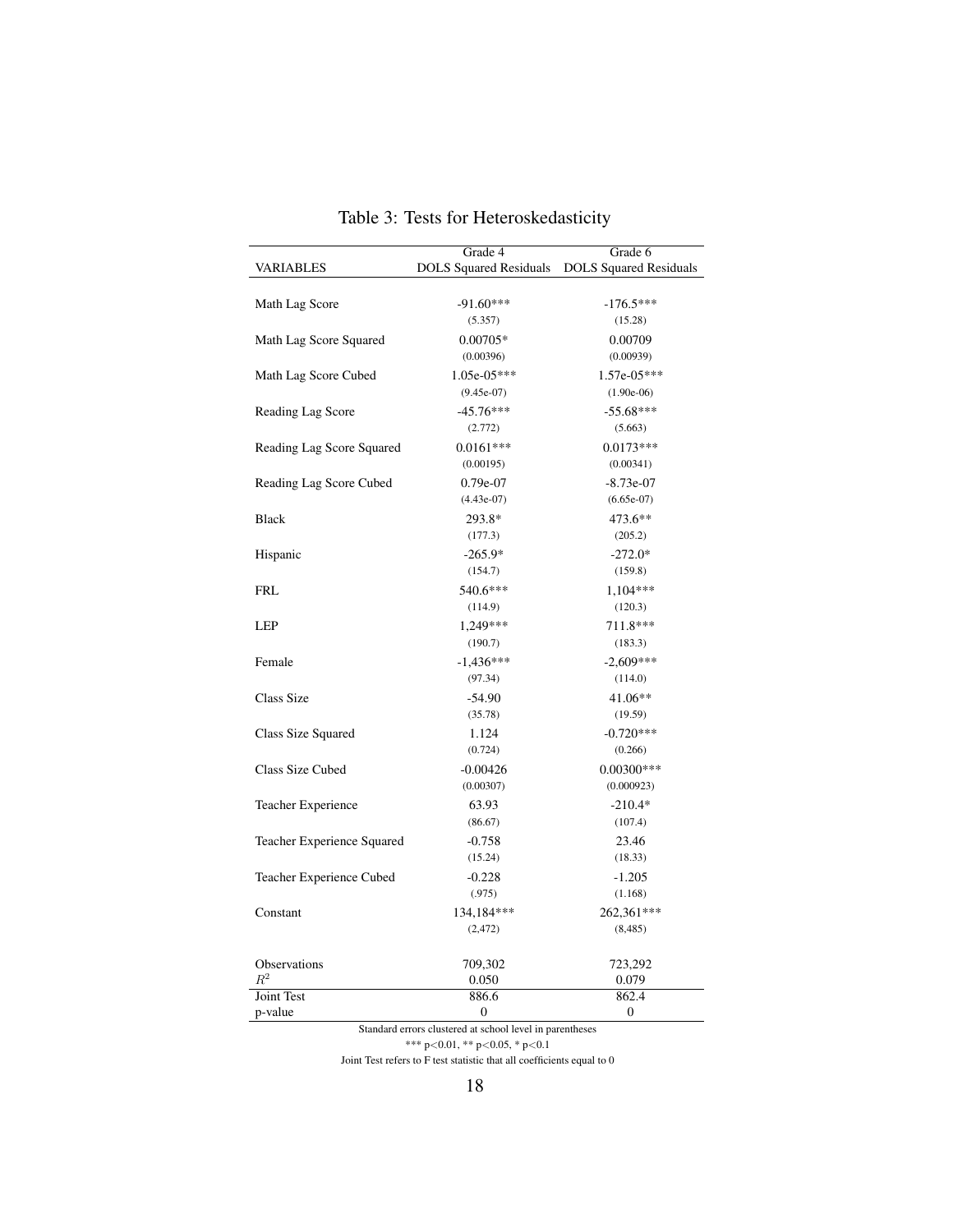In addition to the regressions presented in table 3, we performed the traditional Breusch-Pagan test, using fitted values, for heteroskedasticity separately for grade 4 and 6 and using the DOLS estimators. The test easily rejects the null hypothesis that the error is homoskedastic, with p-values for all grades and estimators less than .0001.

# 7 Evidence of Differences in Classroom Compositions

For there to be differences in the stability or the precision of teacher effect estimates due to student level heteroskedastic error, it is necessary for variation in classroom compositions to exist. For particular districts or states with little variation in classroom composition, it is unlikely that there will be large differences in the stability and precision of estimates due to heteroskedasticity. Also, there are some variables, such as gender, in which there may be a relationship with the error variance, but don't impact the precision and stability of teacher effect estimates, since there is little variation across classrooms with respect to the variables.

To show that there is variation in classroom composition with respect to certain variables across the state, we included a set of summary statistics in the middle panels of table 1 on classroom characteristics, which show that classrooms vary in their characteristics along a number of dimensions. The average past year math score of students in a class ranges from a score of 686.75 to 2066.737 for grade 4 and 866 to 2097 for grade 6. The interval between classrooms 2 stan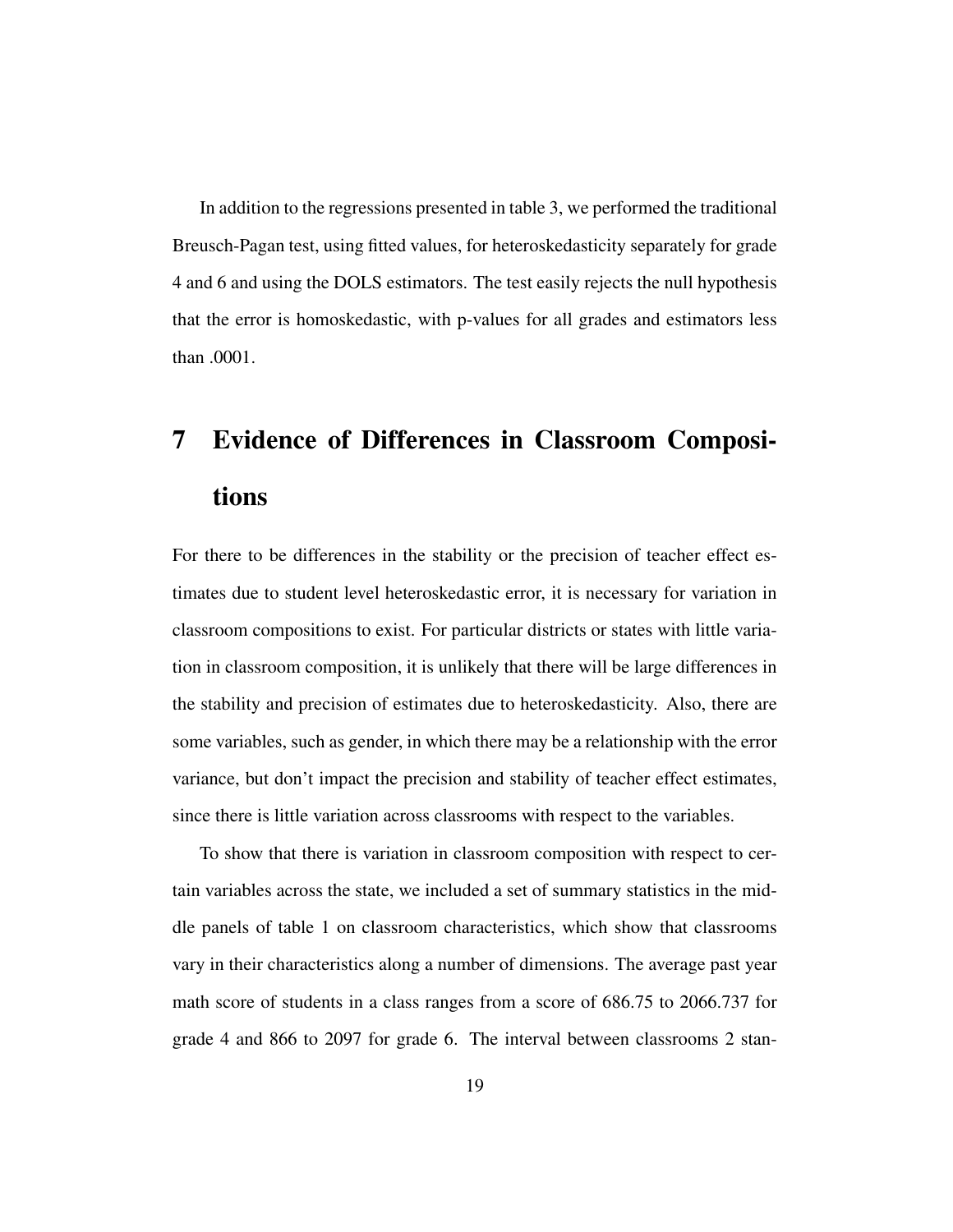dard deviations above the mean and 2 standard deviations below the mean is [1128.797,1697.353] for grade 4 and [1383.791,1911.623] for grade 6. Additionally, the proportion free and reduced priced lunch, limited English proficiency status, Hispanic, and African-American variables all range from 0 to 1.

# 8 Effects of Heteroskedastic Student Level Error on Precision of Teacher Value-Added Estimates

## 8.1 Simple Model of Heteroskedasticity

This model is designed to show, in the simplest case, how heteroskedasticity in the student level error can produce heteroskedasticity in teacher effect estimates. In the model there are two types of students and two teachers that students can be assigned to. The student types differ in the size of the student's error variance.

The achievement equation model is:

$$
A_i = T_{0i}\beta_0 + T_{1i}\beta_1 + \epsilon_i
$$

where  $A_i$  is the achievement level of student i,  $T_0$  and  $T_1$  are teacher assignment indicator variables for the two teachers, teacher 0 and teacher 1,  $\beta_0$  and  $\beta_1$ are teacher effects for teacher 0 and teacher 1, and  $\epsilon_i$  is an error term assumed to be independent of teacher assignment.

Let the variable  $S_i$  indicate which of the two student types the student belongs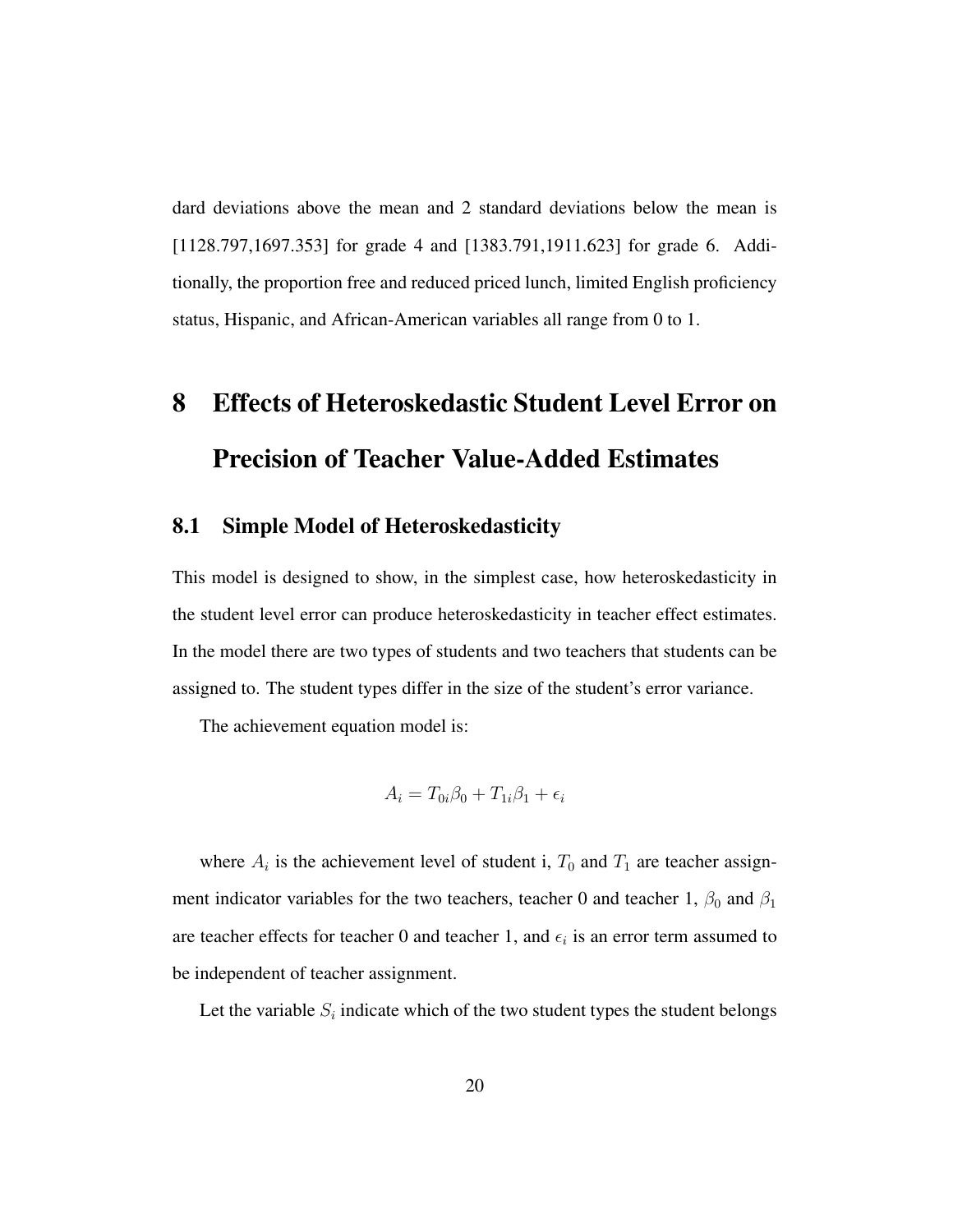to and  $v_0 < v_1$ .

$$
Var(\epsilon_i) = v_0 \t\t if \t S_i = 0
$$
  

$$
Var(\epsilon_i) = v_1 \t\t if \t S_i = 1
$$
  

$$
v_0 < v_1
$$

In this simple case, an OLS estimate of the teacher effect for teacher k produces:

$$
\hat{\beta_k} - \beta_k = \left(\sum_{i=1}^N T_{ki}^2\right)^{-1} \left(\sum_{i=1}^N T_{ki} \epsilon_i\right)
$$

$$
= \frac{\sum_{i=1}^N T_{ki} \epsilon_i}{N_k}
$$

$$
= \bar{\epsilon}_k
$$

where  $\bar{\epsilon}_k$  is the average error for the students that teacher k receives and  $N_k$  is the number of student observations for teacher k.

Let's suppose that each teacher has some students from S=0 and some from S=1. And also that teacher 0 tends to get more students from group 0, and teacher 1 tends to get more students from group 1.

We can use the Central Limit Theorem for inference. According to Greene (2008) (pg 1051, Lindeberg-Feller Central Limit Theorem with Unequal Variances) a central limit theorem result is possible as long as the random variables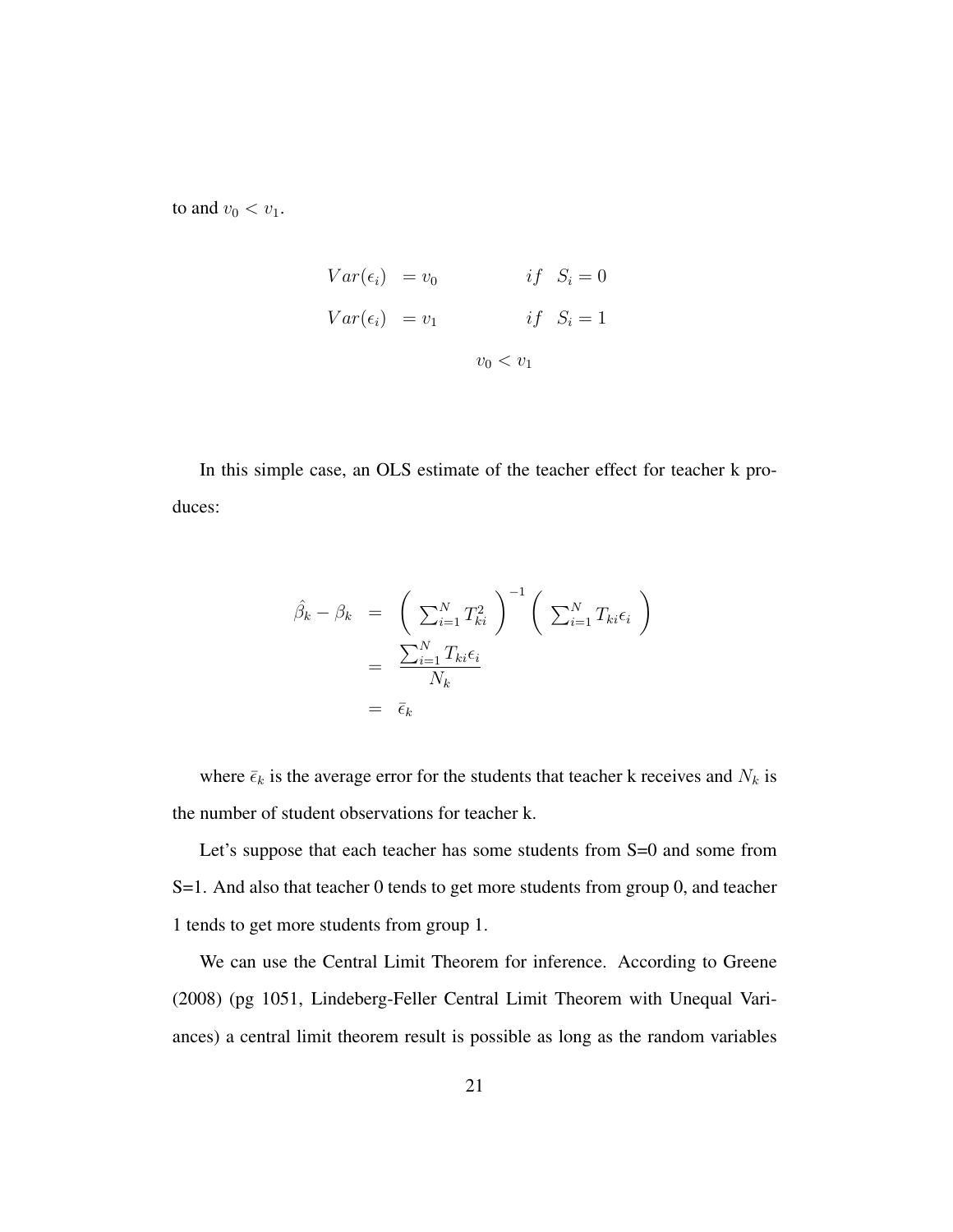are independent with finite means and finite positive variances. Also, the average variance,  $\frac{1}{N_k}(\sum_{i=1}^{N_k} \sigma_{\epsilon_{ik}}^2)$ , where  $N_k$  is the number of students for teacher k, must not be dominated by any single term in the sum and this average variance must converge to a finite constant,  $\bar{\sigma}_{\epsilon_k}^2$  as the number of students per teacher goes to infinity.

$$
\bar{\sigma}_{\epsilon_k}^2 = \lim_{N_k \to \infty} \frac{1}{N_k} \left( \sum_{i=1}^{N_k} \sigma_{\epsilon_{ik}}^2 \right)
$$

Assume that all of those conditions hold. In that case,

$$
\sqrt{N_k}(\hat{\beta}_k - \beta_k) \stackrel{d}{\to} Normal(0, \bar{\sigma}_{\epsilon_k}^2)
$$

and

$$
Avar(\hat{\beta}_k) \approx \frac{\bar{\sigma}_{\epsilon_k}^2}{N_k}
$$

In this simple example the average variance,  $\bar{\sigma}_{\epsilon_k}^2$ , for teacher 1 will tend to be larger than teacher 0, since they have more students from S=1. Therefore the asymptotic variance of the teacher effect estimate for teacher 1 will tend to be larger.

### 8.2 Including other Covariates in Achievement Model

Adding in covariates along with the teacher indicator variables complicates the result. In this case the achievement model is: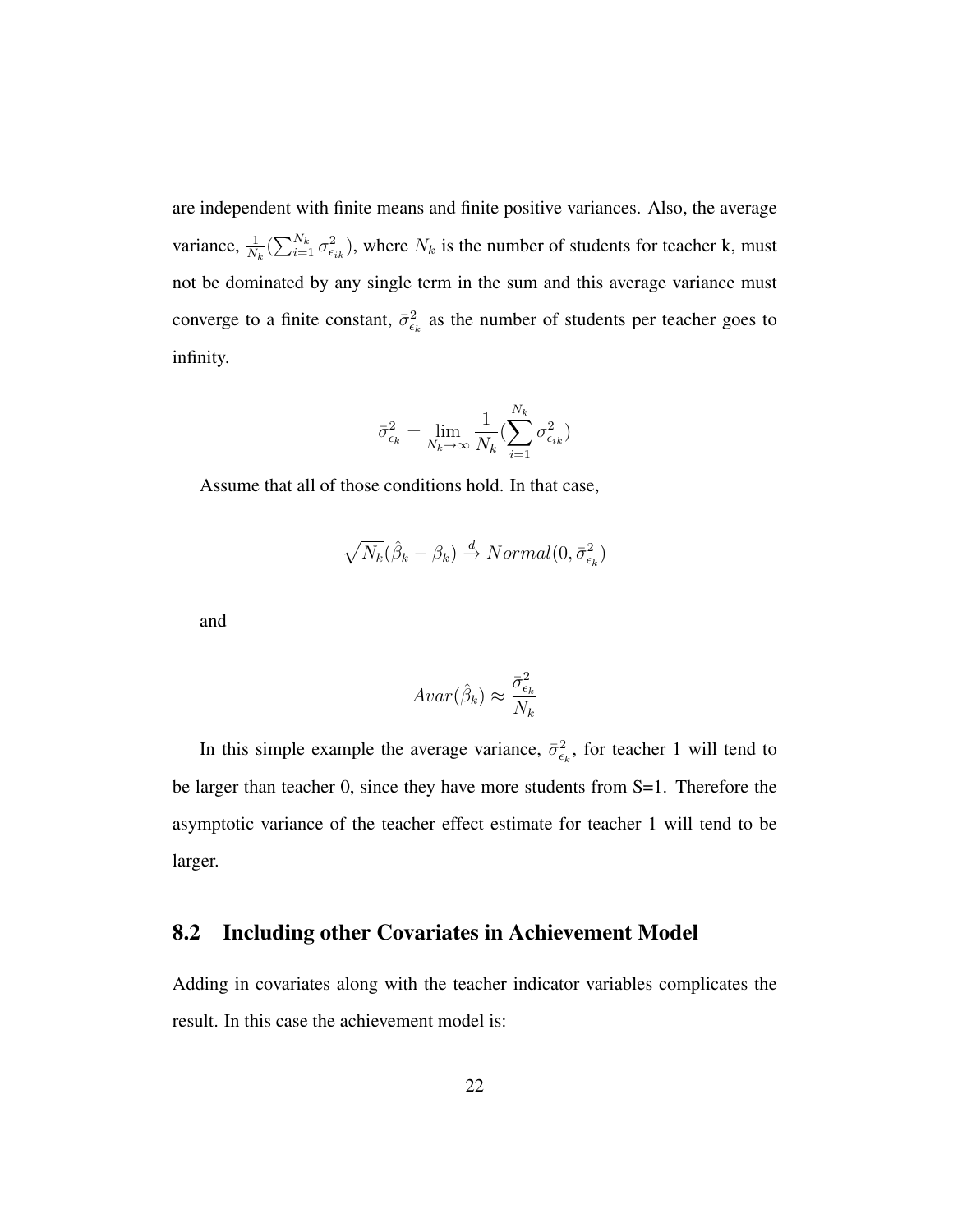$$
A_i = T_{0i}\beta_0 + T_{1i}\beta_1 + X_i\gamma + \epsilon_i
$$

where  $X_i$  is a vector of covariates.

A well known result (see Wooldridge (2010)), is that the OLS estimate of the teacher fixed effect for teacher k is:

$$
\hat{\beta}_k - \beta_k = \bar{A}_k - \bar{X}_k \hat{\gamma}_{FE} - \beta_k
$$

$$
= \bar{\epsilon}_k - \bar{X}_k (\hat{\gamma}_{FE} - \gamma)
$$

where  $\bar{A}_k$  and  $\bar{X}_k$  are the class averages of achievement and the covariates, and  $\hat{\gamma}_{FE}$  is the fixed effects estimator of  $\gamma$ . It's straight forward to show that

$$
Avar(\hat{\beta}_k) \approx \frac{\bar{\sigma}_{\epsilon_k}^2}{N_k} + \bar{X}_k Avar(\hat{\gamma}_{FE}) \bar{X}_k'
$$

 $\bar{\sigma}^2_{\epsilon_k}$  $\frac{\partial \epsilon_k}{\partial k}$  will tend to be larger for teacher 1 than teacher 0. However, because of the additional terms in the  $Avar(\hat{\beta}_k)$ , it is not theoretically clear which teacher will have the less precise teacher effect estimate when the relationships between the covariates and the student types are unknown. Ultimately, whether teacher effect estimates are less precise for some teachers is an empirical question. The important point is that it is possible for some teachers to have less precise estimates due to student characteristics, so it is worthwhile to check whether that is the case.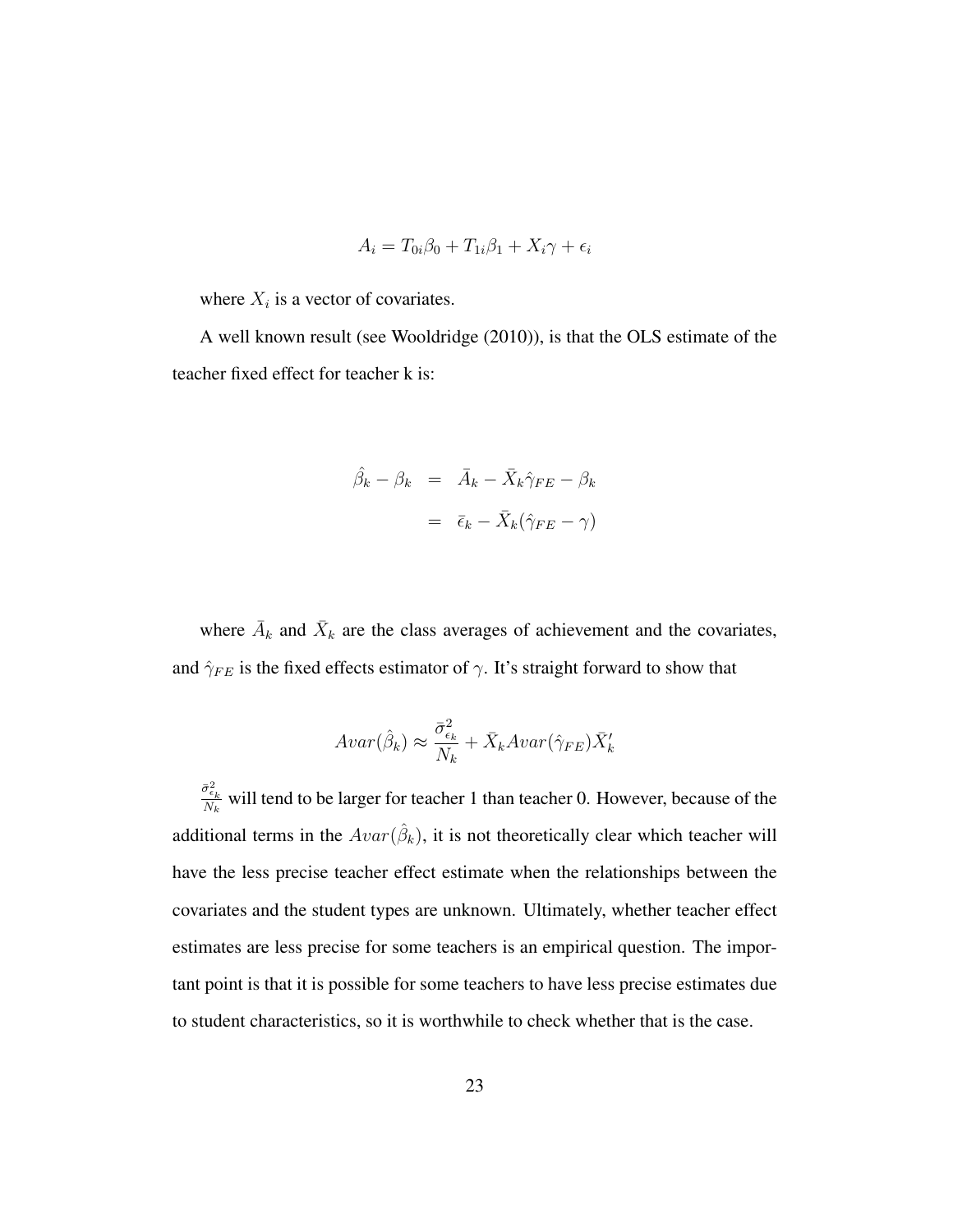# 9 Inter-year Stability of Teacher Effect Estimates by Class Characteristics

Imprecision of teacher effect estimates has some important implications, especially for policies that use teacher value-added estimates to make inferences about teacher quality.

The precision of a teacher effect estimate will affect how well that estimate can predict the true teacher effect. If the estimated teacher effect is quite noisy, then the estimate will tend to poorly predict the true teacher effect. This section explains how examining the year to year stability of value-added estimates can reveal important information about the measures for those intending to use them for high stakes policies. The year to year stability is calculated by regressing the value-added measure in year t on a value-added measure in a previous year. We calculate seperate stability coefficients for teachers with classrooms in the bottom 25%, middle 50%, and top 25% in terms of their students incoming average achievement. Those wishing to skip the technical details may move on to the next section.

Following McCaffrey et al. (2009), we can model a teacher effect estimate for teacher j in year t as:

$$
\hat{\beta}_{jt} = \beta_j + \theta_{jt} + v_{jt}
$$

where  $\hat{\beta}_{jt}$  is the teacher effect estimate,  $\beta_j$  is the persistent component of the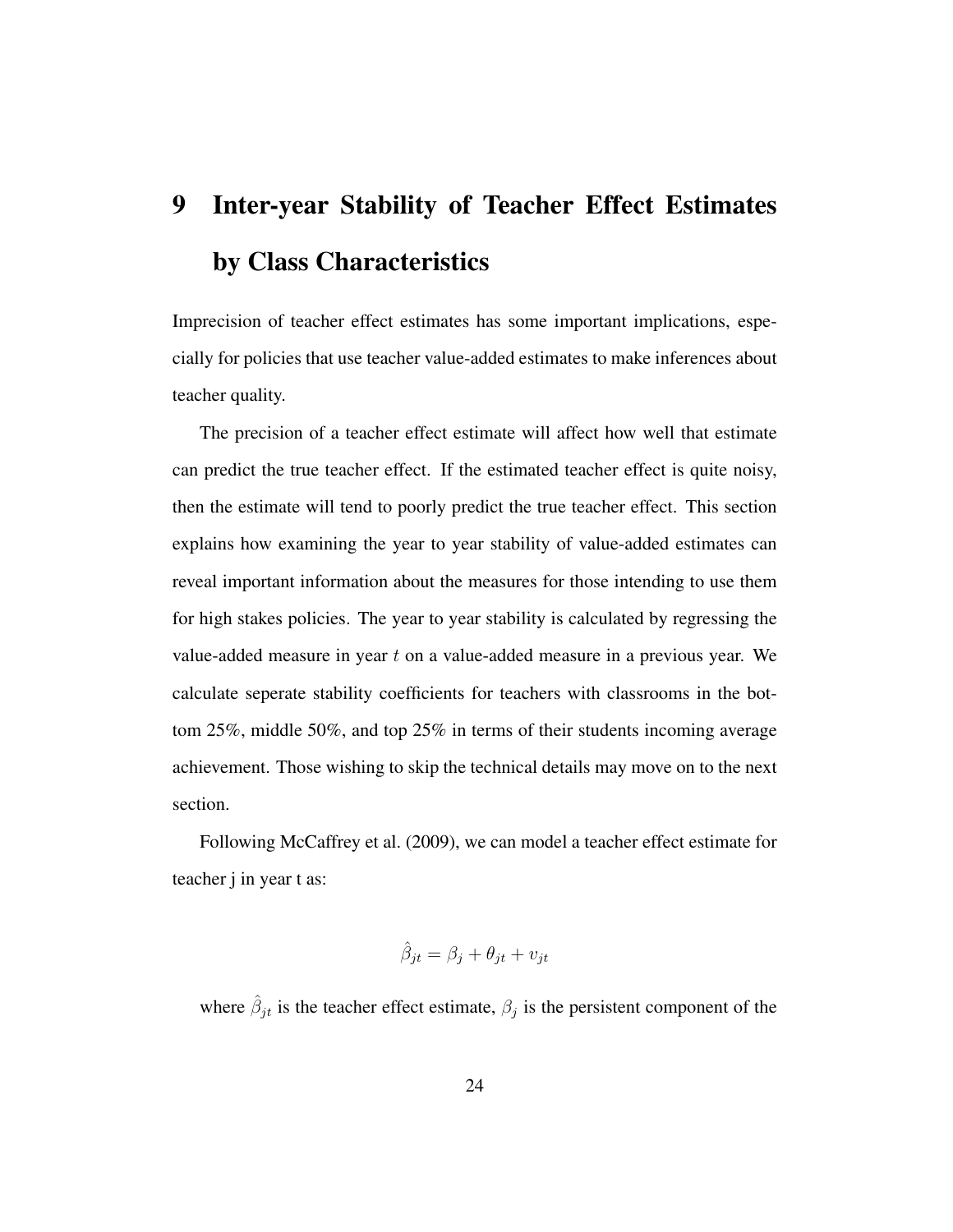teacher effect,  $\theta_{jt}$  is a transitory teacher effect that may have to do with a special relationship a teacher has with a class or some temporary change in a teacher's ability to teach, and  $v_{it}$  is an error term due to sampling variation. The variance of  $v_{jt}$  will be related to the number of student observations used to estimate a teacher effect and the error variance associated with the students in the particular teacher's class.

An important coefficient for predicting the persistent component of the teacher effect using an estimated teacher effect, which is essentially what a policy to deny tenure to teachers based on value added scores would be doing, is the stability coefficient, as termed by McCaffrey et al. (2009). The stability coefficient for teacher j is:

$$
S_j = \frac{\sigma_{\beta}^2}{\sigma_{\beta}^2 + \sigma_{\theta_{jt}}^2 + \sigma_{v_{jt}}^2}
$$

Note that the stability depends on the variance of the error term  $v_{jt}$ .

Assuming that the expectation of  $\beta_j$  conditional on  $\hat{\beta}_{jt}$  is linear<sup>7</sup> and that  $\beta_j$ ,  $\theta_{jt}$ , and  $v_{jt}$  are uncorrelated <sup>8</sup>, then:

<sup>&</sup>lt;sup>7</sup>If the conditional expectation function isn't linear, then the algebra shown works for the linear projection, which is the minimum mean squared error predictor among linear functions of the estimated teacher effect

<sup>&</sup>lt;sup>8</sup>This essentially implies that the teacher effect estimates are unbiased. There is some empirical support for this assumption at least for the DOLS and EB Lag estimators. Kane and Staiger (2008), Kane et al. (2013), and Chetty et al. (2011) both find that similar value-added estimators are relatively unbiased. If the estimates are biased, then we are effectively evaluating the stability of reduced form coefficients and not the causal effects of teachers on achievement. The estimators evaluated are commonly used in practice and conceivably will be used as the basis for high stakes policies, so it still may be of interest to know how they vary from year-to-year.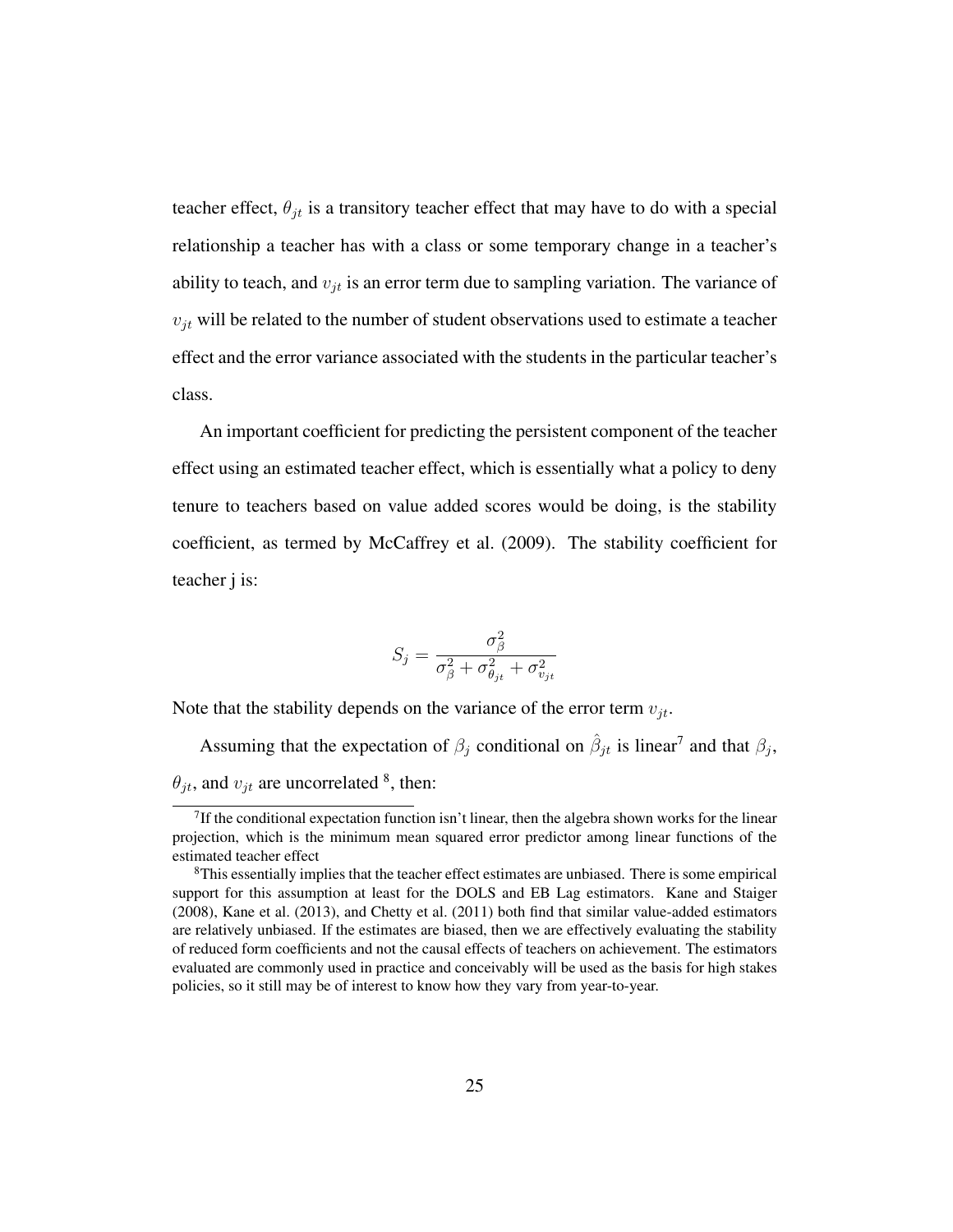$$
E(\beta_j|\hat{\beta}_{jt}) = \alpha + \frac{Cov(\hat{\beta}_{jt}, \beta_j)}{Var(\hat{\beta}_{jt})}\hat{\beta}_{jt} = \alpha + \frac{\sigma_{\beta}^2}{\sigma_{\beta}^2 + \sigma_{\theta_{jt}}^2 + \sigma_{v_{jt}}^2}\hat{\beta}_{jt} = \alpha + S_j\hat{\beta}_{jt}
$$

and then also assuming that  $\theta_{jt}$  and  $v_{jt}$  are mean zero, we get:

$$
E(\beta_j|\hat{\beta}_{jt}) = (1 - S_j)\mu_{\beta_j} + S_j\hat{\beta}_{jt}
$$

where  $\mu_{\beta_j}$  is the mean of  $\beta_j$ . So the weight that  $\hat{\beta_j}$  receives in predicting  $\beta_j$  is related to the stability coefficient. If the stability coefficient is small, then the estimated teacher effect receives little weight in the conditional expectation function and is of little use in predicting  $\beta_j$ .

The stability coefficient can be estimated by an OLS regression of current year teacher value-added estimates on past year estimates of teacher value-added and a constant. This does impose the additional assumption that the variances of  $\theta_{jt}$  and  $v_{jt}$  are constant over time and that the transitory teacher effect and error terms are uncorrelated over time. In that case the OLS estimates are estimating the population parameter:

$$
\frac{Cov(\hat{\beta}_{jt-1}, \hat{\beta}_{jt})}{Var(\hat{\beta}_{jt-1})} = \frac{\sigma_{\beta_j}^2}{\sigma_{\beta_j}^2 + \sigma_{\theta_{jt-1}}^2 + \sigma_{v_{jt-1}}^2} = S_j
$$

Since the variance of the teacher effect estimates tends to be constant over time, the regression coefficient is nearly identical to the inter-year correlation coefficient.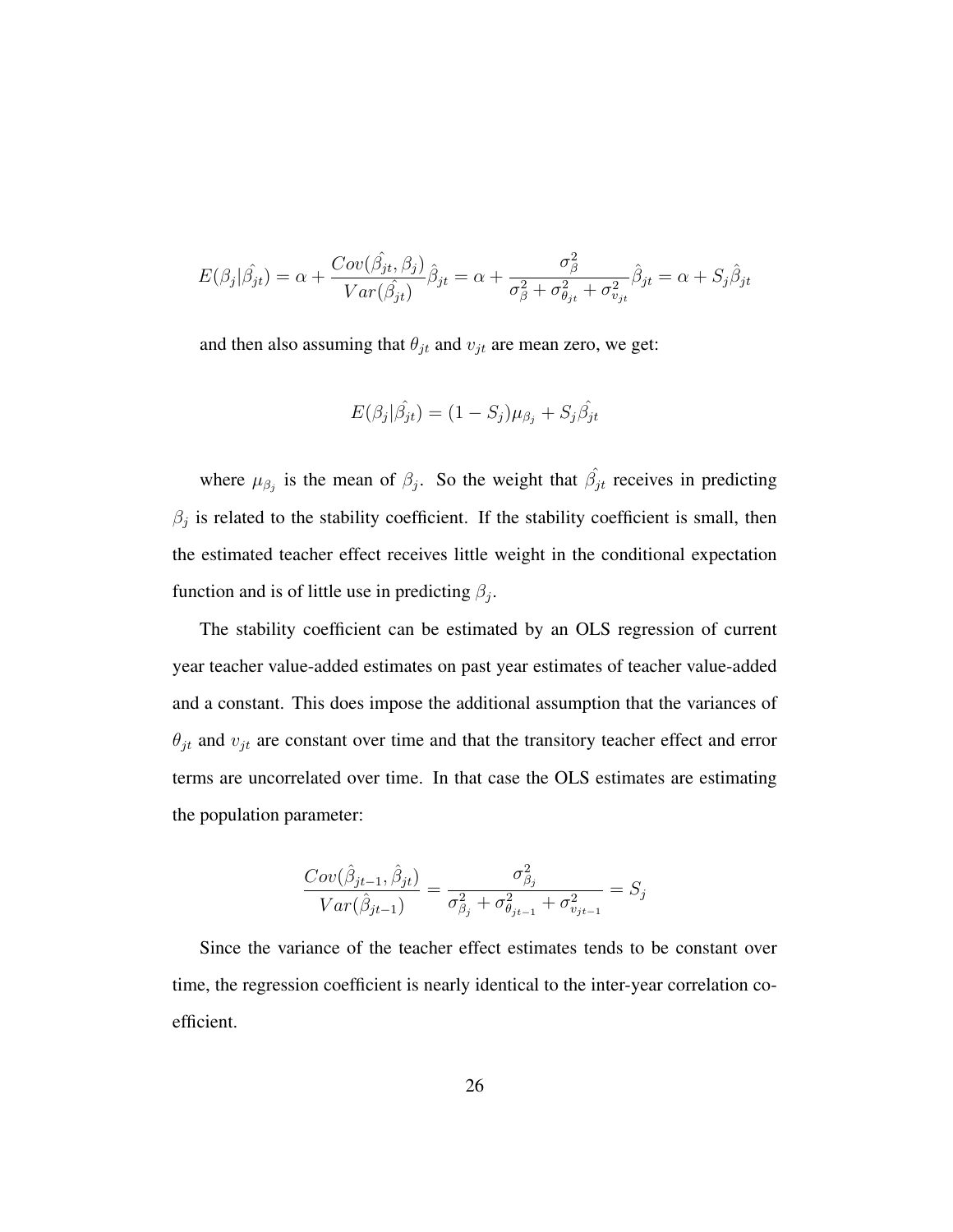The stability coefficient will be estimated for different subgroups of teachers based on the characteristics of the students a teacher receives. Specifically, the stability will be computed for teachers that received classes in the bottom 25%, middle 50% and top 25% of classroom average prior test score in both years  $t$ and  $t - 1$ . If the variance of  $v_{jt}$  differs across subgroups of teachers, then the stability and the degree to which the estimate predicts the true teacher effect will also differ.

Another ratio may be of interest. Following McCaffrey et al. (2009) once again, the reliability of a teacher effect estimate, denoted as  $R_{jt}$ , is:

$$
R_{jt} = \frac{\sigma_{\beta}^2 + \sigma_{\theta_{jt}}^2}{\sigma_{\beta}^2 + \sigma_{\theta_{jt}}^2 + \sigma_{v_{jt}}^2}
$$

It may be of interest to know how much a teacher affected student learning in a given year. This may be the case in a merit pay system, for instance. In this case, we would be interested in the expected value of  $\beta_j + \theta_{jt}$  conditional on the estimated teacher effect in year t. Using similar assumptions as before:

$$
E(\beta_j + \theta_{jt}|\hat{\beta}_{jt}) = (1 - R_{jt})\mu_{\beta} + R_{jt}\hat{\beta}_{jt}
$$

Under an additional assumption that variance of  $\beta_j$  and  $\theta_{jt}$  do not vary across subgroups, then the stability of teacher value added estimates will be proportional to the reliability. This is simply because:

$$
R_{jt} = \frac{\sigma_{\beta}^2 + \sigma_{\theta_{jt}}^2}{\sigma_{\beta}^2} S_j
$$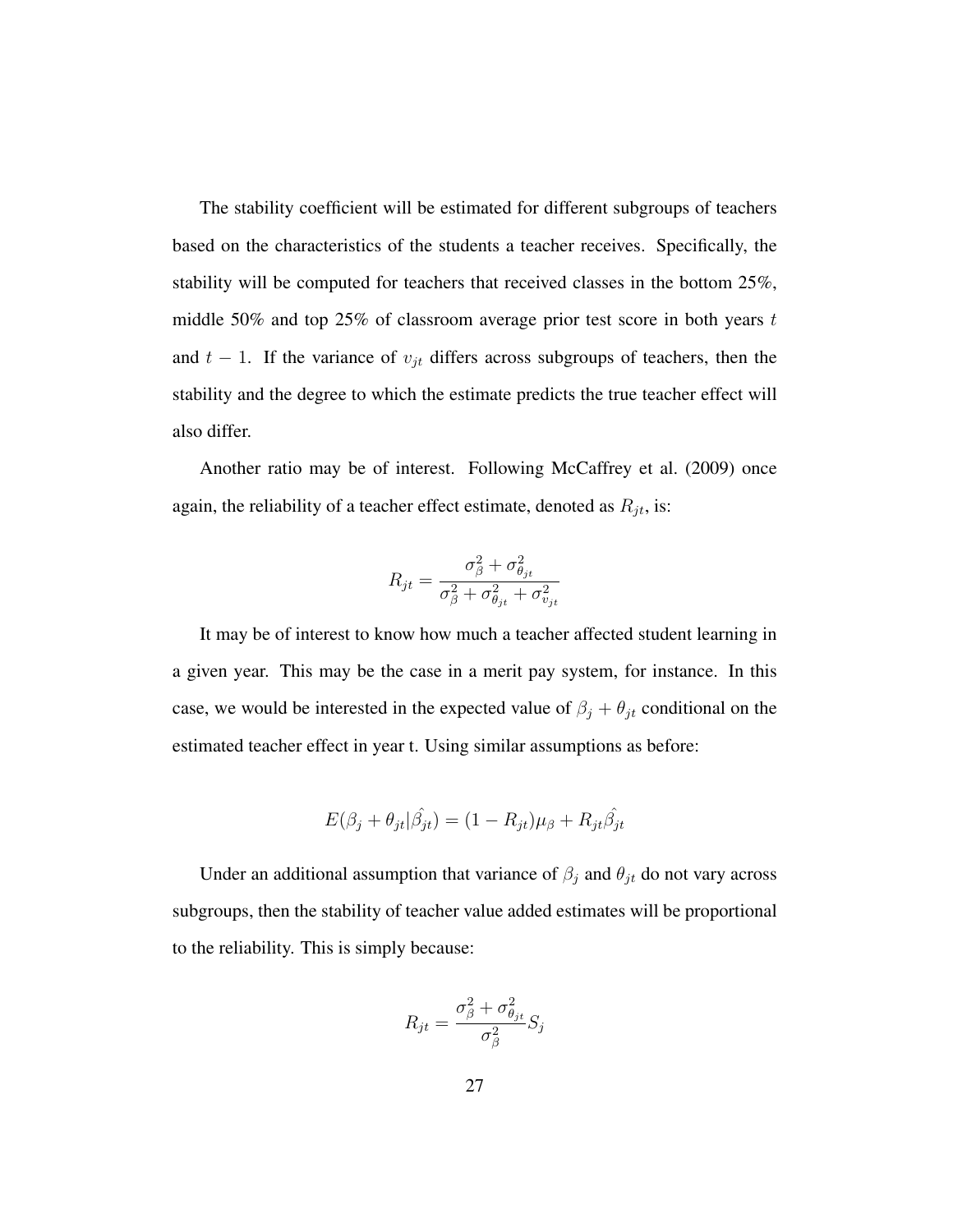## 9.1 Brief Overview of the Analysis

Given that there may be differences in the degree of tracking or sorting in elementary and middle schools, the analysis is done separately by grade. Additionally, since it may be that teachers of certain types of classrooms are less experienced, and this may affect the year-to-year stability of the teacher's value-added estimate, the teacher's level of experience is controlled for in the regressions by creating seperate dummy variable for each possible year of experience and including each of those variables in the regressions.

The estimates for the different subgroups were computed by an OLS regression of the current year value-added estimate on the lagged teacher value-added estimate interacted with a subgroup indicator variable, a subgroup specific intercept, and an indicator for the teacher's level of experience. The regression equation is:

$$
\hat{\beta}_{jt} = \sum_{g=1}^{3} \alpha_g 1 \{ subgroup_{jt} = g \} + \sum_{g=1}^{3} \gamma_g \hat{\beta}_{jt-1} 1 \{ subgroup_{jt} = g \} + \sum_{\tau=1}^{M} \zeta_{\tau} 1 \{ expr_{jt} = \tau \} + \phi_{jt}
$$

where  $\hat{\beta}_{jt}$  is teacher j's value added estimate in year t,  $subgroup_{jt}$  is a variable indicating the teacher's subgroup, and  $\exp(r_{jt})$  is the teacher's experience level. The  $\gamma_g$  parameters are the parameters of interest in the analysis. One way to think about them is as a group specific autoregressive coefficient for a teacher's value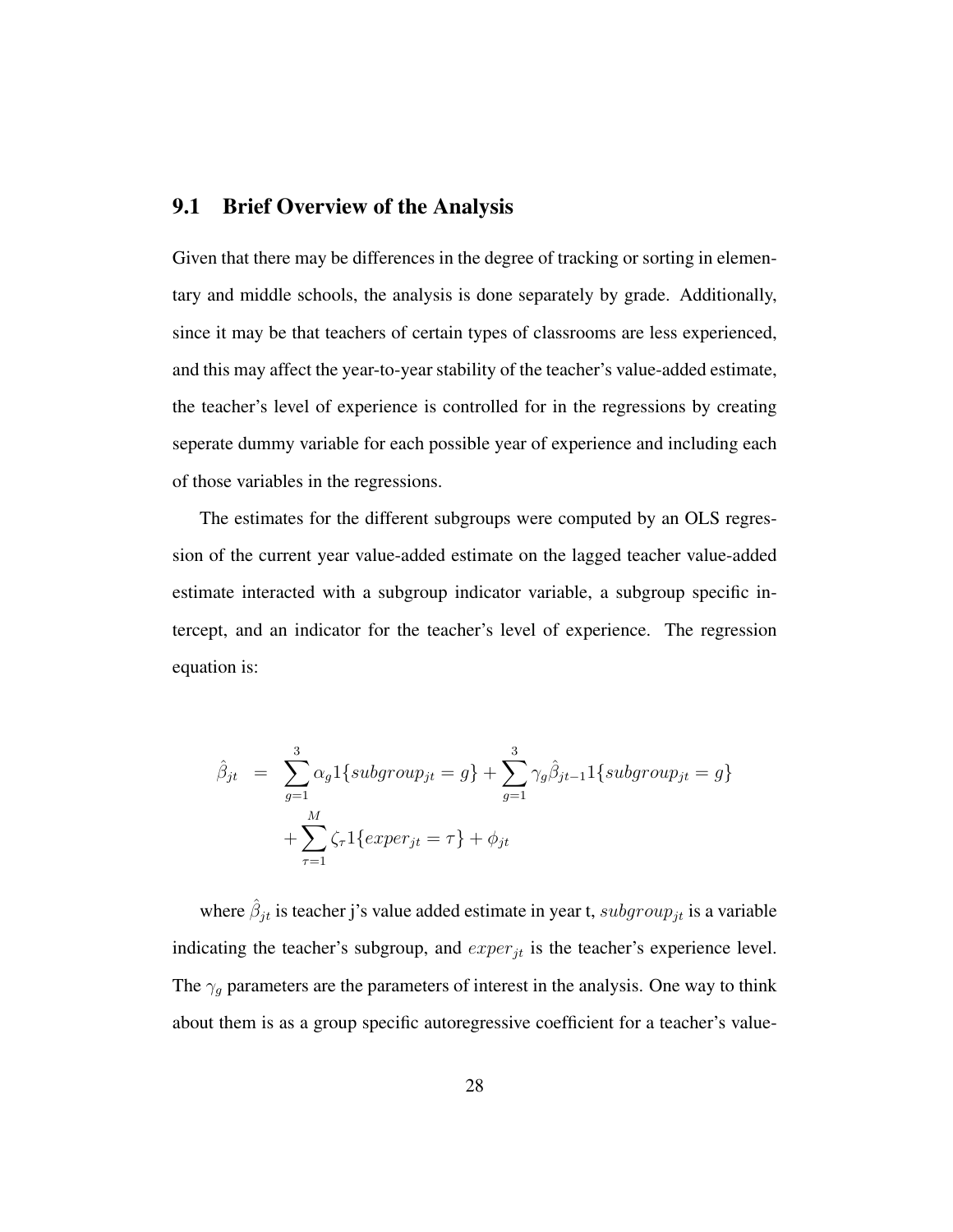added score, and they are quite similar to group specific year-to-year correlations in value-added.

The advantage of the regression based approach over calculating year-to-year correlations is that it is much easier to calculate test statistics using conventional regression software. In the following sections, we will test whether the year-toyear stability of teacher value-added estimates for different subgroups are statistically different from one another.

The analysis is also repeated for each grade with the number of student observations artificially set to be equal. Since the precision of estimates for a teacher depends on both the number of student observations and the degree of variation in the student level error, it is of interest to identify the separate effects of these two sources of variability in teacher effect estimates. In order to make the number of student observations equal for all teachers, first all teachers with less than 12 student observations were dropped. Then for those teachers with more than 12 student observations, students are randomly dropped from the classroom until the the number of student observations is 12 for all teachers  $9$ . To give an example, suppose a teacher has 20 students in a class, then 8 of the students are randomly dropped, so that the teacher's value-added estimate is based on the scores of only 12 students.

First, results will be reported in which all teacher effects are estimated using only one year of data. Then, the analysis will be reported using two years of

 $9$ We have also done the analysis where the number of observations is set to 15 and 20, and the general patterns reported are the same.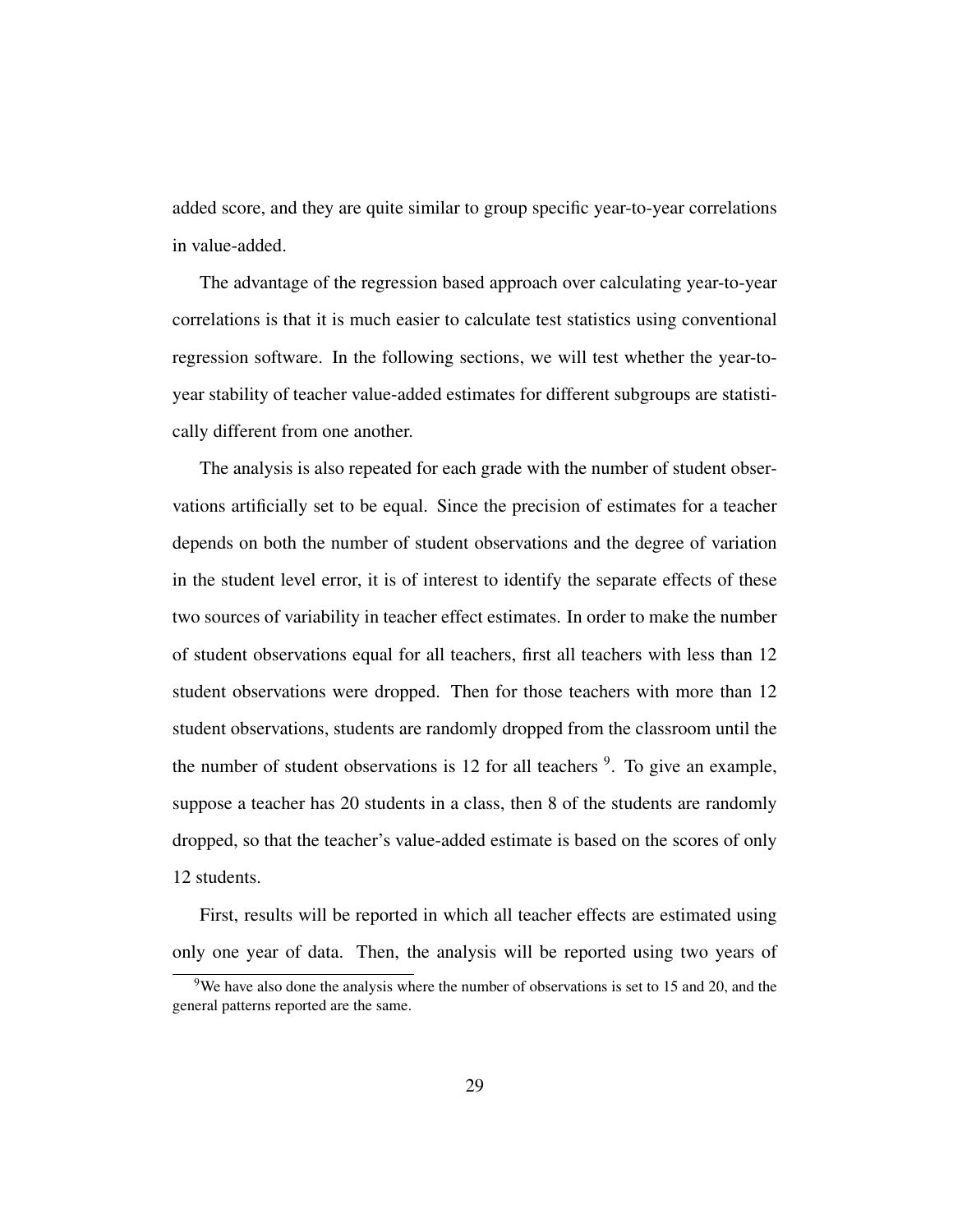data for each teacher. When two years of data are used to compute value-added the groupings into bottom 25%, middle 50%, and top 25% are based on the two year average of prior year test score within the teacher's classrooms. This then averages over the same sample of students used to compute the two year valueadded measures.

In the case of the estimates based on two years of data, the teacher effect estimate for year t will be estimated using years t and  $t - 1$ . The stabilities are computed by regressing the value-added estimate for year t on year  $t - 2$ . This is done so that the years in which teacher effects are estimated do not overlap, which will avoid sampling variation or class level shocks affecting both estimates.

# 10 Results on the Stability of Teacher Effect Estimates by Subgroup

The inter-year stabilities for subgroups of teachers based on the average past year score of the students in the class are reported below<sup>10</sup>. We perform separate tests for whether the estimates for the middle 50% and top 25% statistically differ from the bottom 25%. Also, a joint test that the estimates for the middle 50% and top 25% are both statistically different from the bottom 25% is reported.

Although there is variation in what is statistically significant across grades

<sup>&</sup>lt;sup>10</sup>We have also examined whether the inter-year stability differs when classrooms are grouped according to proportion free-and-reduced price lunch, proportion Hispanic, and proportion African-American. We found that teachers in classrooms with high proportions of minority and low-income students also have lower inter-year stabilities. Results are available upon request.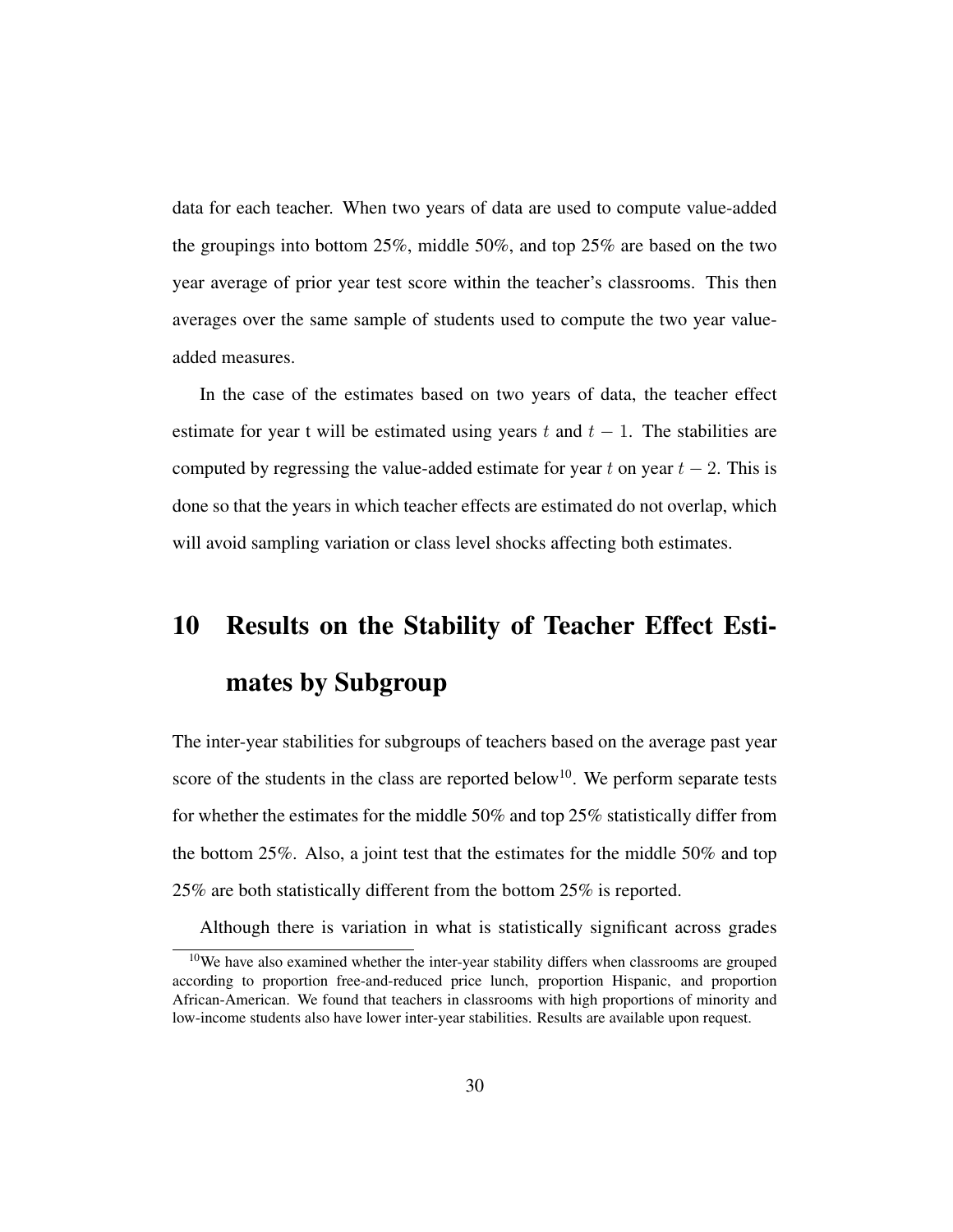and estimators, a few patterns do emerge. The stability ratio tends to be highest for teachers facing classrooms in the middle 50% and top 25% in average lagged score compared to teachers in the bottom 25%. The stability ratio is typically 25 to over 50% larger for teachers with classrooms in the middle 50 and top 25%. This pattern is true even after the number of student observations is fixed at 12 and in some cases when 2 years of data are used to compute value-added.

### 10.1 DOLS Stabilities

Tables 4 shows the results for the DOLS estimator. Results for 4th grade and 6th grade are shown separately. The left panels show the DOLS teacher value-added estimates when the data is based on only one year of data. The right panel are based on estimates with two years of data. Within each panel, results labeled "Unrestricted Obs" are based on teacher value-added estimates that use all the available student observations in a year. Results labeled "12 Student Obs" are based on only 12 randomly chosen student observations in each year. For the two year results, the results reported under the "12 Student Obs" column are based on 12\*2=24 student observations. Standard errors are clustered at the school level <sup>11</sup>. A "+" symbol indicates that the middle 50% (or top  $25\%$  as the case may be) coefficient is statistically different from the bottom 25% at the 5% level.

<sup>&</sup>lt;sup>11</sup>We have also tried clustering at the teacher level, but the school level standard errors were more conservative, so we chose to report those.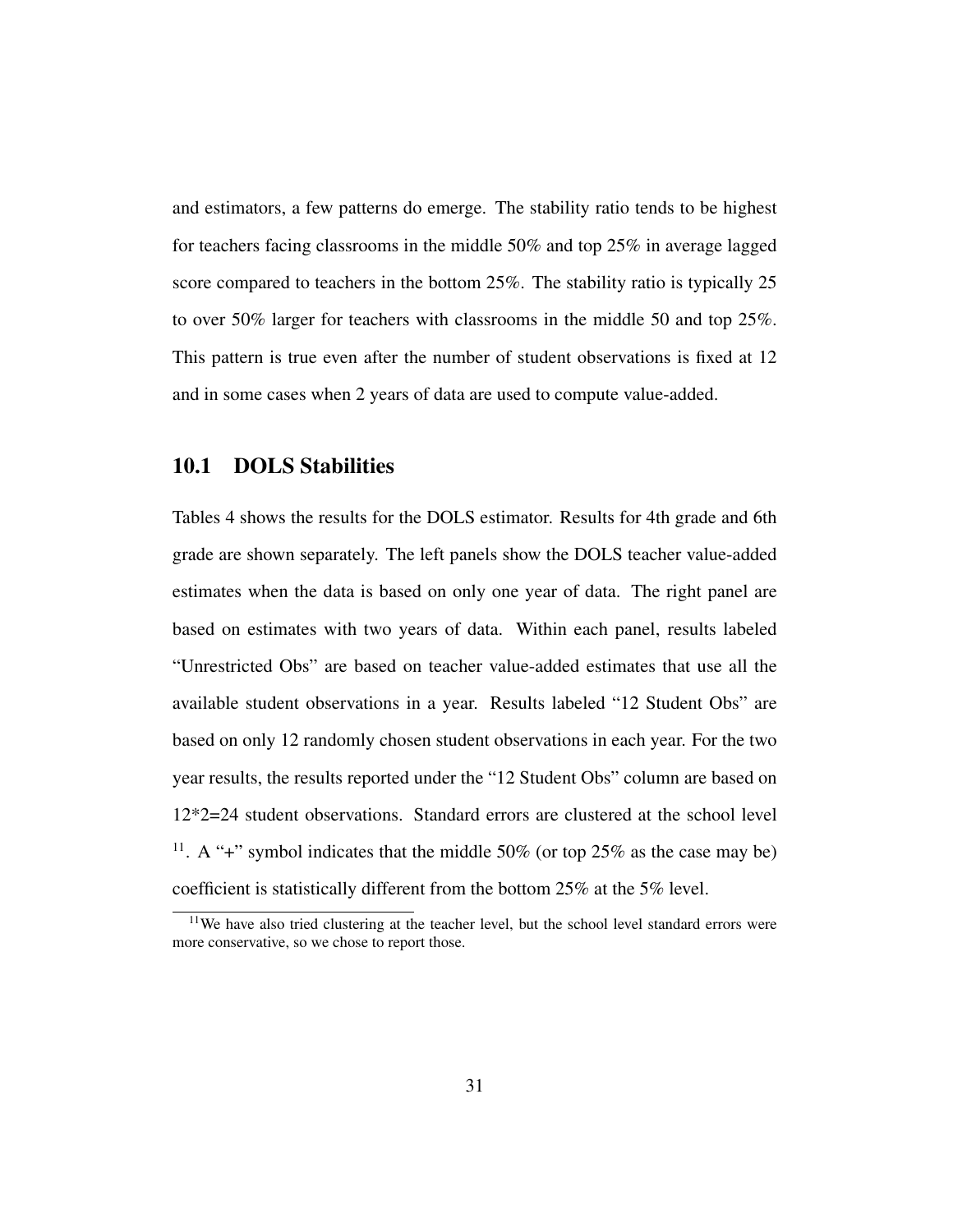Table 4: Estimates of Year to Year Stability for DOLS by Subgroups of Class Achievement DOLS 4th grade

|                     | 1 Year of Data    |                | 2 Years of Data   |                |
|---------------------|-------------------|----------------|-------------------|----------------|
|                     | Unrestricted Obs. | 12 Student Obs | Unrestricted Obs. | 12 Student Obs |
| Bottom 25%          | $0.359***$        | $0.308***$     | $0.551***$        | $0.465***$     |
|                     | (0.0277)          | (0.0266)       | (0.0437)          | (0.0449)       |
| Middle $50\%$       | $0.483***$        | $0.392***+$    | $0.646***$        | $0.578***$     |
|                     | (0.0181)          | (0.0180)       | (0.0325)          | (0.0315)       |
| Top 25%             | $0.555***$        | $0.471***$     | $0.730***$        | $0.660***$     |
|                     | (0.0255)          | (0.0246)       | (0.0495)          | (0.0485)       |
| <b>Observations</b> | 8,124             | 7,650          | 2,735             | 2,527          |
| $R^2$               | 0.227             | 0.165          | 0.357             | 0.298          |
| Joint Test          | 14.70             | 10.14          | 3.677             | 4.436          |
| p-value             | 4.81e-07          | 4.27e-05       | 0.0257            | 0.0121         |

## DOLS 6th grade

|                     | 1 Year of Data   |                | 2 Years of Data         |                |
|---------------------|------------------|----------------|-------------------------|----------------|
|                     | Unrestricted Obs | 12 Student Obs | <b>Unrestricted Obs</b> | 12 Student Obs |
| Bottom 25%          | $0.534***$       | $0.356***$     | $0.812***$              | $0.574***$     |
|                     | (0.0452)         | (0.0476)       | (0.0588)                | (0.0756)       |
| Middle $50\%$       | $0.619***$       | $0.401***$     | $0.717***$              | $0.560***$     |
|                     | (0.0209)         | (0.0247)       | (0.0447)                | (0.0485)       |
| Top $25%$           | $0.665***$       | $0.479***$     | $0.711***$              | $0.575***$     |
|                     | (0.0263)         | (0.0310)       | (0.0403)                | (0.0508)       |
| <b>Observations</b> | 4,290            | 3,772          | 1,506                   | 1,359          |
| $\,R^2$             | 0.481            | 0.288          | 0.642                   | 0.445          |
| Joint Test          | 3.684            | 3.233          | 1.193                   | 0.0274         |
| p-value             | 0.0256           | 0.0401         | 0.304                   | 0.973          |

All regressions include lagged math and ELA test scores, indicators for Black, Hispanic, free and reduced price lunch, limited english proficiency, female, and year dummies. Standard errors clustered at school level in parentheses

\*\*\* p<0.01, \*\* p<0.05, \* p<0.1 + Indicates value statistically different from Bottom 25% at 5% level Joint Test: F-test statistic that Middle 50 % and Top 25 % coefficients different from Bottom 25%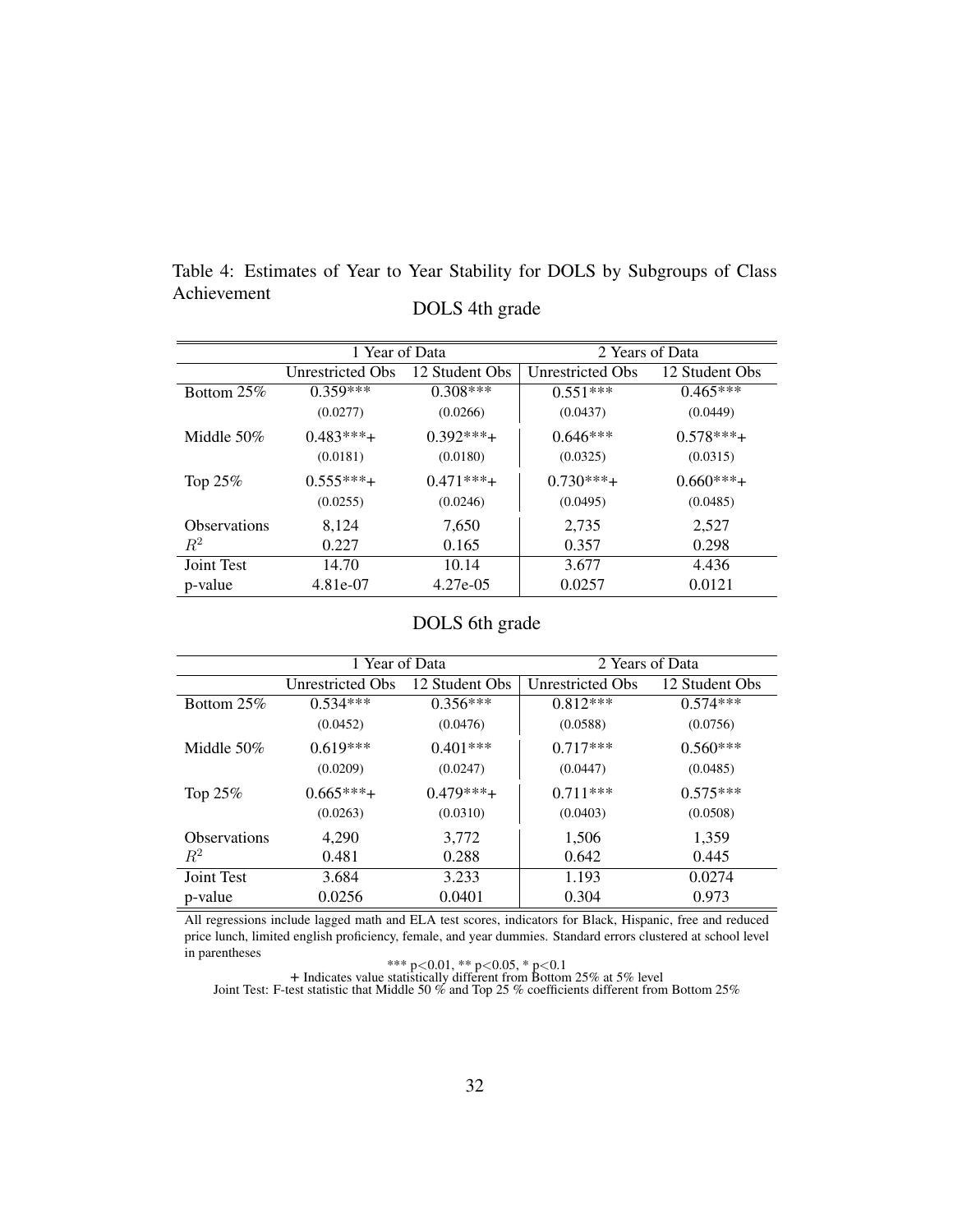#### 10.1.1 4th Grade Results

In 4th grade, the stability for teachers with classes in the bottom 25% of prior year achievement is .359, and the stabilities for the middle 50% and top 25% are .483 and .555 respectively when the number of student observations is unrestricted. The coefficients for the middle 50% and top 25% statistically differ from the coefficient for the bottom 25% at the 5% level. The patterns are quite similar once the number of student observations is fixed at 12, although predictably the estimates are somewhat smaller, since in the unrestricted case each teacher's value-added estimate is based on at least 12 observations. The stability for the bottom 25% is .308 while the stabilities for middle and top are .392 and .471 respectively and are statistically different from the bottom. Additionally, in both the unrestricted and restricted to 12 observations cases, the joint test that both the middle 50% and top 25% coefficients differ from the bottom rejects comfortably at the 5% level.

For the cases in which two years of data are used, the stability is calculated using four years of data. The teacher effect estimate in year  $t$ , which uses data from year t and  $t - 1$ , is regressed on the teacher effect estimate from year  $t - 2$ , which uses years  $t-2$  and  $t-3$ . For a teacher to be included in one of the quartile groupings, the teacher had to have a two-year average prior year achievement score in that quartile range for years t and  $t - 2$ . This dramatically reduced the sample of teachers available to compare.

When two years of data are used to estimate teacher value-added in 4th grade the stability for teachers with classes in the bottom 25% increase to .551 and to .646 and .730 for the middle and top, respectively, in the unrestricted observations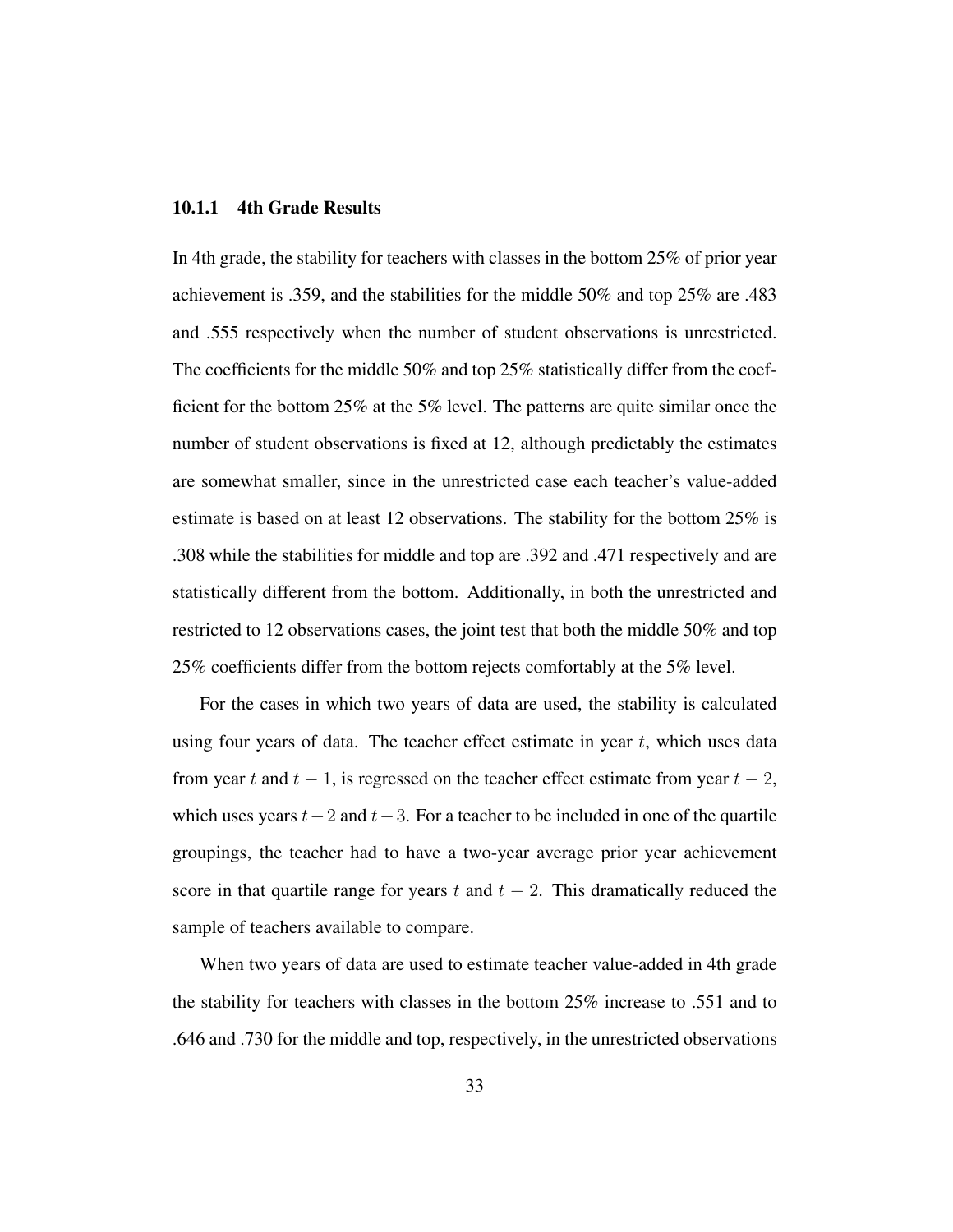case. The difference between the coefficients for the top and bottom is statistically significant at the 5% level. The point estimate for the middle 50% is larger than the bottom 25%, but the difference between the two is not statistically significant at the 5% level. The joint test that top or the middle coefficient differs from the bottom is significant at the 5% level. When the number of student observations per year is fixed at 12, the point estimates in the case of the middle and top are larger than the bottom, and both are statistically different from the bottom. The joint test that either the middle or top is different from the bottom also rejects.

#### 10.1.2 6th Grade Results

The results for 6th grade are broadly similar to 4th grade using one year of data. With one year of data and unrestricted observations the stabilities tend to be higher than in 4th grade. This is likely due to 6th grade teachers having more student observations per year. In this case, the stabilities are .534, .619, and .665 for the bottom, middle, and top respectively. The tests for whether the top stabilities are different from the bottom rejects, while the test for the middle 50% does not. The joint test also rejects. When 12 student observations are used, the stabilities are .356, .401, and .479, respectively, for the bottom, middle, and top. Once again the test that the top and bottom differ and the joint test rejects, while the test that the middle differs from the bottom does not.

In the case of two years of data, none of the estimates statistically differ from one another in either the case of unrestricted observations or the case restricted to 12 student observations.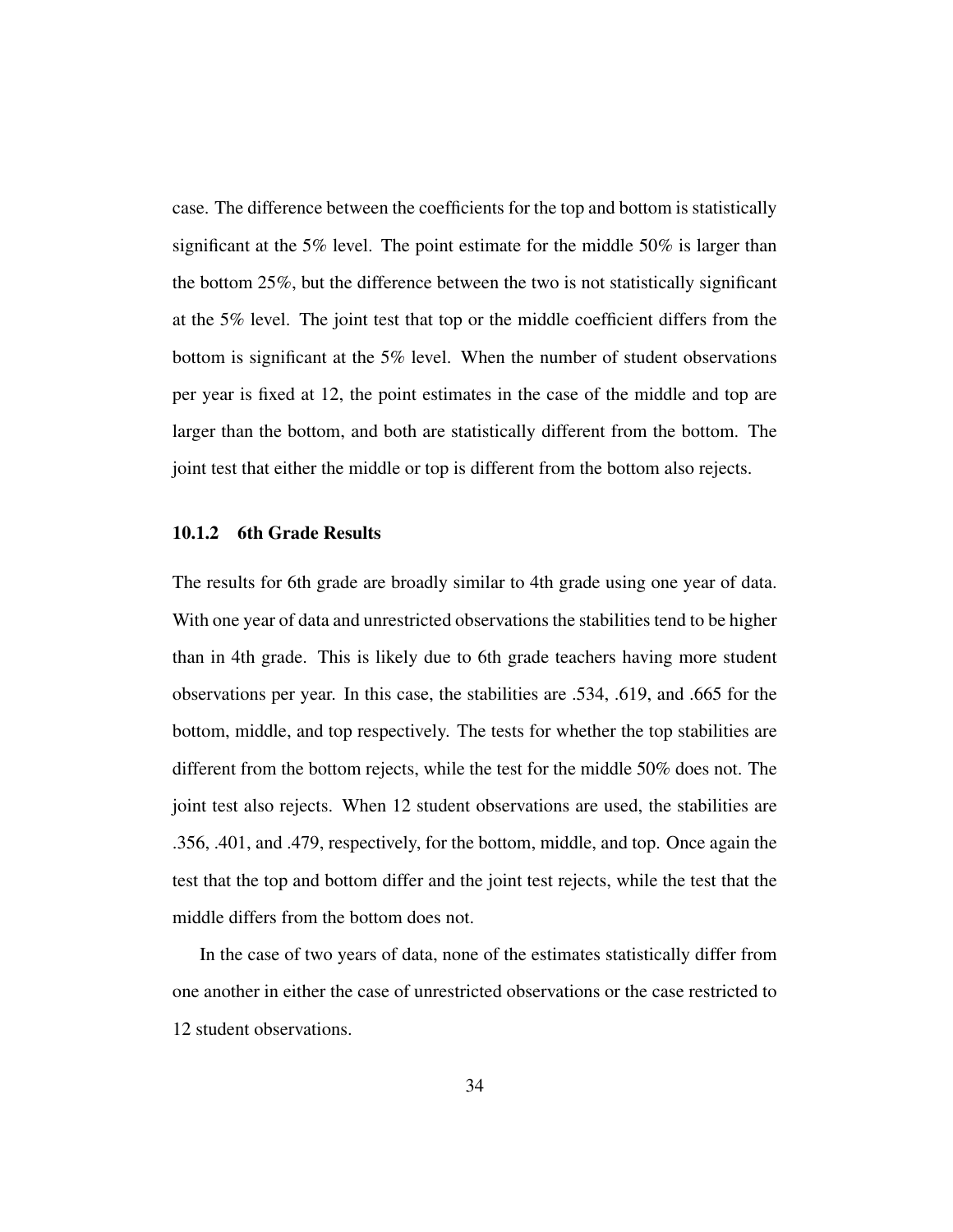### 10.2 EB Lag Stabilities

The results for the empirical Bayes estimates can be found in Table 5 and are quite similar to those for the DOLS estimates. One difference between the empirical Bayes and DOLS specifications is that the regressions corresponding to the empirical Bayes estimates include classroom aggregates of the individual covariates, since this is often one of the justifications for using this approach over  $DOLS^{12}$ .

In the case of one year of data and 4th grade, the stability estimates are .361, .483, and .551 for the bottom 25%, middle 50%, and top 25%, respectively, in the unrestricted observations case. In the case where the number of student observations is set to 12, the stability estimates are .309, .391, and .461 respectively. In both cases, the middle 50% and top 25% estimates are statistically significantly different from the bottom 25%. The estimates are very similar to the DOLS case.

In the two year case in 4th grade, the pattern is again fairly similar to the DOLS results. When the number of observations is unrestricted, only the top and bottom 25% stabilities are statistically from one another. The p-value of the joint test is .0511, however. When the number of observations is restricted to 12, the estimates are .476, .584, and .657, respectively. The difference between the top 25% and bottom 25% coefficients is statistically at the 5% level. The joint test rejects at the 5% level as well.

In 6th grade with one year of data, the only statistically significant difference

 $12$  We have also included class aggregates in the DOLS regressions, and the results do not change much. Estimates of the class level aggregates were identified for DOLS using the two step approach described previously.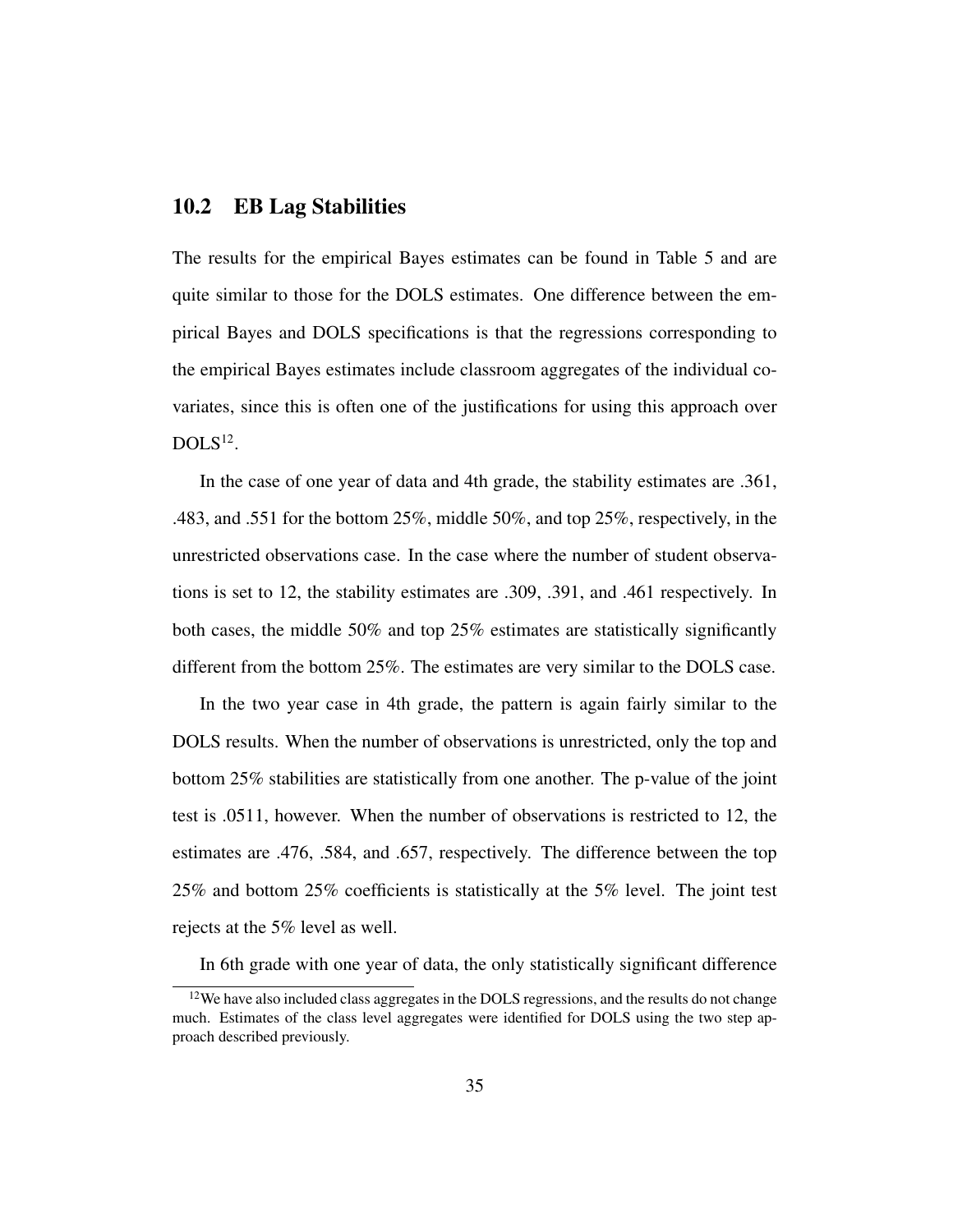|             | Table 5: Estimates of Year to Year Stability for EB Lag by Subgroups of Class |
|-------------|-------------------------------------------------------------------------------|
| Achievement |                                                                               |
|             | EB Lag 4th grade                                                              |

|                     | 1 Year of Data   |                | 2 Years of Data         |                |
|---------------------|------------------|----------------|-------------------------|----------------|
|                     | Unrestricted Obs | 12 Student Obs | <b>Unrestricted Obs</b> | 12 Student Obs |
| Bottom $25\%$       | $0.361***$       | $0.309***$     | $0.571***$              | $0.476***$     |
|                     | (0.0278)         | (0.0269)       | (0.0445)                | (0.0459)       |
| Middle 50%          | $0.483***$       | $0.391***$     | $0.659***$              | $0.584***$     |
|                     | (0.0183)         | (0.0180)       | (0.0341)                | (0.0318)       |
| Top $25\%$          | $0.551***$       | $0.461***$     | $0.733***$              | $0.657***$     |
|                     | (0.0254)         | (0.0246)       | (0.0497)                | (0.0491)       |
| <b>Observations</b> | 8,124            | 7,650          | 2,735                   | 2,527          |
| $R^2$               | 0.220            | 0.157          | 0.352                   | 0.291          |
| Joint Test          | 13.80            | 8.813          | 2.985                   | 3.697          |
| p-value             | 1.16e-06         | 0.000158       | 0.0511                  | 0.0252         |

## EB Lag 6th grade

|                     | 1 Year of Data    |                | 2 Years of Data  |                |
|---------------------|-------------------|----------------|------------------|----------------|
|                     | Unrestricted Obs. | 12 Student Obs | Unrestricted Obs | 12 Student Obs |
| Bottom 25%          | $0.548***$        | $0.354***$     | $0.814***$       | $0.583***$     |
|                     | (0.0433)          | (0.0482)       | (0.0497)         | (0.0702)       |
| Middle 50%          | $0.614***$        | $0.385***$     | $0.717***$       | $0.551***$     |
|                     | (0.0199)          | (0.0247)       | (0.0432)         | (0.0481)       |
| Top 25%             | $0.650***$        | $0.457***$     | $0.714***$       | $0.561***$     |
|                     | (0.0267)          | (0.0318)       | (0.0405)         | (0.0529)       |
| <b>Observations</b> | 4,290             | 3,772          | 1,506            | 1,359          |
| $R^2$               | 0.437             | 0.224          | 0.610            | 0.387          |
| Joint Test          | 2.492             | 2.402          | 1.558            | 0.0715         |
| p-value             | 0.0835            | 0.0913         | 0.212            | 0.931          |

All regressions include lagged math and ELA test scores, indicators for Black, Hispanic, free and reduced price lunch, limited english proficiency, female, class averages of all preceding varianbles, class size, a quadratic function of experience, and year dummies. Standard errors clustered at school level in parentheses.<br>
\*\*\*  $p<0.01$ , \*\*  $p<0.05$ , \*  $p<0.1$ <br>
+ Indicates value statistically different from Bottom 25% at 5% level<br>
J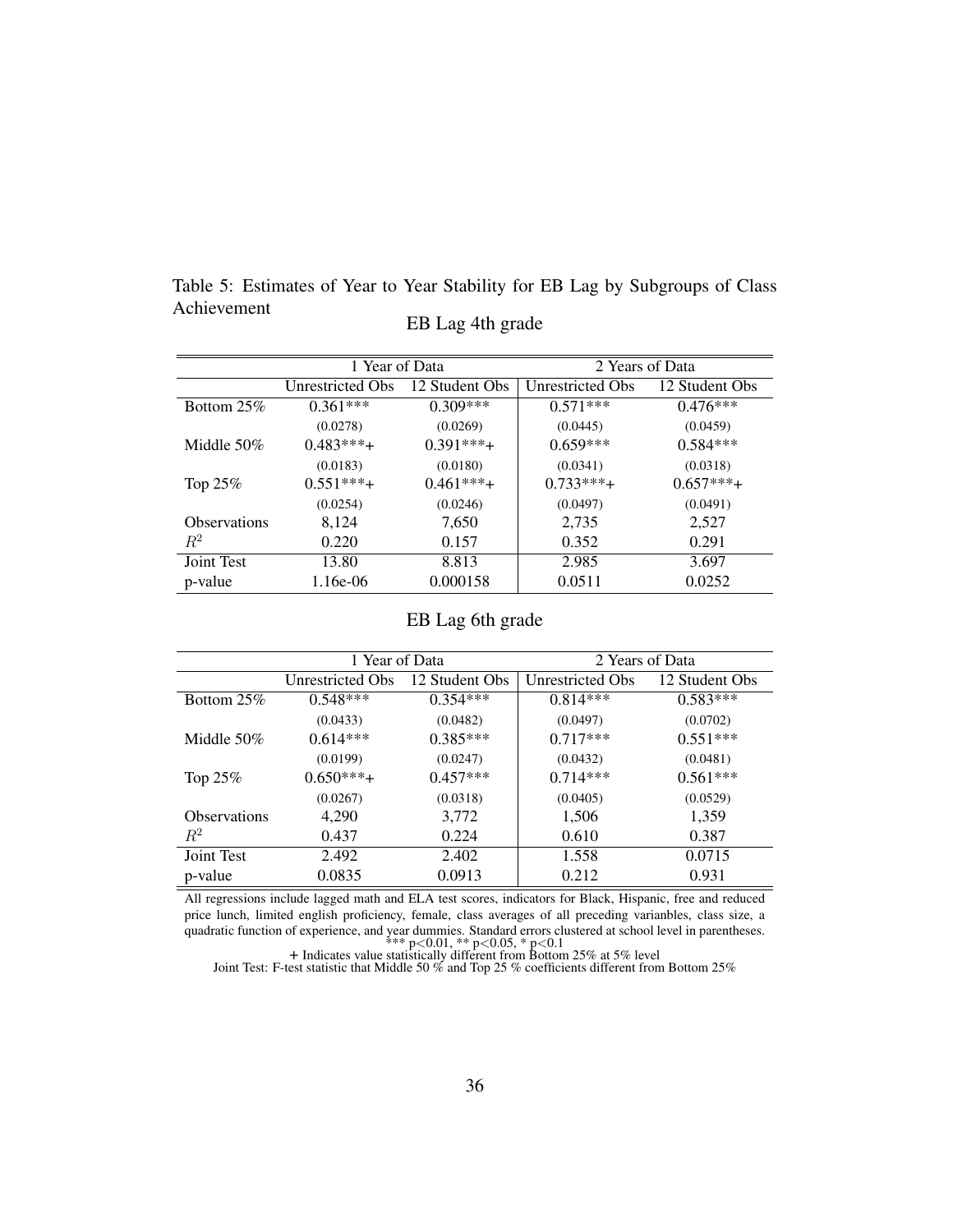at the 5% level is between the top 25% and bottom 25% in the unrestricted case, with point estimates of .650 for the top and .548 for the bottom. In the case of 2 years of data, no statistically significant differences are detected.

## 11 Sensitivity Checks

We performed a number of sensitivity checks. All of them support the conclusion that differences exist in the inter-year stabilities across sub-groups.

We performed the analysis using English language arts scores and found similar patterns as mathematics. The teachers assigned to students in the bottom 25% tended to have less stable value-added scores from year to year. One thing interesting to note is that English language arts value-added scores tended to be less stable from year-to-year overall compared to mathematics. This finding is consistent with the findings reported in the MET project reports.

Since it conceivable that teachers of students with low average prior achievement scores are inexperienced and inexperienced teachers also have lower interyear stabilities, the analysis was repeated dropping all teachers with less than 5 years of experience. However, the teacher's experience was controlled for in the regression of the teacher's current value-added score on their prior value-added score specifically to account for this issue, and the patterns described above were very similar to those seen in this sensitivity check as expected.

As an additional sensitivity check, we repeated the analysis with school dummies. We were still able to detect statistically significant differences in inter-year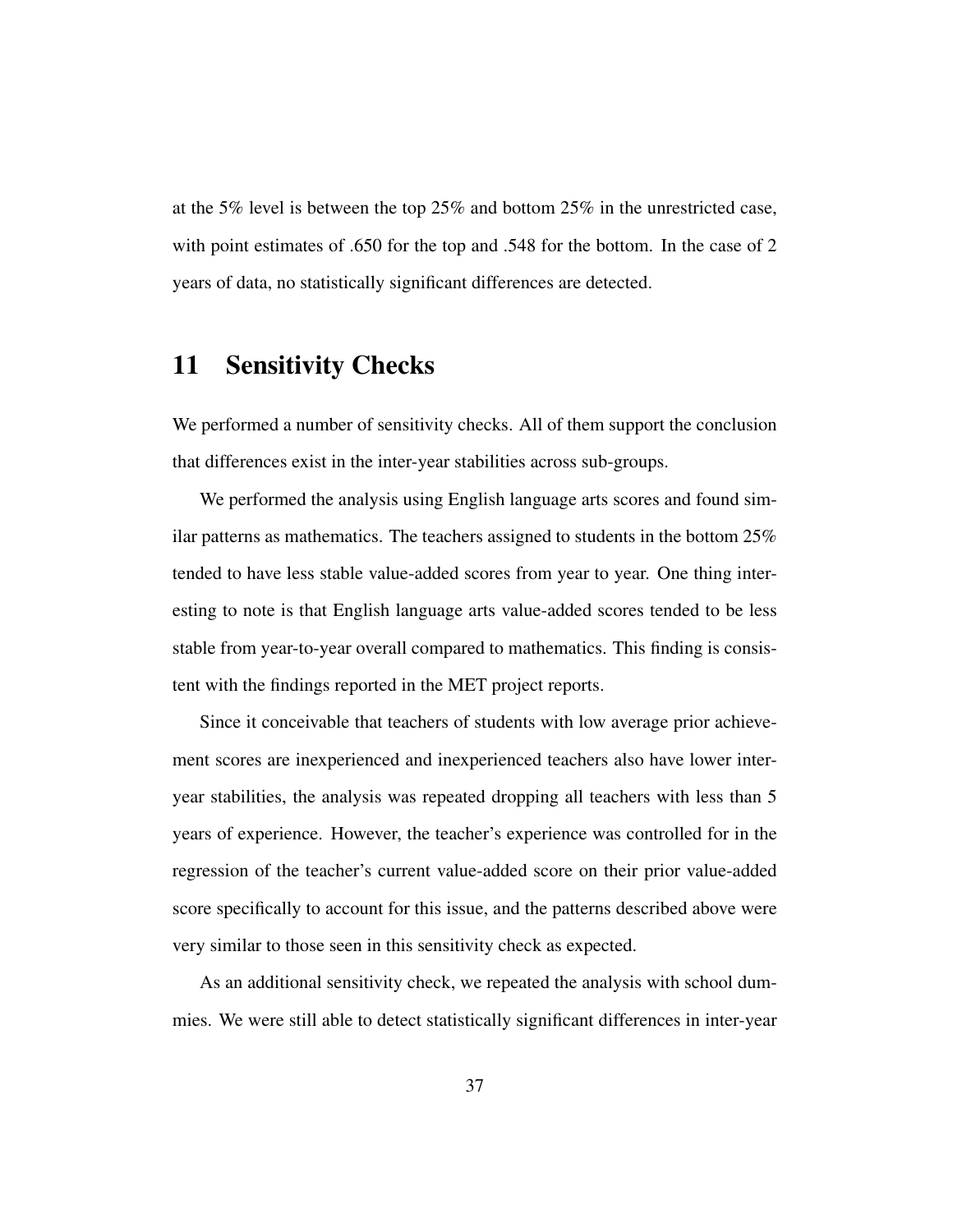stabilities across sub-groups.

We tried estimating the empirical Bayes estimates using an alternate estimator. In the alternate estimator, we estimated the model parameters using a mixed effects estimator that treated the teacher effects as random. These results were very similar to the empirical Bayes approach outlined above that was based on the approach taken in Kane and Staiger (2008).

Also, we used twice lagged reading and math scores as instruments for the once lagged reading and math scores to help account for measurement error in these variables as another sensitivity check. Again, statistically significant differences were found in the stabilities across sub-groups.

Finally, we performed the analysis separately for the six largest school districts in the state. The general patterns held. In a majority of the cases, the stability coefficient was estimated to be the smallest in the case of the bottom 25%. In no case was the stability coefficient of the middle 50% or top 25% statistically significantly smaller than the bottom 25%. In some districts, the teachers with classrooms in the middle 50% had the largest year-to-year stability, while in others the top 25% had the largest year-to-year stability. In one case the year to year stability of the bottom 25% was the largest, but it wasn't statistically significantly so. The estimates were quite noisy when the sample was separated in this way, so it is not clear whether this reflected real differences across districts or not. It seems possible that in different context the group of teachers that has the largest yearto-year stability could differ. However, our main takeaway is that some groups of teachers have less stable value added estimates from year-to-year.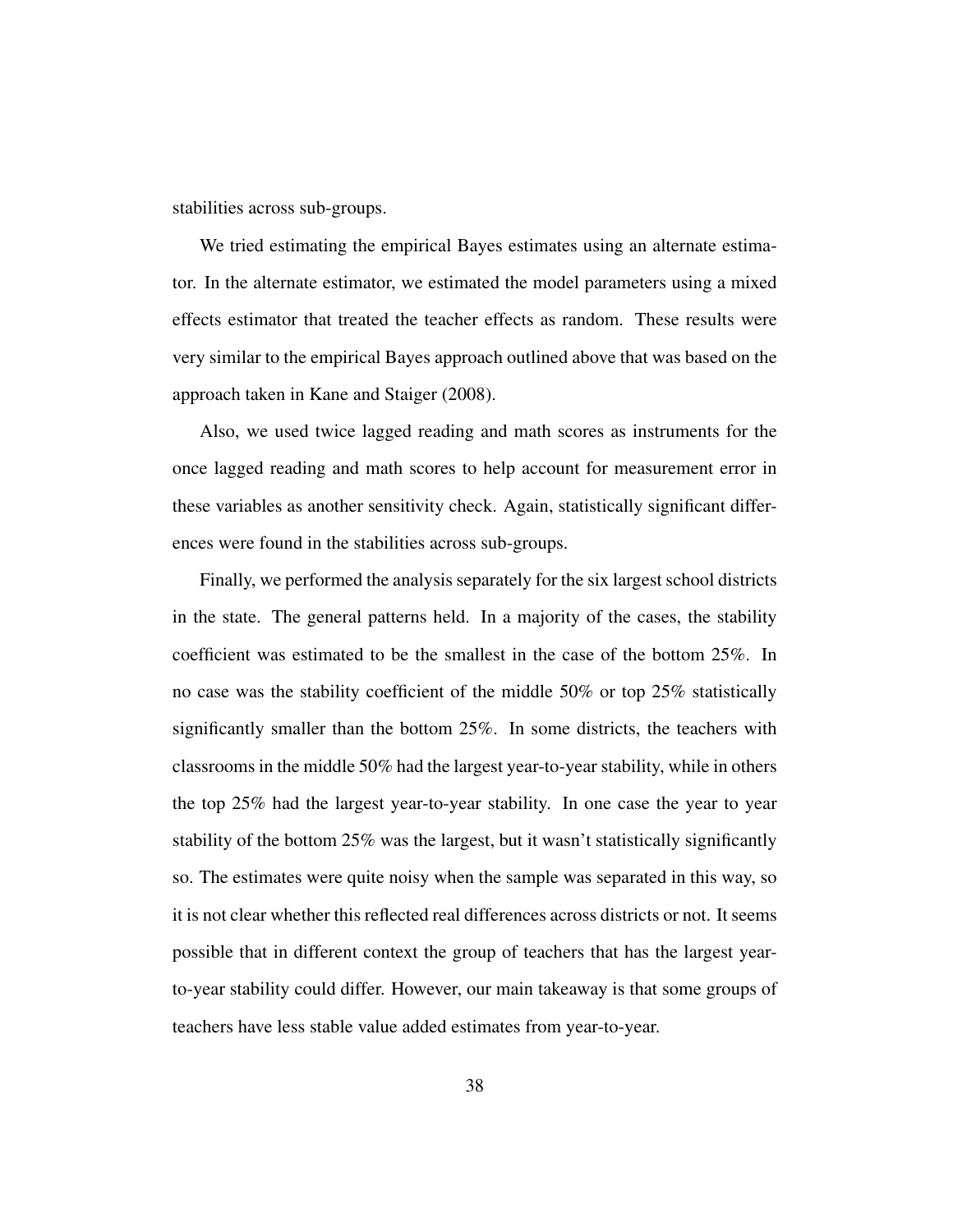Tables for all of these sensitivity checks are available upon request.

## 12 High Stakes Policy Simulation

There is an increasing push to use value-added estimates for high stakes decisions such as tenure or merit pay bonuses. Since the precision and stability of a teacher's value-added estimate is related to the makeup of the teacher's class, it may be the case that the teachers serving certain groups of students may be more likely receive a sanction or bonus.

In order to examine this, we produced a simulation in which high stakes decisions are made based upon value-added scores, and teachers differ in the stability of their value-added estimates. We base the stability level of the measure of valueadded on the results we found in the previous sections. Each teacher is ranked and flagged if they are in the bottom or top 10% according to their teacher value-added score. We then calculate the proportion of teachers associated with each stability level that are labeled as either in the bottom or top 10%.

The simulation consists of 300 teachers and 3 stability levels. 100 teachers are assigned to each stability level. The true teacher effects are normally distributed and have a mean of 0 and a variance of 1. The "estimated" teacher effects have estimation error added that is normally distributed with mean 0, and the variance depends on the stability level of the teacher.

Two sets of stability levels were chosen. The first corresponds to the DOLS estimates in 4th grade with 12 student observations and one year of data, with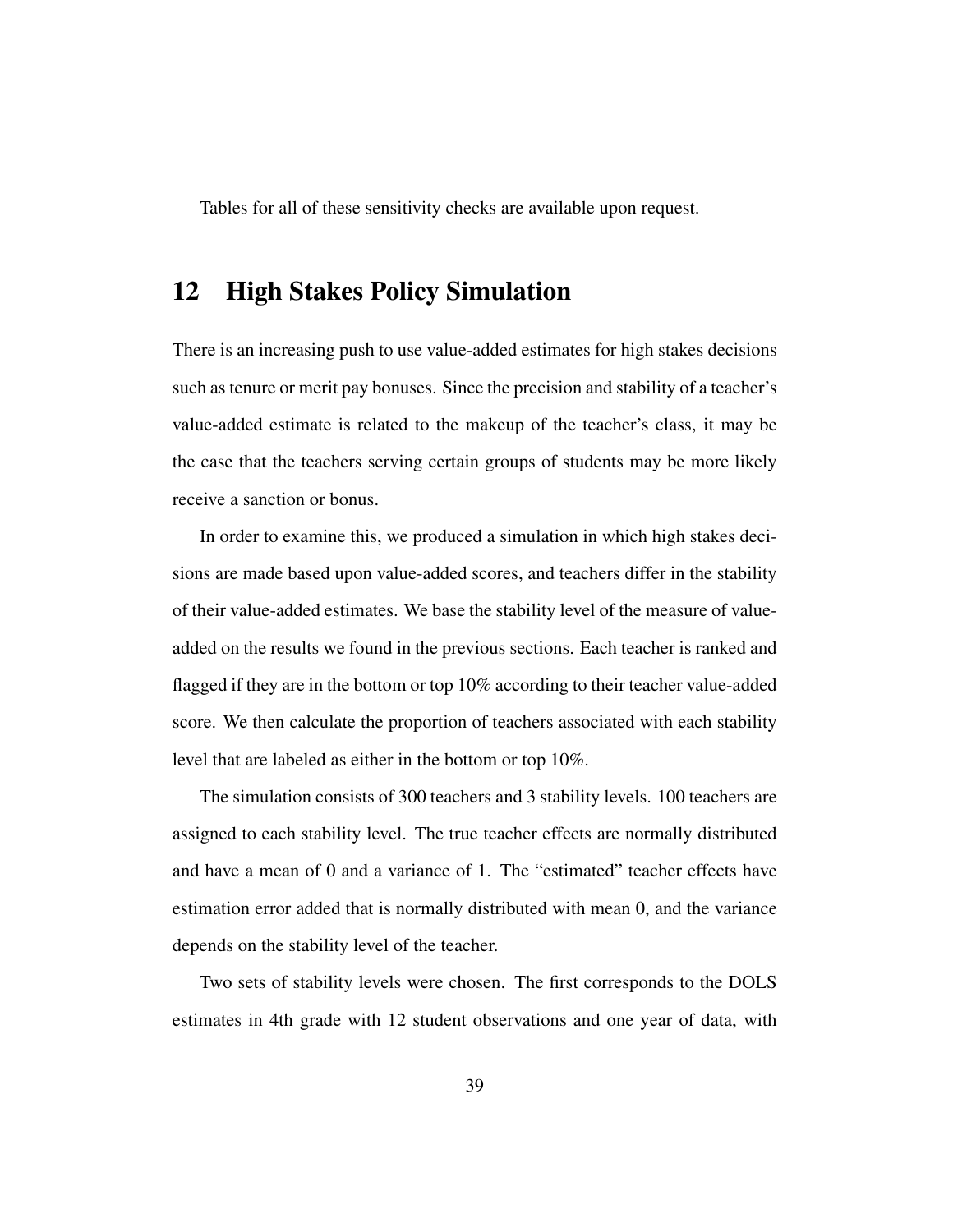stabilities of .308, .392, and .471. The second corresponds to the DOLS estimates in 4th grade with 12 student observations and 2 years of data, with stability levels of .465, .578, and .660.

We calculate the average proportion of teachers associated with each stability level over the 5000 reps. Results are included in Table 6. The results from the simulation using the DOLS estimates in 4th grade with 12 student observations and one year of data can be found in the upper panel. For teachers associated with the stability of .308, which was the stability associated with teachers of classrooms in the bottom 25% in the analysis above, the proportion found in the bottom or top 10% was .249. When the stability level was .392 the proportion dropped to .195, and when the stability went to .471, the proportion fell to .156. This last drop was nearly a 10 percentage point change from the lowest stability. The results using two years of data show a similar pattern and can be found in the bottom panel. Teachers associated with the lowest stability have a proportion of .243. Teachers associated with stabilities of .578 and .660, which were associated with students in the middle 50% and top 25%, respectively, were found in the bottom or top 10% of the estimated teacher quality distribution at a proportion of .193 and .164 respectively. This represents an almost 8 percentage point drop for the latter.

The simulation results indicate that the differences in stability levels found in this analysis can have a large impact on the likelihood that a teacher finds his or herself in the top or bottom of the estimated teacher quality distribution.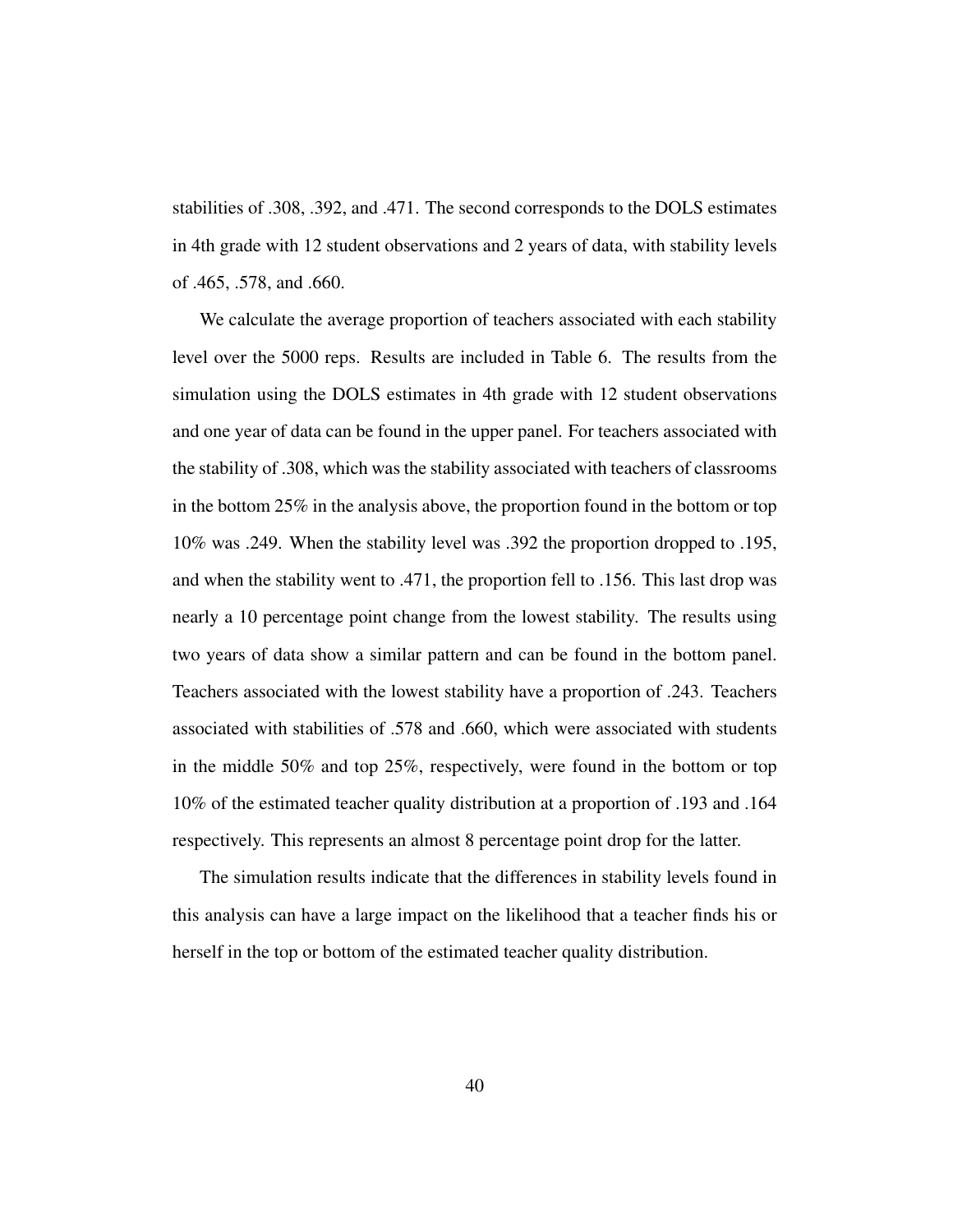## Simulation 1: DOLS Stability, 4th Grade, 12 Student Obs, 1 year of Data

| <b>Stability</b> | Error Variance of<br><b>VAM Estimate</b> | Proportion Found in Bottom or Top 10% |
|------------------|------------------------------------------|---------------------------------------|
| .308             | 2.247                                    | .249                                  |
| .392             | 1.551                                    | .195                                  |
| .471             | 1.123                                    | .156                                  |

## Simulation 2: DOLS Stability, 4th Grade, 12 Student Obs, 2 years of Data

| Stability | Error Variance of<br><b>VAM Estimate</b> | Proportion Found in Bottom or Top 10% |
|-----------|------------------------------------------|---------------------------------------|
| .465      | 1.151                                    | .243                                  |
| .578      | .730                                     | .193                                  |
| .660      | .515                                     | .164                                  |

Simulations results are based on 5000 Monte Carlo repetitions. There are 100 teachers per type. True teacher effects are distributed Normal(0,1). Error in the value-added measures is normally distributed with mean 0 and a variance listed in the "Error Variance of VAM Estimate" column.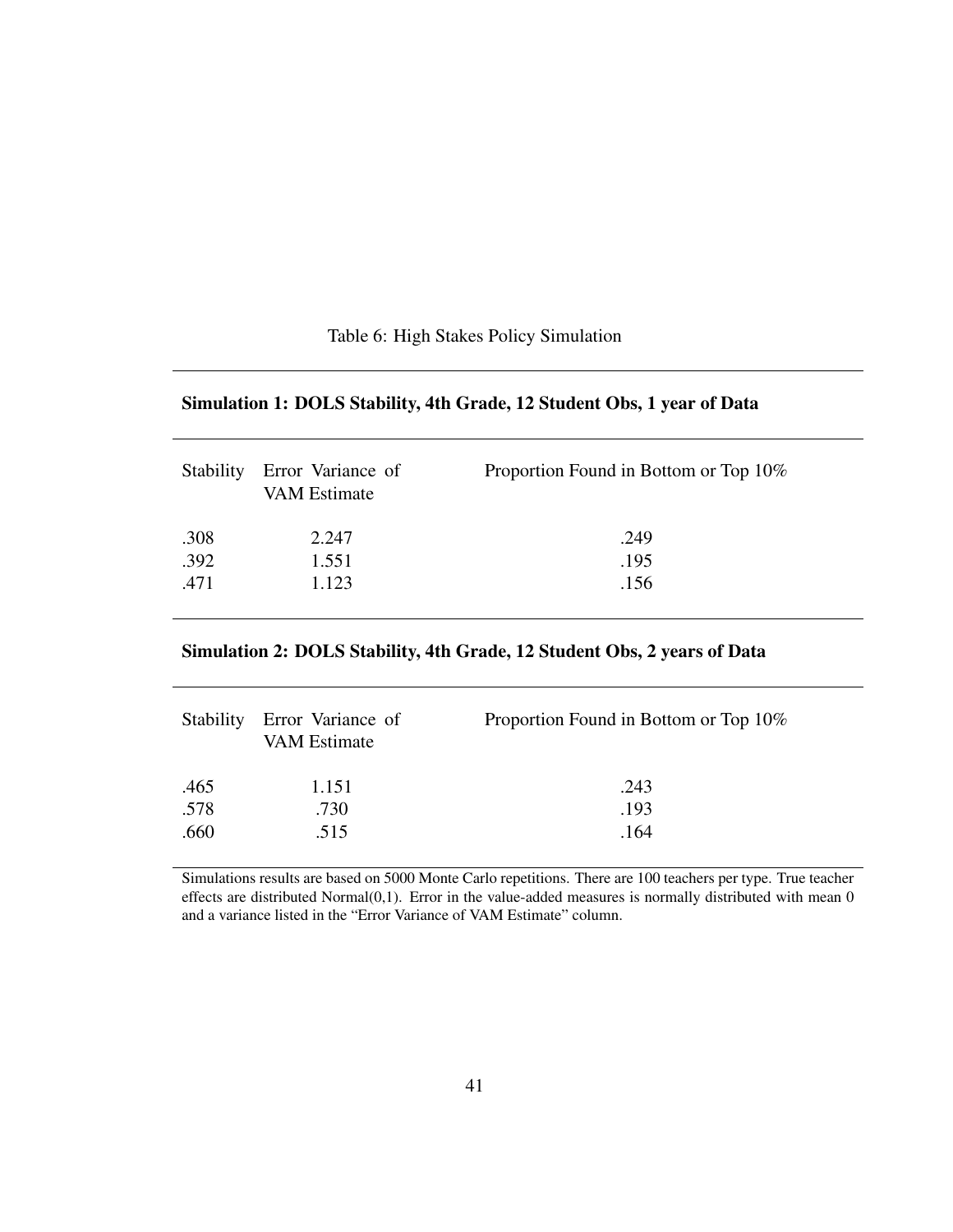## 13 Conclusion

This paper provides evidence that the variability and stability of teacher effect estimates depends on the characteristics of a teacher's class. Policies to deny tenure to teachers and policies designed to reward teacher performance in a given year, which are based on teacher value-added estimates, may differentially impact teachers with certain types of students.

The relationship between the stability of estimates and the classroom characteristics of students extends beyond the number of student observations. There is a strong theoretical reason for suspecting that a student's error term is heteroskedastic and statistical tests bear this out. As a consequence of this and student tracking and sorting into schools, teachers will serve different groups of students and have differences in the precision of their teacher effect estimates as a result. The differences in the stability ratios are large in magnitude and statistically significant even after fixing the number of student observations to a constant.

Also, some evidence is presented that the relationships remain even as more observations are added. When two years of data are used, there still exist statistically significant and large differences for different subgroups of teachers.

The heteroskedasticity is likely due in part to heteroskedastic measurement error variance. Assuming the item response model is correct, heteroskedastic measurement error is a direct result of the maximum likelihood estimation procedure which produces estimates of the achievement level of each student. The patterns that teachers of students with lagged achievement scores in the middle of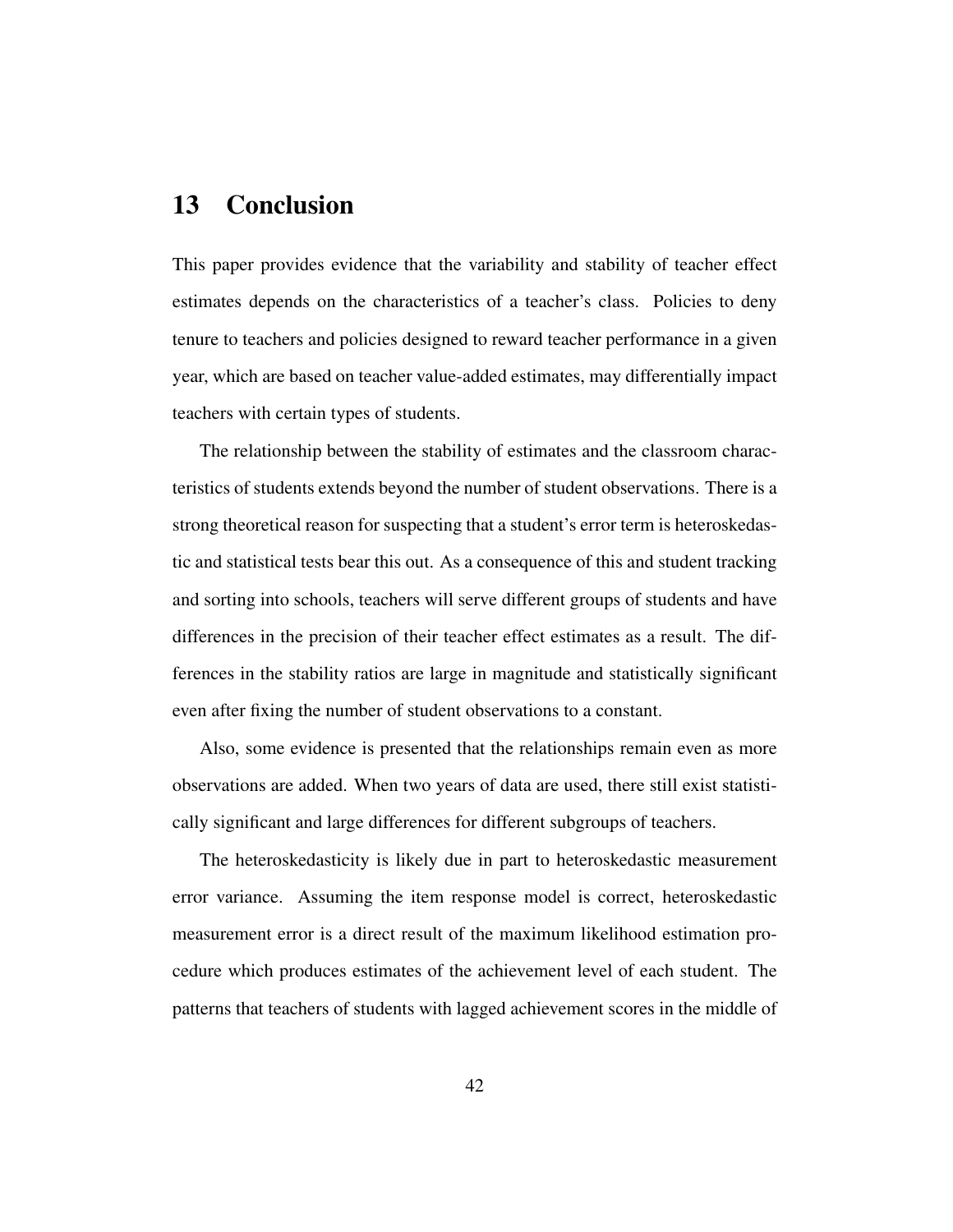the achievement distribution tend to have the highest inter-year stabilities is consistent with heteroskedasticity caused by the measurement error, although teachers with students in the top 25% also tend to have more stable estimates. One reason the top and bottom may be different is that there may be greater potential for guessing or item non-response for students at the bottom of the distribution. It may be possible to reduce the heteroskedasticity by improving measurement. Future work will hopefully explore how much of the heteroskedasticity is attributable to measurement.

Heteroskedastic student level error also has other implications for researchers and policymakers. Empirical Bayes estimators are commonly computed assuming homoskedastic student level error. This assumption does not seem to be true, and since there are large differences in stability ratios that appear to be driven by heteroskedasticity, the violation of this assumption may impact the teacher rankings that are created using the empirical Bayes estimators. Allowing heteroskedasticity in the student level error should be done if possible.

Additionally, it is quite common for standard errors and the corresponding confidence intervals to be based on a homoskedasticity assumptions<sup>13</sup>. It is important that the confidence intervals accurately reflect imprecision caused by all sources of variability, not just the number of student observations, so standard errors should at least be made heteroskedasticity robust. This is particularly important since the teacher value-added estimates are being made publicly available

 $13$ Ballou et al. (2004) assume homoskedasticity in computing standard errors, as does the valueadded estimator employed by the NYC school district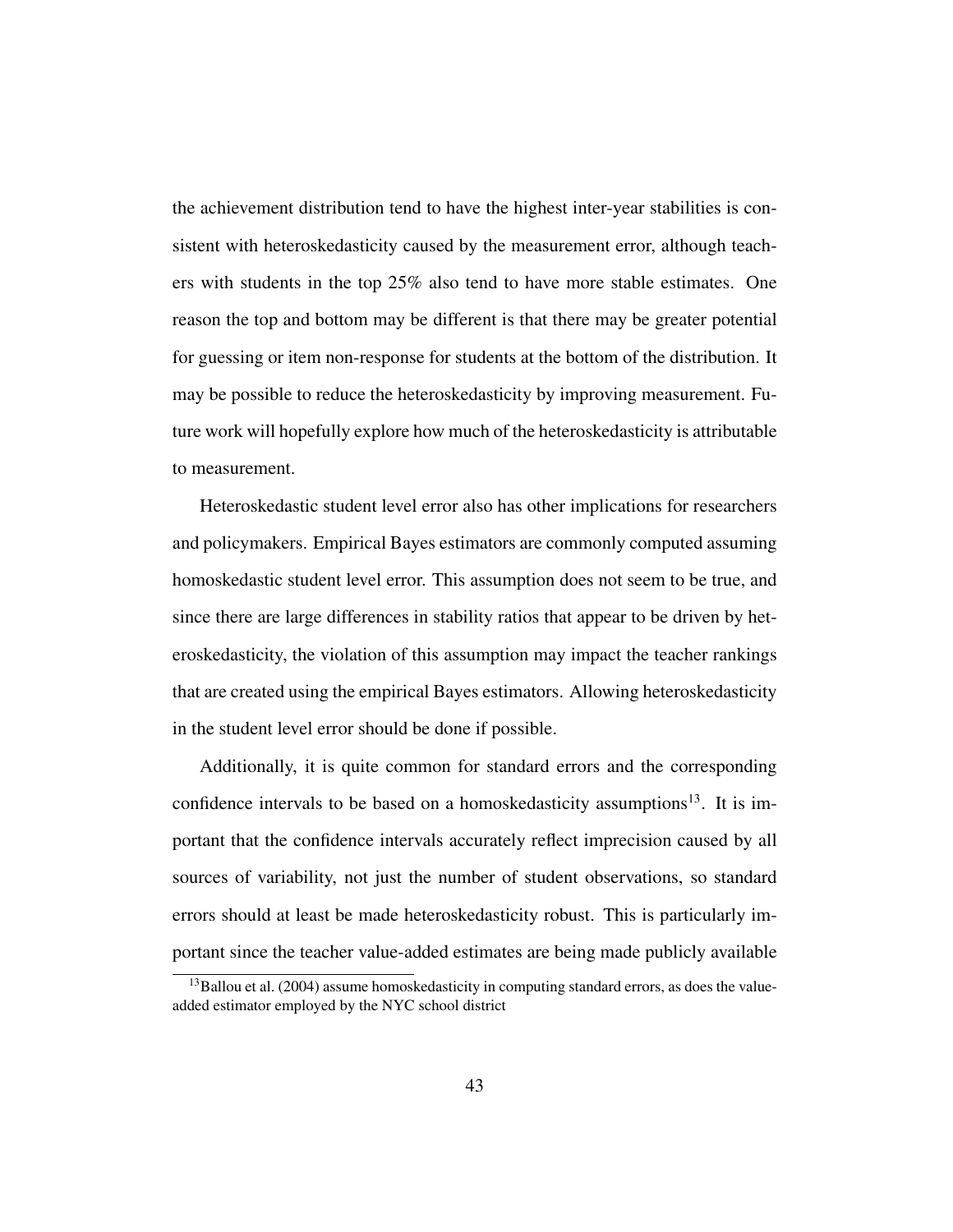in some school districts.

It is important to understand the limitations of any measure of performance. The analysis presented here does suggest that for all subgroups value-added measures do have positive inter-year stabilities, so information can be gathered for all subgroups of teachers. However, teachers of certain groups of students will tend to have less precise and less stable teacher value-added estimates. As a result of this, it is the opinion of the authors that care should be used in evaluating teachers using value-added estimators and value-added estimates should not be used as the sole basis of any high stakes policy involving teachers.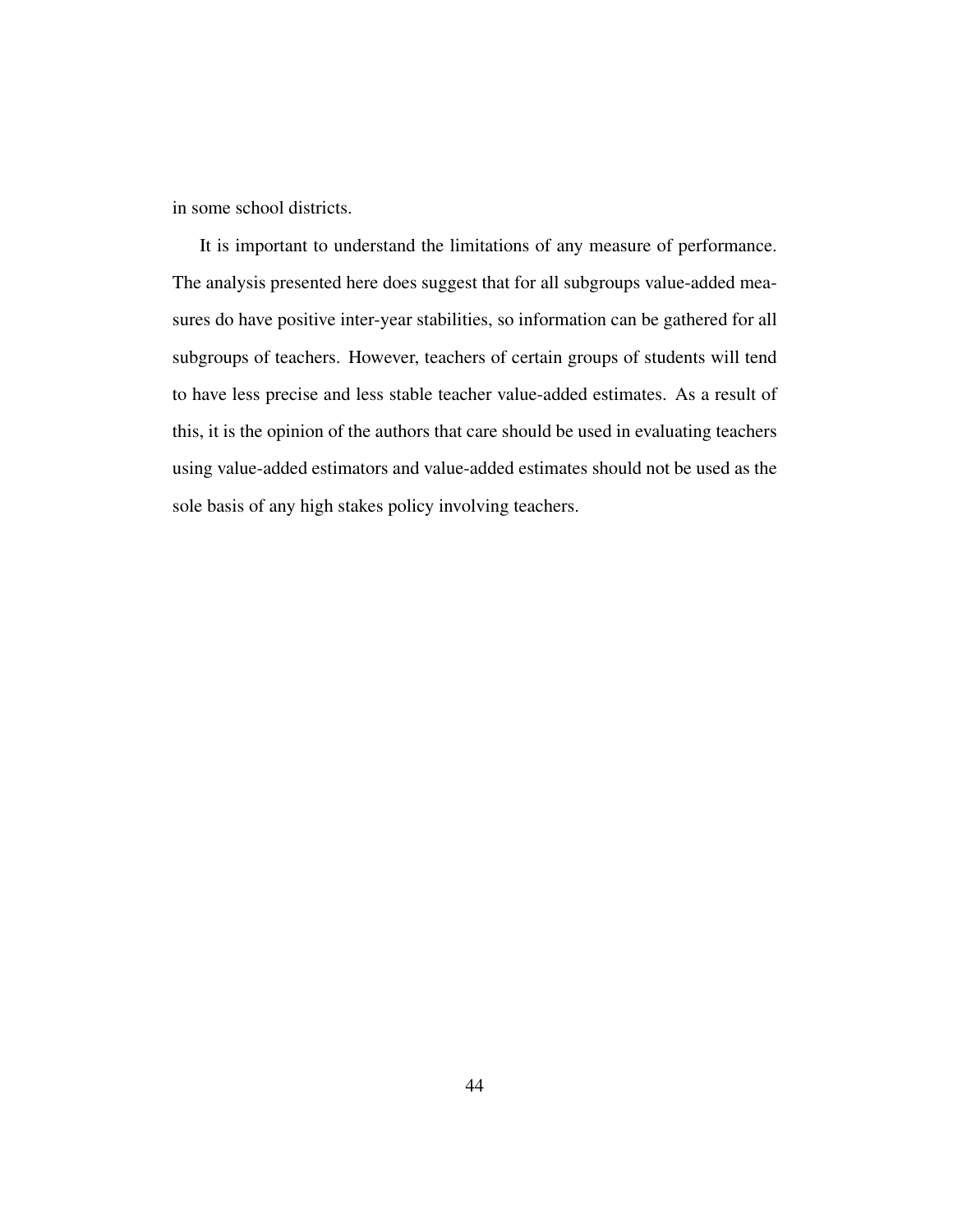## 14 Work Cited

## References

- Aaronson, Daniel, Lisa Barrow, and William Sander, "Teachers and student achievement in the Chicago public high schools," *Journal of Labor Economics*, 2007, *25* (1), 95–135.
- Ballou, Dale, William Sanders, and Paul Wright, "Controlling for student background in value-added assessment of teachers," *Journal of Educational and Behavioral Statistics*, 2004, *29* (1), 37–65.
- Center, Value-Added Research, "NYC Teacher Data Initiative: Technical Report on the NYC Value-Added Model 2010," Technical Report 2010.
- Chetty, Raj, John N Friedman, and Jonah E Rockoff, "The long-term impacts of teachers: Teacher value-added and student outcomes in adulthood," Technical Report, National Bureau of Economic Research 2011.
- Greene, William H, *Econometric Analysis*, Pearson, 2008.
- Guarino, Cassandra, Mark D Reckase, and Jeffrey M Wooldridge, "Can valueadded measures of teacher performance be trusted?," Technical Report, Discussion Paper series, Forschungsinstitut zur Zukunft der Arbeit 2012.
- Hanushek, Eric A, "Conceptual and empirical issues in the estimation of educational production functions," *Journal of human Resources*, 1979, pp. 351–388.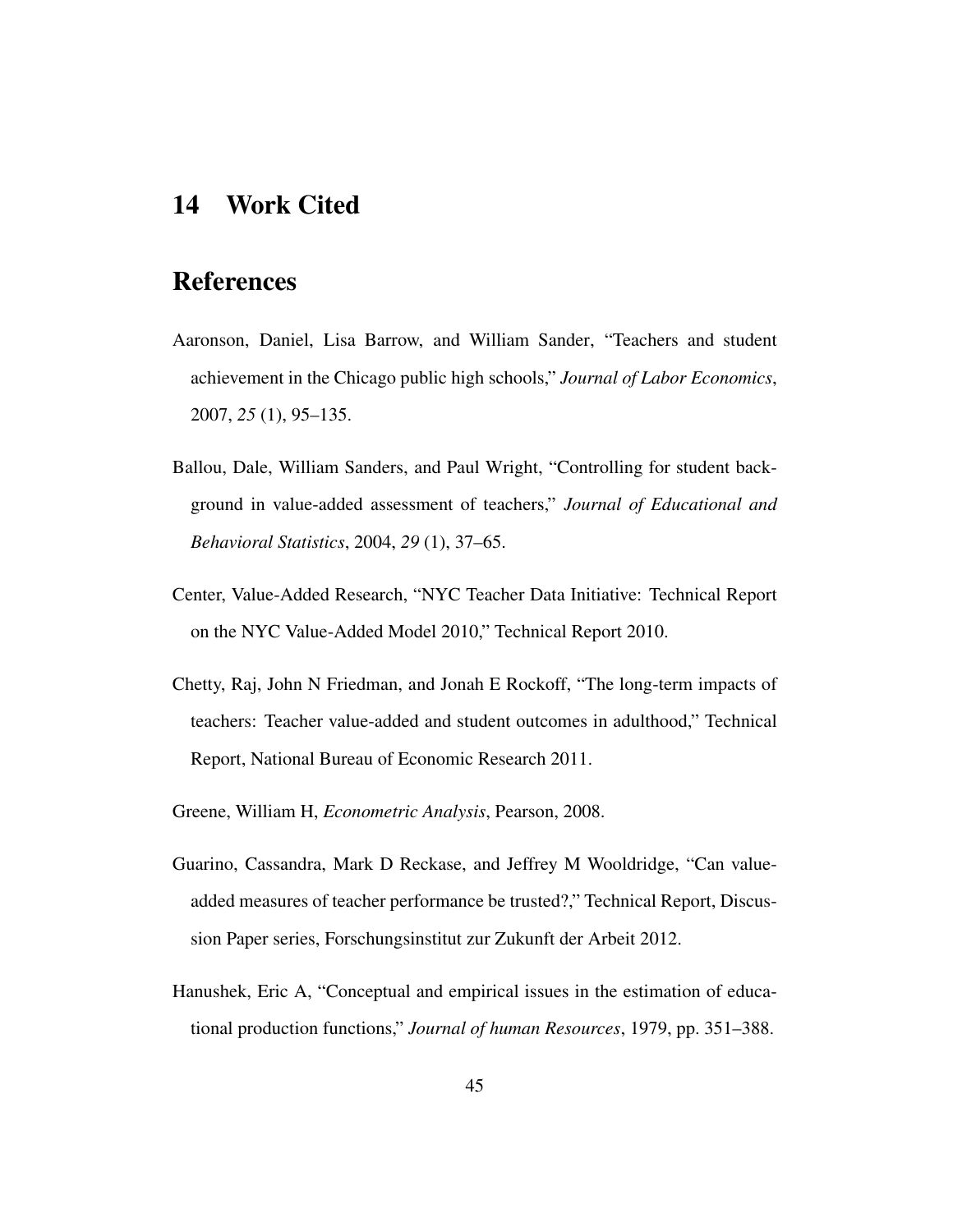- Harris, Douglas, Tim Sass, and Anastasia Semykina, "Value-added models and the measurement of teacher productivity," 2011.
- Jacob, Brian A and Lars Lefgren, "Can principals identify effective teachers? Evidence on subjective performance evaluation in education," *Journal of Labor Economics*, 2008, *26* (1), 101–136.
- Kane, Thomas J and Douglas O Staiger, "The promise and pitfalls of using imprecise school accountability measures," *The Journal of Economic Perspectives*, 2002, *16* (4), 91–114.
- $\Box$  and  $\Box$ , "Estimating teacher impacts on student achievement: An experimental evaluation," Technical Report, National Bureau of Economic Research 2008.
- , Daniel F McCaffrey, Trey Miller, and Douglas O Staiger, "Have We Identified Effective Teachers? Validating Measures of Effective Teaching Using Random Assignment. Research Paper. MET Project.," *Bill & Melinda Gates Foundation*, 2013.
- Koedel, Cory and Julian Betts, "Re-Examining the Role of Teacher Quality In the Educational Production Function," Technical Report, Department of Economics, University of Missouri 2007.
- Lord, Frederic M, *Applications of Item Response to Theory to Practical Testing Problems*, Lawrence Erlbaum, 1980.